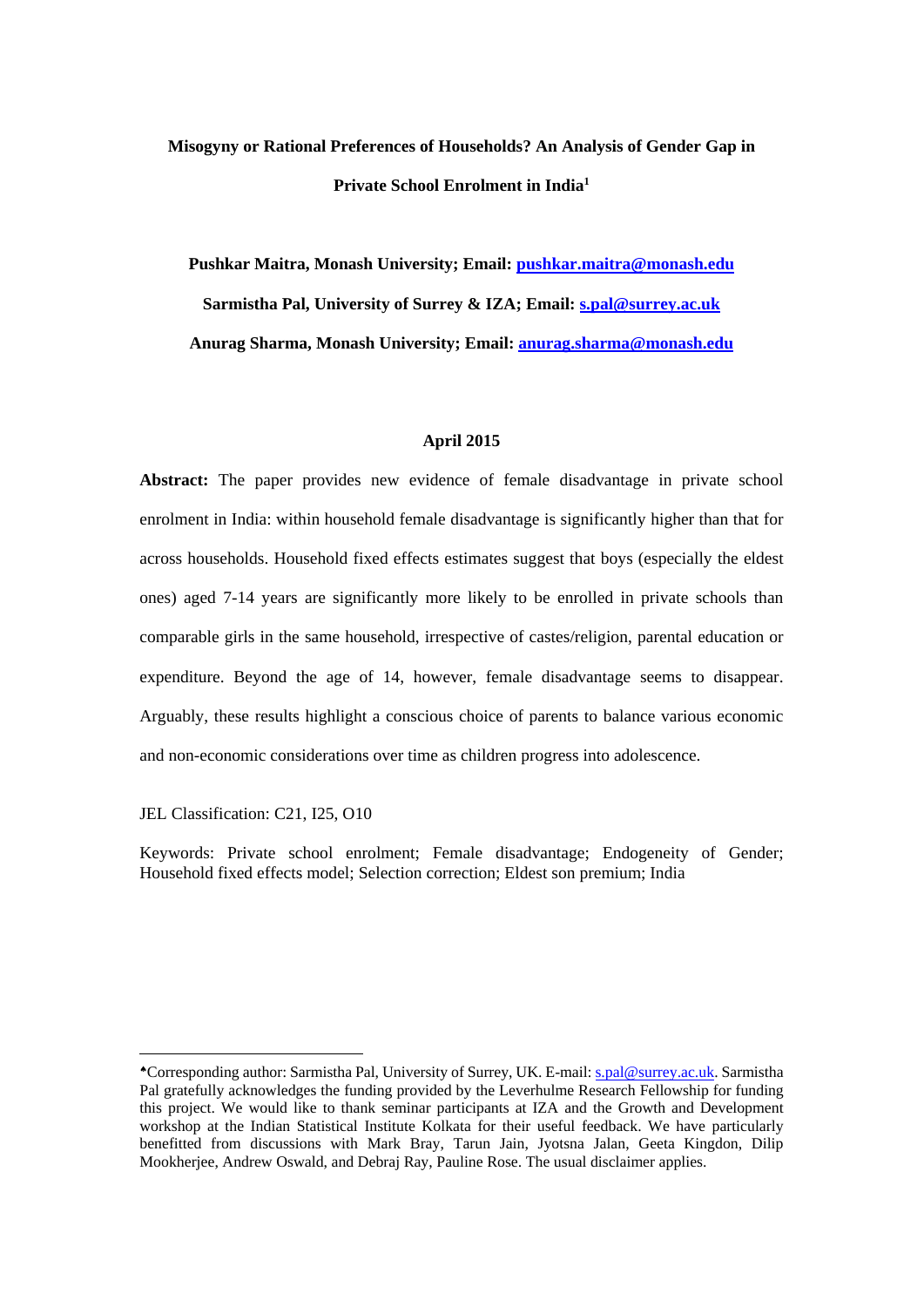# **Misogyny or Rational Preferences of Households? An Analysis of Gender Gap in Private School Enrolment in India**

Securing universal education is a key element of the Millennium Development Goals (MDG) 2000 – 15 and beyond. While there is an implicit understanding that the state has the primary responsibility to ensure that this MDG goal is attained, as budgets and resources in developing countries are stretched thin, states, including those in many low-income and emerging economies, are increasingly looking towards the private sector to fill in the holes. While for many years there was a consensus in the literature that private schools are more efficient than state (or government) funded schools in that they delivered higher test scores and/or higher earnings at a lower cost (see for example Bedi and Garg (2000); Muralidharan and Kremer (2006); Kingdon (2007); Goyal and Pandey (2009); Wadhwa (2009); and Tooley et al. (2010)), increasingly this view has come under scrutiny (see for example Beegle and Newhouse (2006), Chudgar and Quin (2012), Day Ashley et al. (2014) and Pal and Saha (2014)).<sup>2</sup> Researchers thus seem to be split about the impact of private school growth on universal literacy: some (see for example Tooley and Dixon (2003) and Tooley and Longfield (2014)) tend toadvocate for private provisioning of basic schooling, others voice concerns about this rapid growth of the private sector: 'it cannot take over the role that state schools are meant to play and have played in the educational transformation of most countries in the world' (Dreze and Sen (2013)). This paper is placed in the context of this overall policy debate and raises the key question: can private schools foster "education for all"? Specifically we consider the role of gender in determining private school enrolment, a key issue that remains little investigated.

<sup>2</sup> Day Ashley et al. (2014) argue that there is moderate evidence in support of the statement that *private school pupils achieve better learning outcomes when compared with state schools. However, there is ambiguity about the size of the true private school effect. In addition many children may not be achieving basic competencies even in private schools*.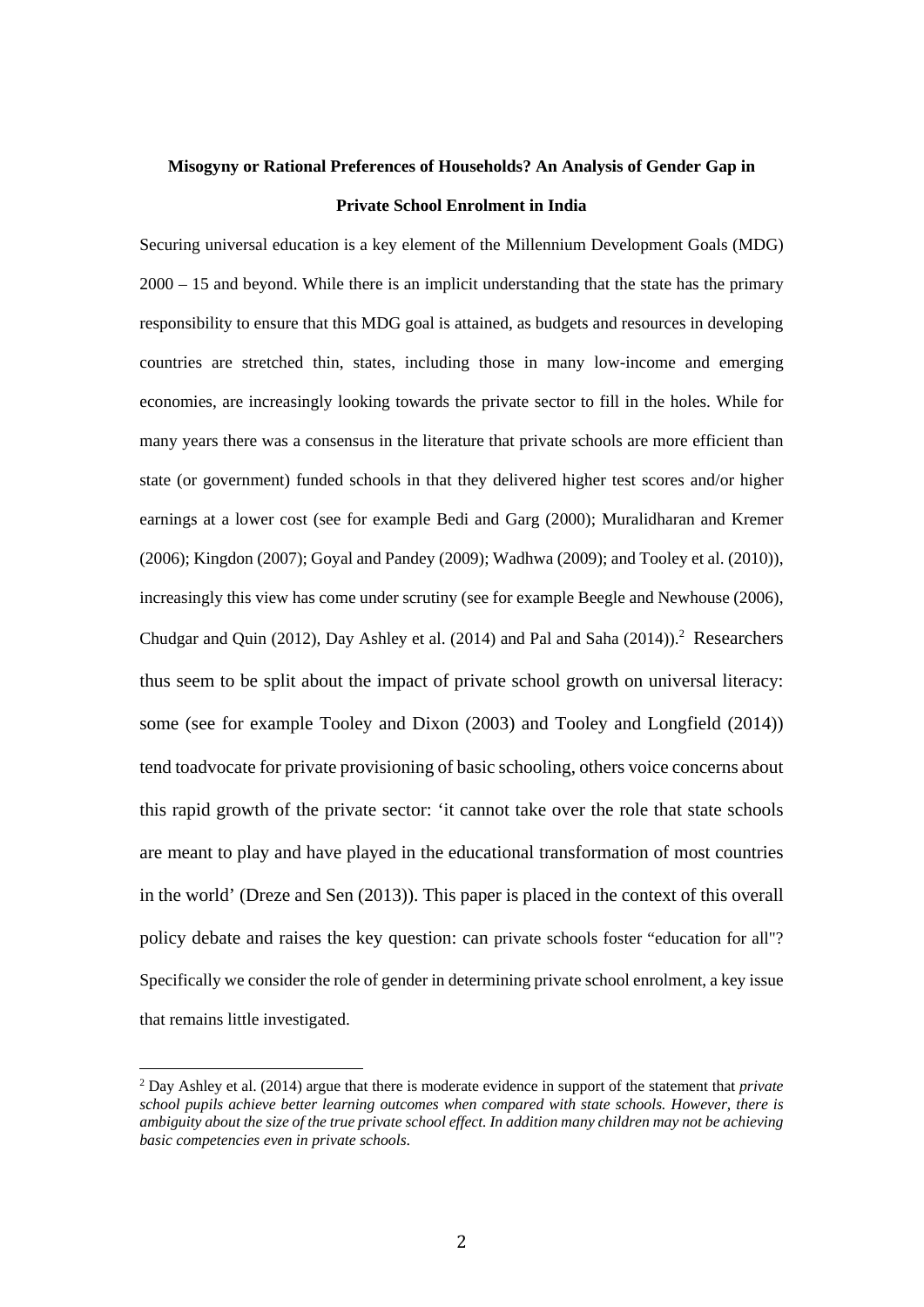It is now widely accepted that gender discrimination in educational opportunities hinders growth and economic development (see Duflo (2012)) and as such there is an urgency to secure education for both boys and girls. While parents choosing private schools are likely to be more motivated and altruistic and hence, may treat their boys and girls more equally than others, there is no denial of the fact that private schools are fee-paying schools and thus could potentially affect household budgets, given resource constraints, among households. Hence there is scope for within household discrimination by gender and other child characteristics among parents, especially when returns to schooling vary by gender. In the absence of any *a priori* evidence, using the recent India Human Development Survey data from India, we test if gender is a significant argument of private school enrolment at the household level.

The Indian case is particularly interesting in this context. Since the early 1990s, India has experienced a tremendous growth of private schools around the country: while about 16% of the villages surveyed in PROBE data used by Dreze and Kingdon (2001) had access to private schools, the corresponding figure rose to about 28% in 2003 (see Muralidharan and Kremer (2006)). Despite the absence of school fees, dismal state of the state schools has induced many households, even some poorer ones, to take advantage of the newly emerging private unaided schools in India to meet their educational needs. To a large extent, the latter has been facilitated by the modest private school fees in India (Tooley and Dixon (2003)).<sup>3</sup> Second, gender relations are known to be unequal in different walks of life in India and has come under further scrutiny after a number of widely reported recent cases of assaults on women. Recent data and studies (see for example Dreze and Sen (2013)) have highlighted the worsening human development situation and increasing gender inequality in this respect in the

<sup>&</sup>lt;sup>3</sup> Despite significant success in improving its primary school enrolment over the last two decades (see Kingdon (2007)), there are worrying statistics showing that the Gender Inequality Index (GII) for India has worsened between 2008 and 2011. India now ranks 129 out of 146 countries on the GII, better only than Afghanistan in South Asia (Times of India). It is therefore imperative to address the gender gap in school enrolment, since education is central to redressing gender inequality.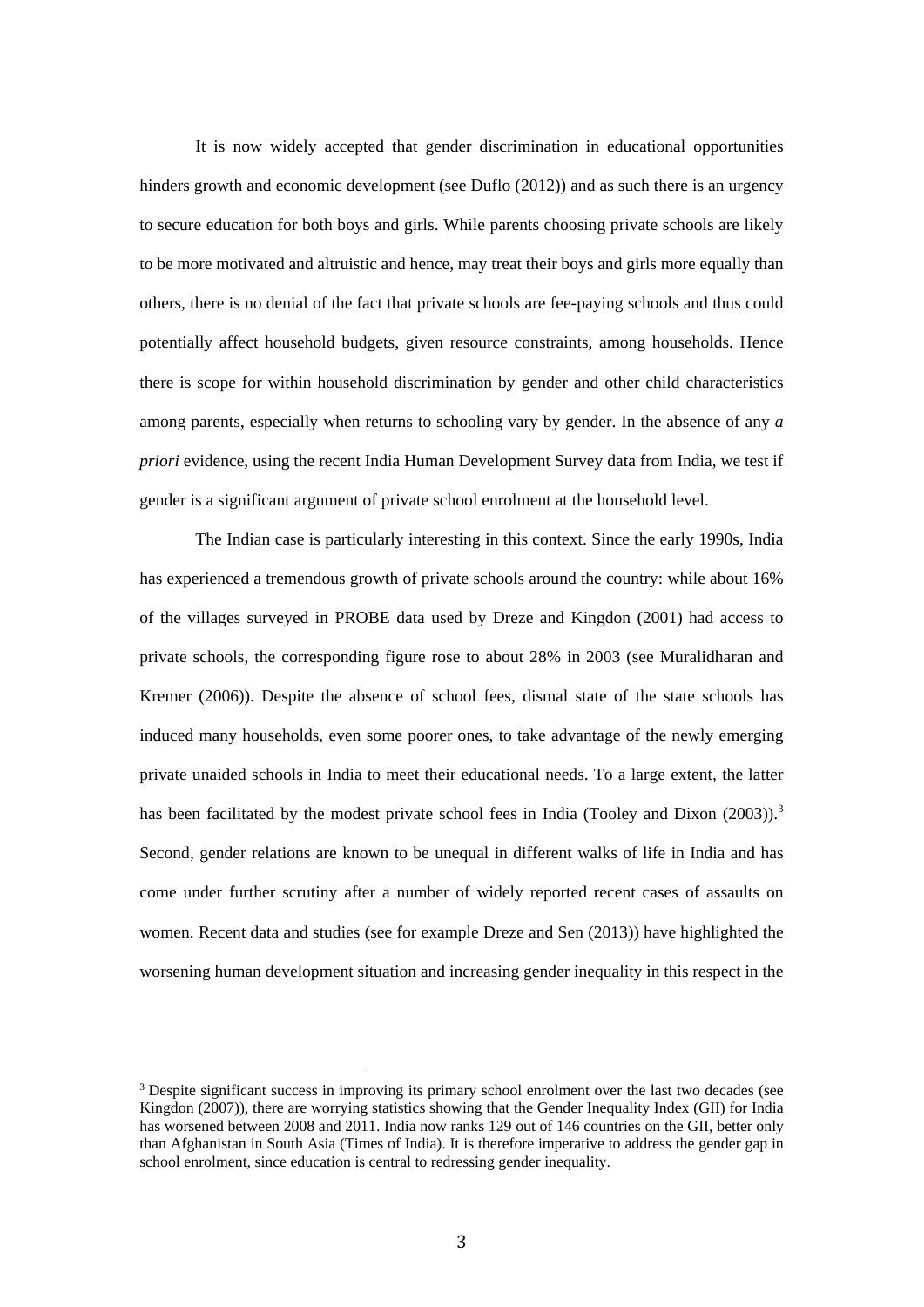post 1990s in India, a period which also witnessed the fastest growth of private schools in the country.

Our analysis is based on the 2005 India Human Development Survey (IHDS) data for 7–18 year old children born to household heads. A simple comparison with any school enrolment suggests that the female disadvantage is higher for private school enrolment (6% as against 2% for 7–9 year olds and 7% as against 5% for  $10-14$  year olds; see Table 2).<sup>4</sup> Further analysis suggests that the extent of the within household gender gap is significantly higher (about three times) than this cross-household gender gap figures reflect. There are three main features that distinguish our work from previous works. First, we argue that use of single crosssection data may potentially lead to two types of estimation biases: one is the bias generated from unobserved household characteristics (e.g., parental support/motivation, parental health information or specific family circumstances) and the second is the potential endogeneity of gender of the child arising from the quantity-quality trade-off within Beckerian set-up and parental preferences can have an important role to play, thus causing significant estimation bias. We consider a household fixed effects approach that exploits the variation in schooling choice of children born to same parents; the latter not only addresses the endogeneity of gender of the child but also the issue of potential bias arising from omitted household-level variables. This household fixed effects estimation gives us our preferred estimates relative to the standard pooled regression. Second, use of household fixed effects model allows us to particularly focus on within-household variation that remain much unexplored in the literature.<sup>5</sup> As such, we consider the role of individual characteristics of children that varies within households to explain the observed gender gap among the children born to same parents. Finally, we argue that significance of these individual characteristics in explaining private school choice highlights the parental preferences for human capital investment of their children. While

<sup>&</sup>lt;sup>4</sup> The gender gap reduces beyond the age of 15, as boys tend to drop out of schools.

<sup>5</sup> In this respect the current paper updates the methodology used in Maitra, Pal and Sharma (2012).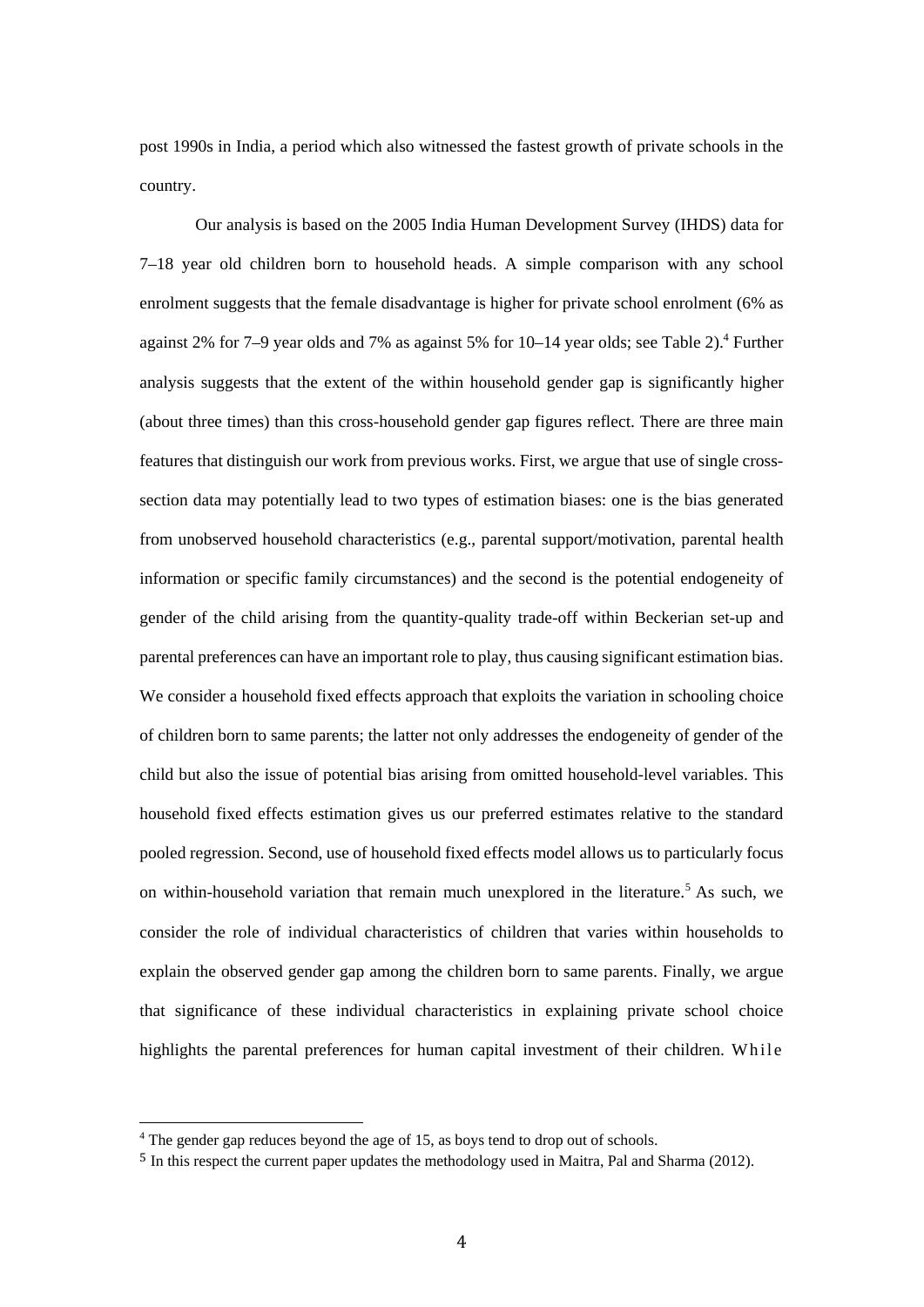Behrman (1988) has argued that parents are generally averse to inequality among children<sup>2</sup>, there is evidence of 'son preference' among resource constrained parents in India (Sen and Sengupta (1983); Kishor (1993); Kingdon (2002)). It is, however, difficult to have a direct measure of parental preferences and most existing evidence in this respect is of indirect nature (e.g., see Garg and Morduch (1998); Das Gupta (1987)). The present paper focuses on the role of gender, age, birth order of the child and argues that the significance of these characteristics highlight the role of household preferences (see section 3 for hypotheses). We further explore if there is any economic/non-economic considerations inducing households to choose in favour of some children and against others, thus trying to isolate pure misogyny from rationality pertaining to some economic (e.g., returns to schooling) or non-economic (e.g., security concerns for adolescent girls) considerations. Clearly this is an important exercise because if the private school growth is associated with growing gender gap (within/across households) in school enrolment, the target of universal literacy would remain unfulfilled, especially if authorities continue to ignore the increasing importance of the private sector in the provision of basic schooling in India.

While there is a large literature on child schooling in low-income countries (see Glewwe (2002) for a survey), there is still a relatively limited literature on private schools growth and their performance around the world, especially in developing countries. Most of the existing literature focuses on the relative efficiency of public and private schools as measured by the effect of school type on various student test scores. Many studies find a large private school premium (selectivity corrected or otherwise) in most countries, developed as well as developing (see Jimenez, Lockheed and Wattanawaha (1988); Jimenez and Lockheed (1991); Jimenez and Lockheed (1995) and Kingdon (1996)). Beegle and Newhouse (2006) is an important exception – they suggest that junior secondary (grades 7–9) students in public schools in Indonesia out-perform their private school counterparts, primarily attributed to the unobserved higher quality of inputs used in public schools. Building on the case of greater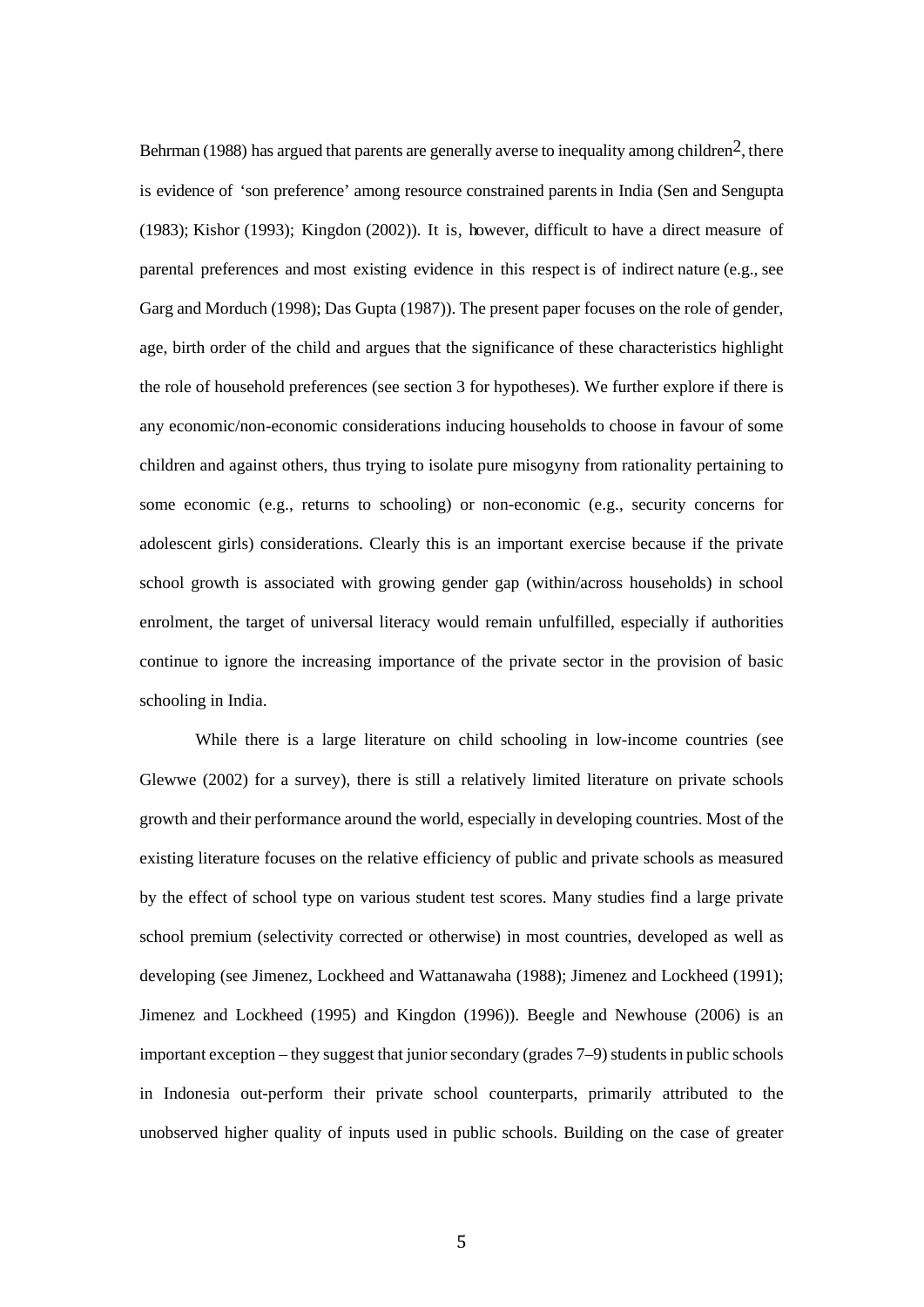efficiency of private schools, there have been attempts by policy makers to explore the scope of private sector in delivering basic education in India (see Tooley and Dixon (2003) for a discussion). Muralidharan and Kremer (2006) argue that the single most distinguishing feature of the private schools in rural India is that they pay much lower salaries to teachers than the government schools. This allows the private schools to hire more teachers, thus ensuring a lower pupil-teacher ratio than state schools and hence better performance. Finally, Kingdon and Pal (2014) exploited the variation in the growth of new private schools across Indian districts over 1992 – 2002 to identify a causal effect of private school growth on aggregate district-level literacy and enrolment among  $10 - 19$  year olds.

To the best of our knowledge, ours is the first attempt to examine the gender gap in private school enrolment, as reflected in the school choice of individual children in our sample. Household fixed effects estimates suggest evidence of significant gender bias against girls in private school enrolment and also that the size of this gap is significantly larger (about three times- 18.7% as opposed to 6.6%) than the corresponding inter-household gender gap. This intra-household gender gap persists across household expenditure quantiles (though its magnitude is lower among richer households), different religion/castes and different levels of parental educational attainment. There is also systematic regional variation in the gender gap: it is significantly higher among children residing in northern and north-western states relative to those in the west, south and the east. The gender gap, however, seems to disappear if a child lives in urban regions and also if the mother has attained at least ten years of schooling. More interestingly, the boys, especially, those below age of 15 years and also the eldest boy in the household enjoy a premium at the cost of comparable girls within households, though the gender gap disappears for adolescent girls aged 15 years or more. These results highlight the presence of gender-based parental preferences that distinguish one child from the other in an attempt to balance income and other non-income considerations over time as children grow into adolescence.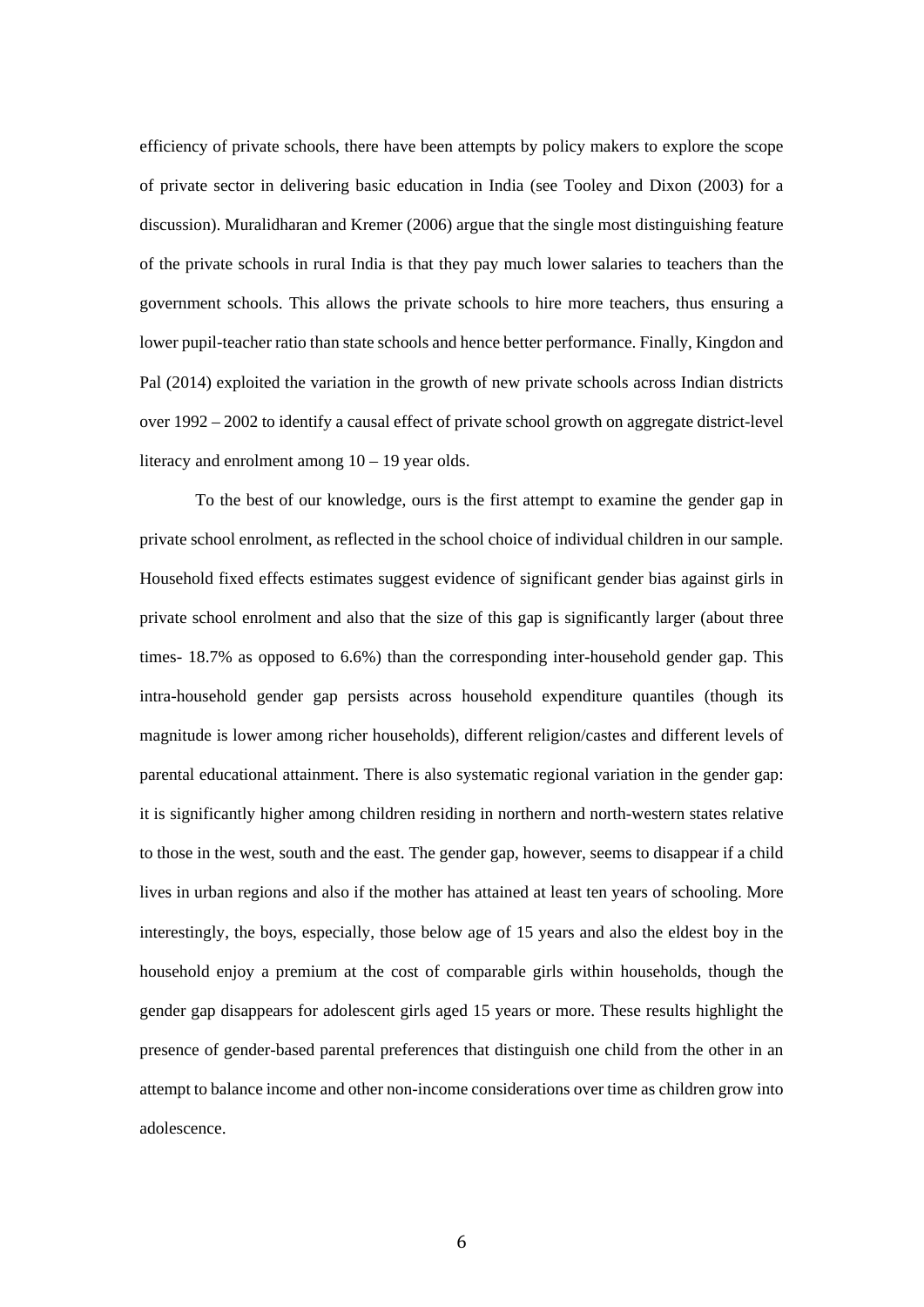#### **2. Background, Data and Selected Descriptive Statistics**

There are three broad types of recognized schools in India, namely government schools, private aided schools and private unaided schools. Government and private aided schools are typically government recognized, i.e., they have the government stamp of approval. They are similar in many respects since private aided schools are almost entirely financed by the government and have little control over staffing (hiring/firing decisions) and fees, despite being nominally privately managed. In our analysis we do not distinguish between government and private aided schools, instead we combine them under the broad umbrella of government schools.<sup>6</sup> Private unaided schools (whether recognized or not), in contrast, enjoy more autonomy compared to private aided schools and are typically self-funded out of fee income. Thus the private unaided schools are the truly private schools in India.<sup>7</sup> Table 1 compares main characteristics of private and government schools over the period 1992 and 2002. The biggest difference between private and government schools is in terms of infrastructure and pupil-teacher ratios. As of 2002, 71% of the private schools have a toilet, compared to 41% of government schools; 91% of private school have drinking water facilities compared to 78% of government schools. The pupilteacher ratio in government schools is often twice that in private schools. All of this suggests that private schools offer better facilities than government schools in India. Further compared to government schools, a greater proportion of teachers in private schools are women and are likely to be of a higher caste. This is possibly because as of 2002, the private educational sector was not constrained by caste based affirmative action (reservation) policies operative in India.

This paper uses data from the 2005 Indian Human Development Survey (IHDS2). This is a nationally representative, multi-topic survey of 41,554 households in 1,503 villages and

<sup>&</sup>lt;sup>6</sup> We examine the robustness of our results by excluding the private aided schools from our estimation sample. The results on gender bias remain unchanged. These results are available on request.

 $\beta$  Private unaided schools can be further categorized into religious and non-religious schools, though for the purposes of this paper we do not make this distinction as very few children in our sample attend religion schools.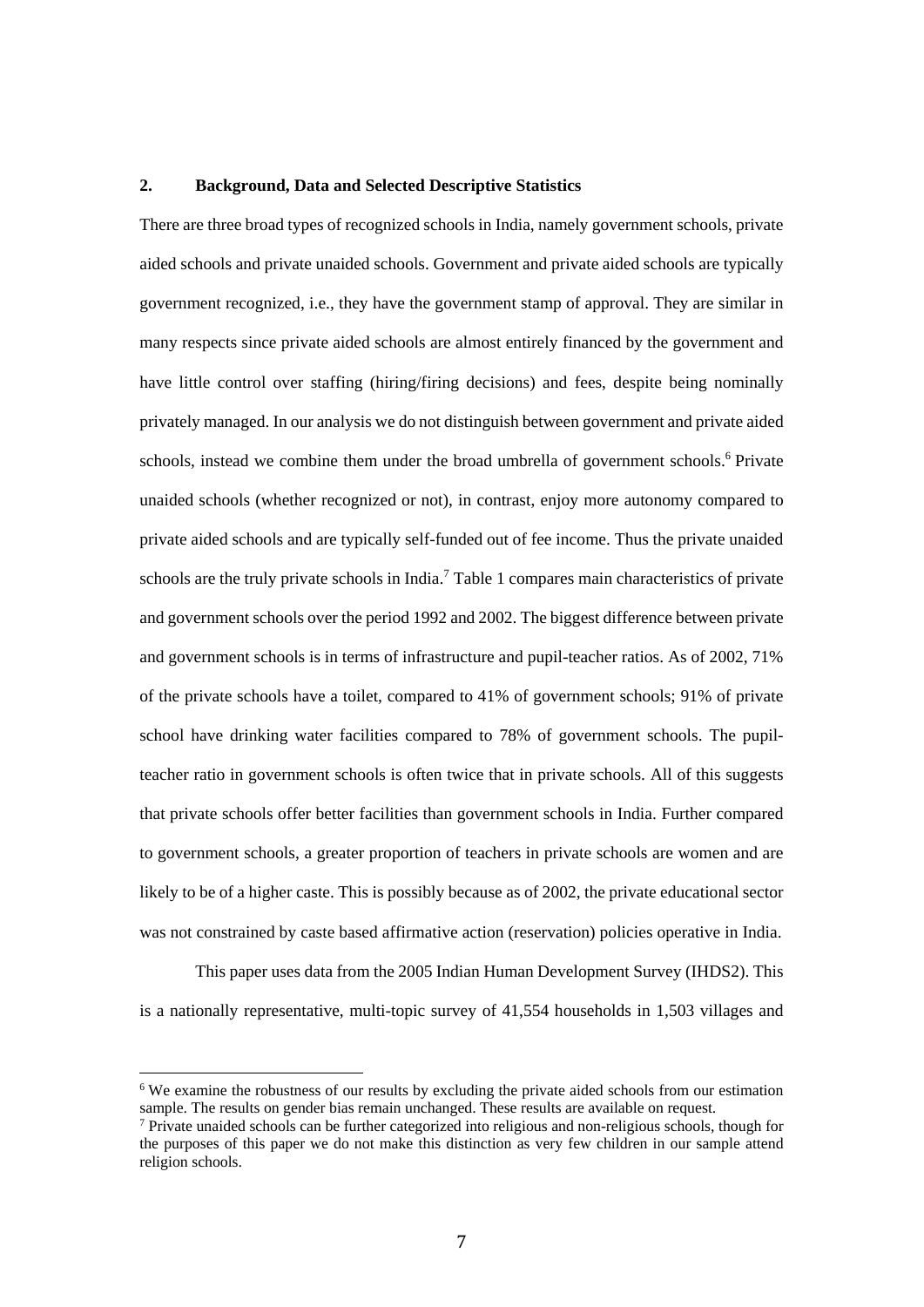971 urban neighbourhoods across India collected by the National Council of Applied Economic Research and the University of Maryland. The survey collected information on health, education, employment, economic status, marriage, fertility, gender relations, and social capital. The survey was conducted between November 2004 and October 2005 with a response rate of more than 90%. We consider the children aged 7–18 year olds born to household heads in our sample, thus allowing us to examine the nature of parental investment in private schooling of their children.

Figure 1 presents the enrolment rates by age and gender for the estimating sample. Two observations are worth noting. First, the enrolment rates are very high (more than 80%) for children aged 7–11; they start falling beyond the age of 11, going down to 25% for boys and 20% for girls by age 18. This drop in the later years is possibly a reflection of boys leaving schools in search of employment and girls leaving school because they have attained marriageable age. Second, the enrolment rates for girls are consistently lower compared to that of boys and this difference persists over the entire age range. This difference in enrolment rates us statistically significant for children aged 10 and higher.

Figure 2 presents the average enrolment in private schools by age and gender, conditional on enrolment. For children aged 7–15 (but not so for those aged more than 15), the private school enrolment rate for boys is consistently higher than that of girls; beyond age 15 however the gender gap appears to reverse in favour of girls. This is particularly interesting and we explore it further by considering the gender gap among 15–18 year age group (see Section 4). The (conditional) private school enrolment rate is generally significantly higher for boys aged 7–14 but not so for those aged 15 or higher.

Table 2 presents both overall school enrolment rates and private school enrolment rates (conditional on enrolment) by gender for different sub-samples of the population. On average 75% of males aged 7–18 are enrolled in school, compared to 70% of females in the same age group. When we separate this across different age groups, we see that the pro-male bias is small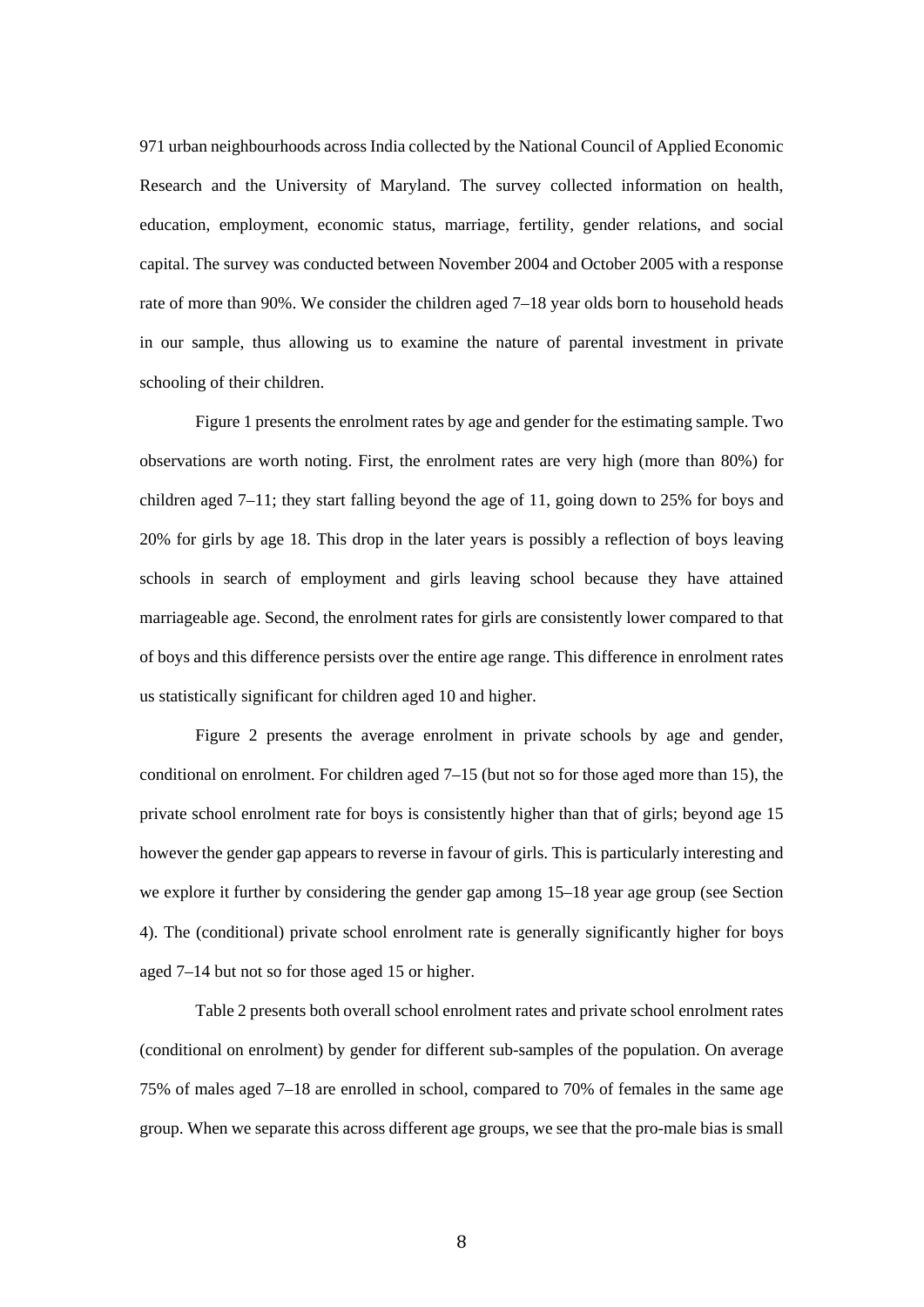for the 7–9 year olds (2.3 percentage points) and increases substantially for the 10–14 and the 15–18 year olds (6.2 and 17.5 percentage points respectively). Notice that there is a large drop in the overall rate of enrolment (from 83% to 44%) as we move from the 10–14 year olds to the 15–18 year olds. The pattern of pro-male bias in private school enrolment is somewhat different. For the sample as a whole, 31% of males are enrolled in a private school, compared to 25% of enrolled females. There is a systematic pro-male bias of about 6 percentage points for private school enrolment for the whole sample. The gender gap is high for the 7–9 and 10– 14 year olds (5 percentage points and 4 percentage points respectively), but disappears for the 15–18 year olds in our sample.

This pro-male bias in private school enrolment exists for all population sub-groups; though they are lower for certain subgroups like Muslims. While children belonging to backward castes are not particularly less likely to be enrolled in school (compared to the overall sample average), private school enrolment rates of children who belong to backwards castes is significantly lower. This is possibly a reflection of income constraints as households belonging to backward castes are typically poorer and more resource constrained. Second, both total enrolment rates and private school enrolment rates are monotonically increasing over expenditure quantiles and this is true for both boys and girls; unfortunately pro-male bias in private school enrolment increases monotonically as we move up from the lowest to the highest expenditure quartile.

Table 3 presents the sample averages for the variables used in the analysis. 48% of children in the sample are girls. Mothers are on average about half as educated as fathers; 30 per cent of the sample resides in urban areas; 79% of children are Hindus and 30% belong to lower castes; 73% belong to mixed gender households (i.e., siblings are not of the same gender). Overall, 73% of children are enrolled in school, and conditional on enrolment, 28% are enrolled in private school.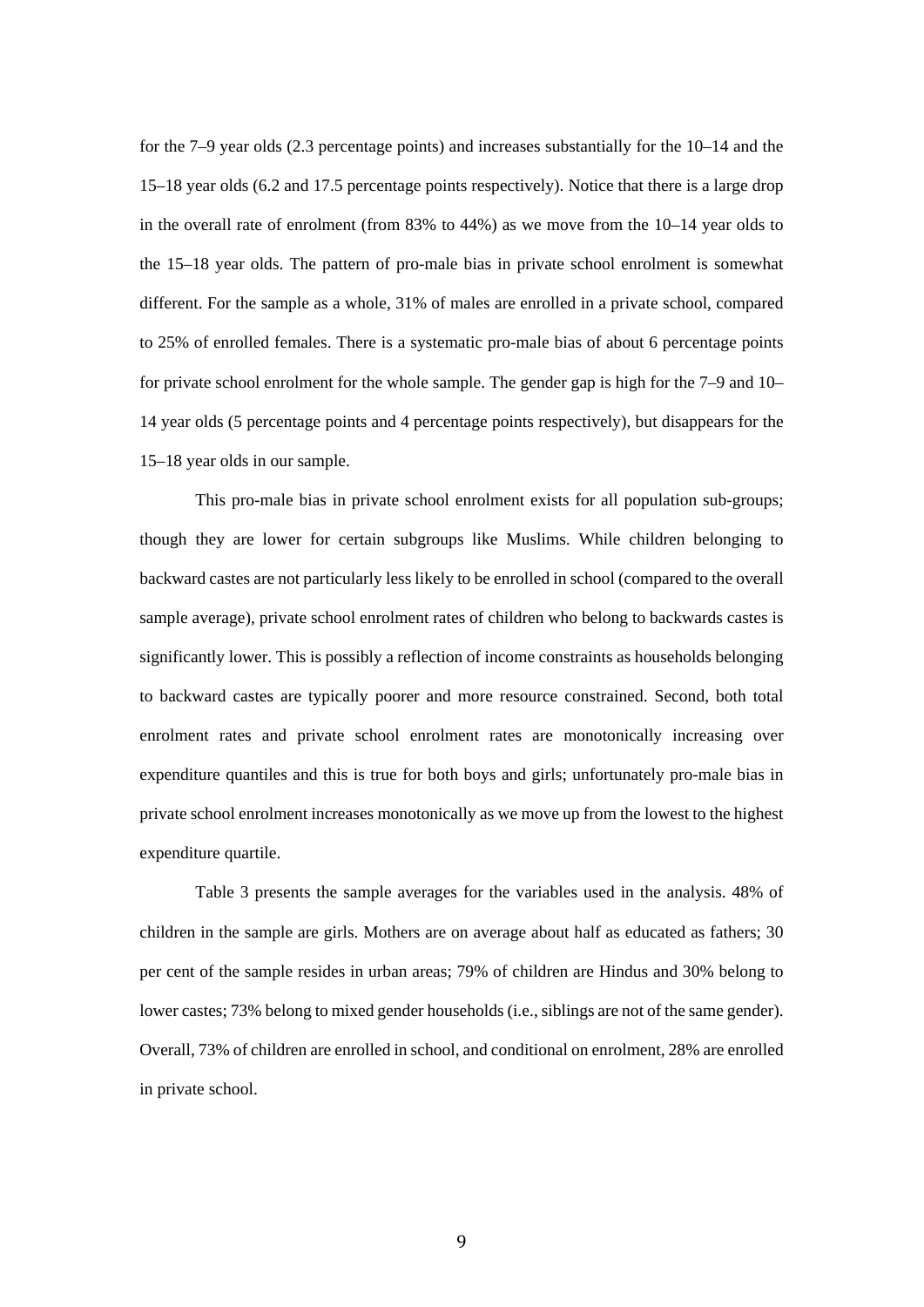#### **3. Analytical Framework and hypotheses**

#### 3.1. Analytical Framework

The primary focus of this paper is on school choice and in particular private school enrolment of Indian children. A common problem in many empirical analyses pertains to the fact that some relevant variables, e.g., parental support/motivation or family specific health information may not be observable. More importantly, estimation biases arise if some of these unobservables are correlated with the residual error term, which is particularly difficult to tackle in cross-sectional or pooled data. As such existing estimates may suffer from some estimation bias: first is the potential bias generated from unobserved household characteristics and the second is the potential endogeneity of gender of the child arising from the quantity-quality trade-off in Beckerian set-up. The same unobserved parental characteristics that affect child gender can also systematically affect educational opportunities of children of different gender differently, thus causing significant endogeneity bias. While some use gender of the first child on the grounds that it is random, thereby restricting the analysis to the first-born (see for example Rosenzweig and Wolpin (2000)), we consider a household fixed effects approach because it not only addresses the endogeneity of gender of the child but also the issue of potential bias arising from omitted household-level variables. In particular, we consider households with 2 or more children aged 7–18 years, which allows us to exploit the intrahousehold variation in private school enrolment to identify the causal effect of gender (for children born to same parents) on private school enrolment, after controlling for the relevant and observable child, household and community characteristics in our sample.

Second, one has to account for the fact that private school enrolment is conditional on whether or not a child is enrolled (in any school). Given that almost 27% of 7–18 year olds in our sample are not enrolled in school, it is important to correct for the potential selectivity bias. Since standard Heckman type selection model is not sufficient in our case, we use a conditional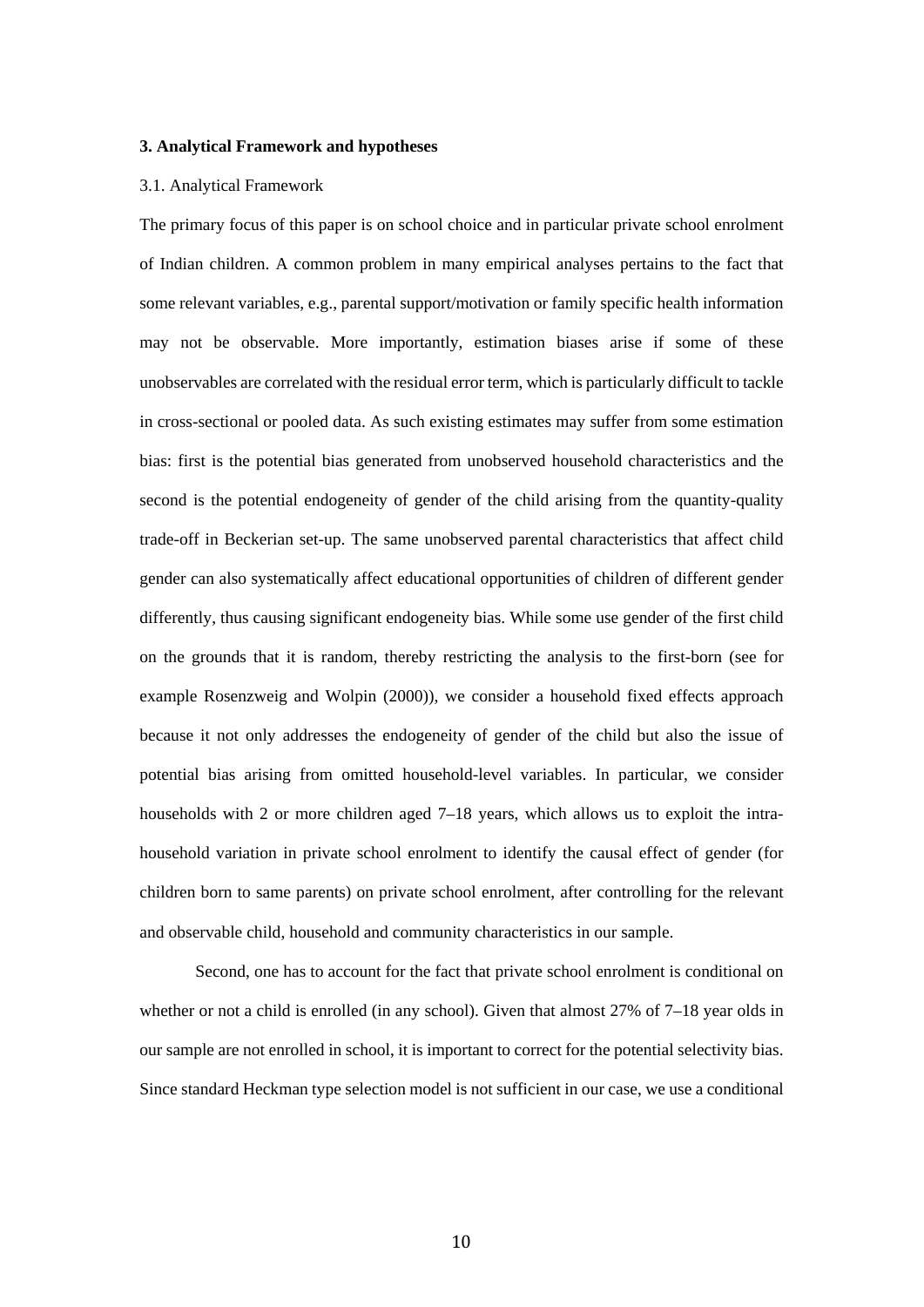fixed effects logistic regression controlling for selection to estimate the private school enrolment equation within a household fixed effects model.

Define  $S_{ij}^*$  as the propensity of the  $i^{th}$  child from the  $j^{th}$  household to enrol in a private unaided (henceforth private) school at the time of the survey. This propensity is determined by the following equation:

$$
S_{ij}^* = \beta' X_{ij} + \varepsilon_{ij}
$$
 (1)

Note that  $S_{ij}^*$  (the propensity of the child attending private school) is not observed; what we observe instead is a binary variable  $S_{ij} = 1$  if the  $i^{th}$  child from the  $j^{th}$  household is enrolled in a private school at the time of the survey and 0 otherwise.

School choice is conditional on school enrolment: so school choice  $(S_{ij})$  is observed only if the  $i^{th}$  child from the  $j^{th}$  household is enrolled in school at the time of the survey  $(E_{ij} = 1)$ . In estimating equation (1) we therefore have to account for a selection problem where the selection equation is defined in terms of decision to send the child to school (irrespective of school type) and is given by:

$$
E_{ij}^* = \gamma' W_{ij} + u_{ij} \tag{2}
$$

where  $E_{ij}^*$  (the propensity to attend school) is not observable. We only observe  $E_{ij}$  where  $E_{ij}$ 1 if  $E_{ij}^* > 0$ ;  $E_{ij} = 0$  otherwise.

In the household fixed effects framework we assume that the error terms in equation (1) and (2) each comprise of a component common across all children belonging to the same household  $j$  and an IID component so that

$$
\varepsilon_{ij} = \eta_j + \nu_{ij} \n u_{ij} = \xi_j + \zeta_{ij}
$$
\n(3)

The selection bias arises because of the fact that  $\eta_j$  is potentially correlated with  $\xi_j$ . Specifically the same unobserved household/parental characteristics – for example parental enlightenment – that affect the likelihood of school enrolment can also affect the likelihood of choosing a school type (i.e., enrolment in a private or a public school).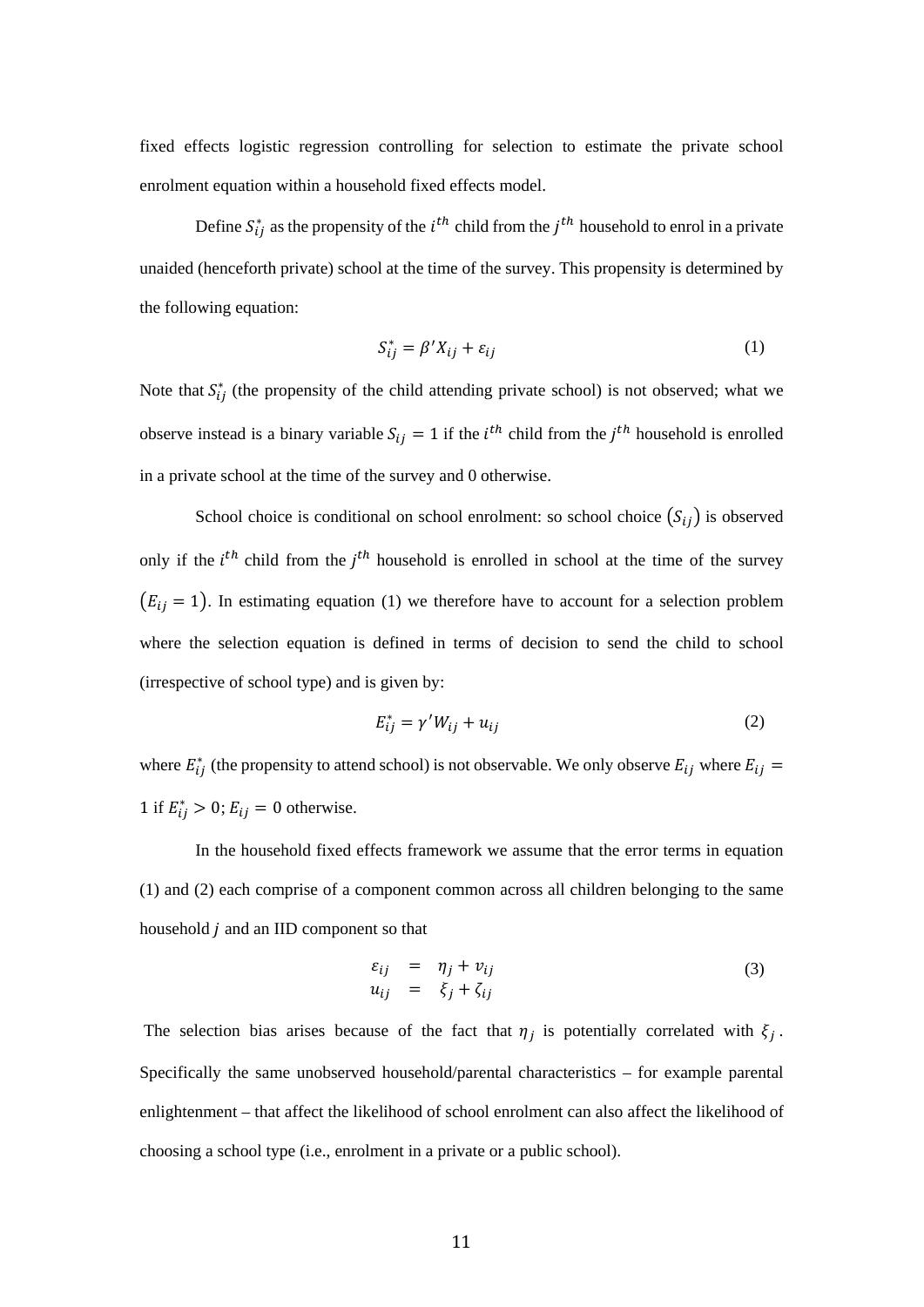The set of explanatory variables  $X$  and  $Z$  in equations (1) and (2) include some common variables like age categories, gender of the child, age of the household head, whether the household head reads newspapers regularly, years of schooling of the mother and father, religion (Hindu, Muslim, Christian) and expenditure quartiles, urban/rural residence and state of residence to capture all other unobserved characteristics including policy effects. Following the recent literature on network and peer group effects on learning (Helmers and Patnam (2014)), we use the presence of a family acquaintance who is a teacher (this is measured by a binary indicator variable that takes the value of 1 if the household has friend or acquaintance who teaches in a school and 0 otherwise.) as an identifying restriction for any school enrolment at the first instance. The argument is that having a teacher in the social circle of the family may increase the awareness of schooling benefits and therefore the likelihood of school enrolment. We do not include this variable in the determination of private school enrolment; here we include the selection correction term  $(\lambda)$ .

#### **3.2. Hypotheses relating to private school enrolment**

The second stage our empirical strategy exploits the variation in private schooling outcome among boys and girls born to same parents (which enables us to minimise any estimation bias arising from unobserved household-level characteristics) to identify the causal effect of gender on private school enrolment. This allows us to net out the effect of unobserved parental characteristics:

#### *Child's gender and birth order*

While Behrman (1988) has argued that parents are generally averse to inequality among children, there is evidence of 'son preference' among resource constrained parents in India (see for example Kishor (1993); Kingdon (2002)), which has been attributed to sons providing oldage security parents while girls leave the parents' house after marriage. The gender dummy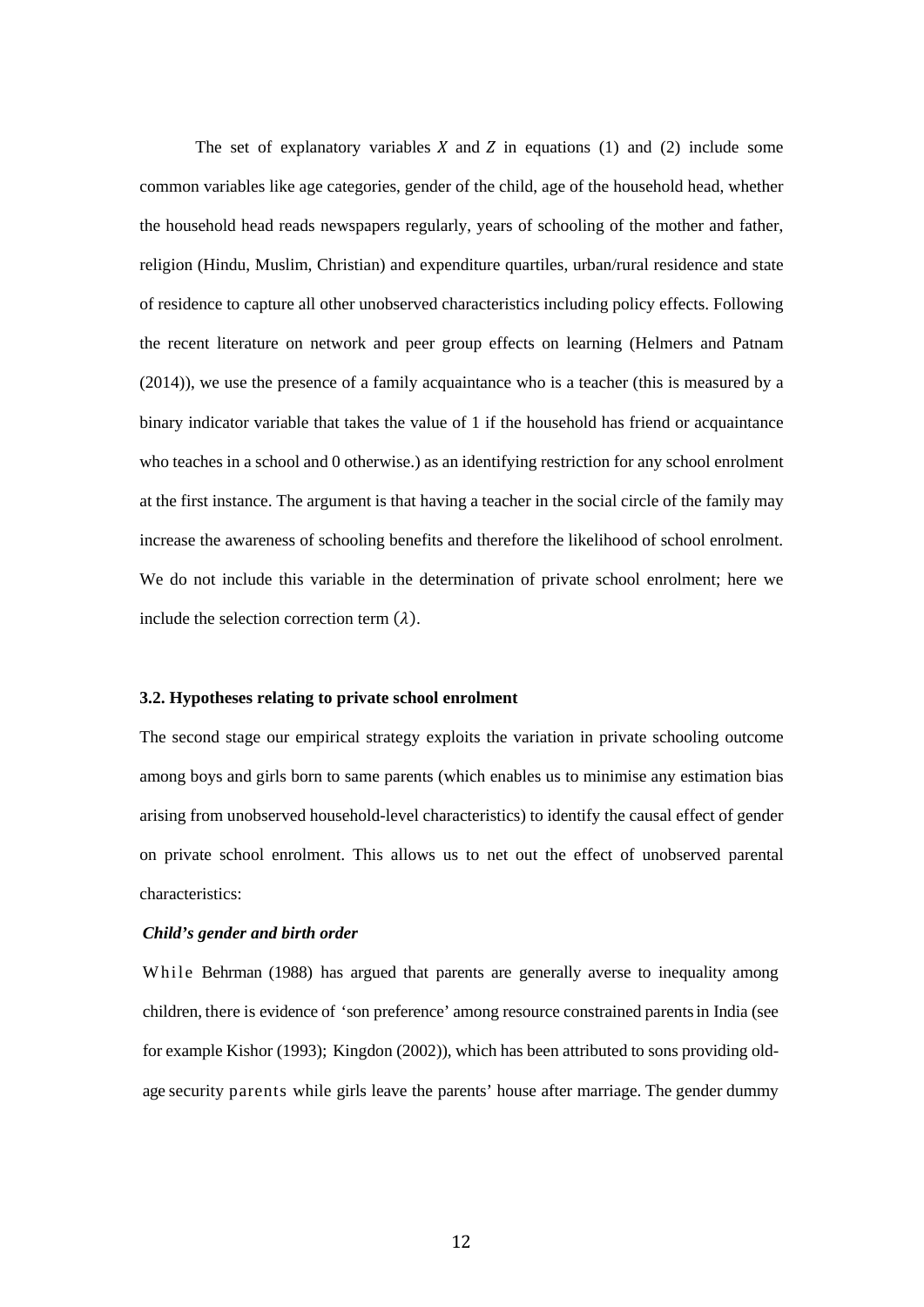(GIRL) accounts for gender-based difference, if any, in private school enrolment among siblings born to same parents.

Additionally parents might choose to discriminate between sons and daughters in other ways as well. Garg and Morduch (1998) argue that children (irrespective of their gender) are better off on measured health indicators if they have sisters and no brothers because parents tend to allocate less for girls. Das Gupta (1987) finds that, in rural Punjab, girls with older sisters suffer most. Note however that the eldest child can be treated as exogenous while the lower birth orders are likely to be dependent on the family size which is endogenous to parental schooling decision within a Beckerian framework. Hence, we include a binary variable indicating if the context child is the eldest in the family (rather than the number of sisters/brothers a child have) with a view to test if the eldest child enjoys any premium in private schooling. The underlying idea is that the eldest child may get a preferential treatment from parents in their schooling decision because they are more likely to start earning earlier than other children, thus supplementing family earnings.

#### *Child's age*

Our data description in Section 2 highlights that the gender gap in private school enrolment varies with age of the child: it is high for the 7–9 and 10–14 year olds (5 percentage points and 4 percentage points respectively), but disappears for the 15–18 year olds in our sample. This observation induces us to explore if children of certain age category might receive preferential treatment from parents regarding their schooling choice. The latter may highlight the differential costs and benefits of schooling for male and female children, as they grow older. The primary benefit of schooling comes from earnings while there are a range of costs including those on school fees, books, uniform, transport and also the opportunity costs (foregone returns from alternative activities, e.g., participating in the labour market). It appears from our sample that both girls and boys tend to drop out of secondary schools at around 15 years of age. The reason for boys might be that they start supplementing family income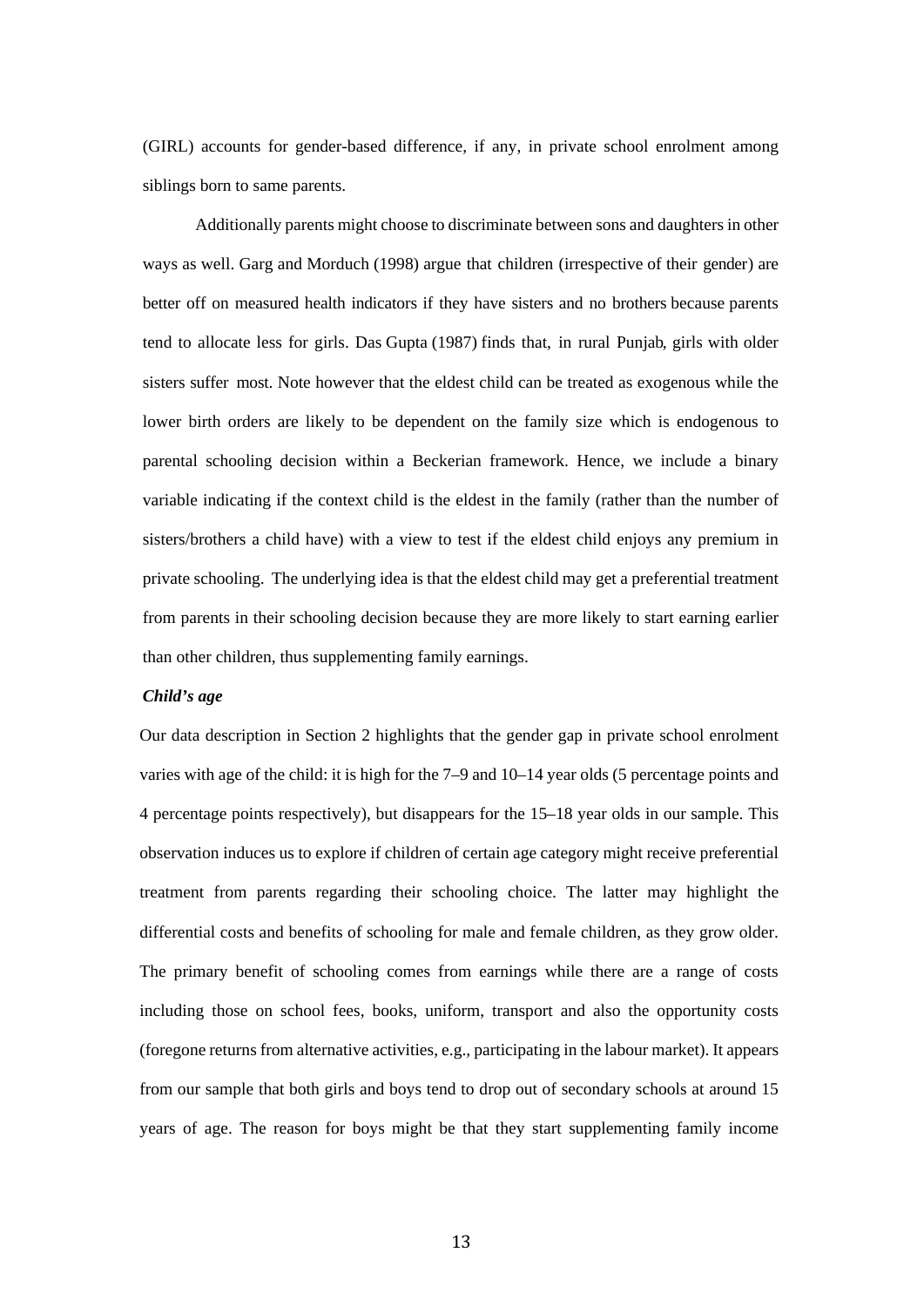whereas for girls personal safety and security issues start becoming important at that age and this adds to the costs of travelling to and from schools. 8 While the central and state governments in India have succeeded in expanding access to primary schools such that over 95% of villages have a primary school, access to secondary schools is still rather limited. This might encourage some parents to choose local private schools for girls, if any, especially when they are adolescent.<sup>9</sup> In addition to local access to schools, another factor that may encourage adolescent girls' private school enrolment is the regular attendance of teachers in private, and not state, schools (Chaudhury et al. (2006)). In other words, the costs of schooling not only vary across the gender, but also vary with age for a given gender of the child. Accordingly, we include age dummies between  $7-18$  years in the baseline regression below.<sup>10</sup>

Therefore taking account of gender, birth order and age consideration, our baseline specification for determining private school enrolment is:

$$
S_{ij}^* = \beta_1 * Female_k + \beta_2 * Eldest_{ij} + \sum_k \beta_{ak} Age_{kij} + \beta' X_{ij} + \eta_j + v_{ij}
$$
(4)

where  $\eta_i$  captures the household fixed effects. We compare the baseline regression results of (4) with variations in parental education, household expenditure, caste/religion and also selected community characteristics. Subsequently, we compare the role of gender in household fixed effects estimates of private school enrolment with the corresponding gender effect across households obtained from the pooled estimates. It also follows from the above discussion that

<sup>&</sup>lt;sup>8</sup> There is now evidence from a number of different countries that supports the argument that reduced distance to schooling has significant effects on school enrolment of girls. See for example Alderman et al. (1997), Andrabi et al. (2008), Burde and Linden (2013) and Qureshi (2013). Duflo (2001) presents evidence from Indonesian school construction project to show that school construction, which reduces distance to the nearest school, also has a significant effect on school enrolment.

<sup>&</sup>lt;sup>9</sup> The issue of local access is important. Long journeys, to and from school, put girls at additional risk regardless of age, race, class, caste or location because of the potential threat of rape, sexual harassment, intimidation and teasing (see for example UN (2000), Mirsky (2003)). The fact that somebody might need to accompany a girl on her walk to and from school creates a larger burden for girls' schooling. In other words, access to local private schools with less travelling time may enhance the likelihood of girls' private schooling. A greater distance to private (relative to government) schools is likely to increase the cost of attending private school for girls (relative to boys). This in turn might explain a female disadvantage in private school enrolment. In other words, access to local private schools for girls might reverse the gender gap in private school enrolment.

<sup>&</sup>lt;sup>10</sup> Later we also interact the age dummies with the GIRL dummy.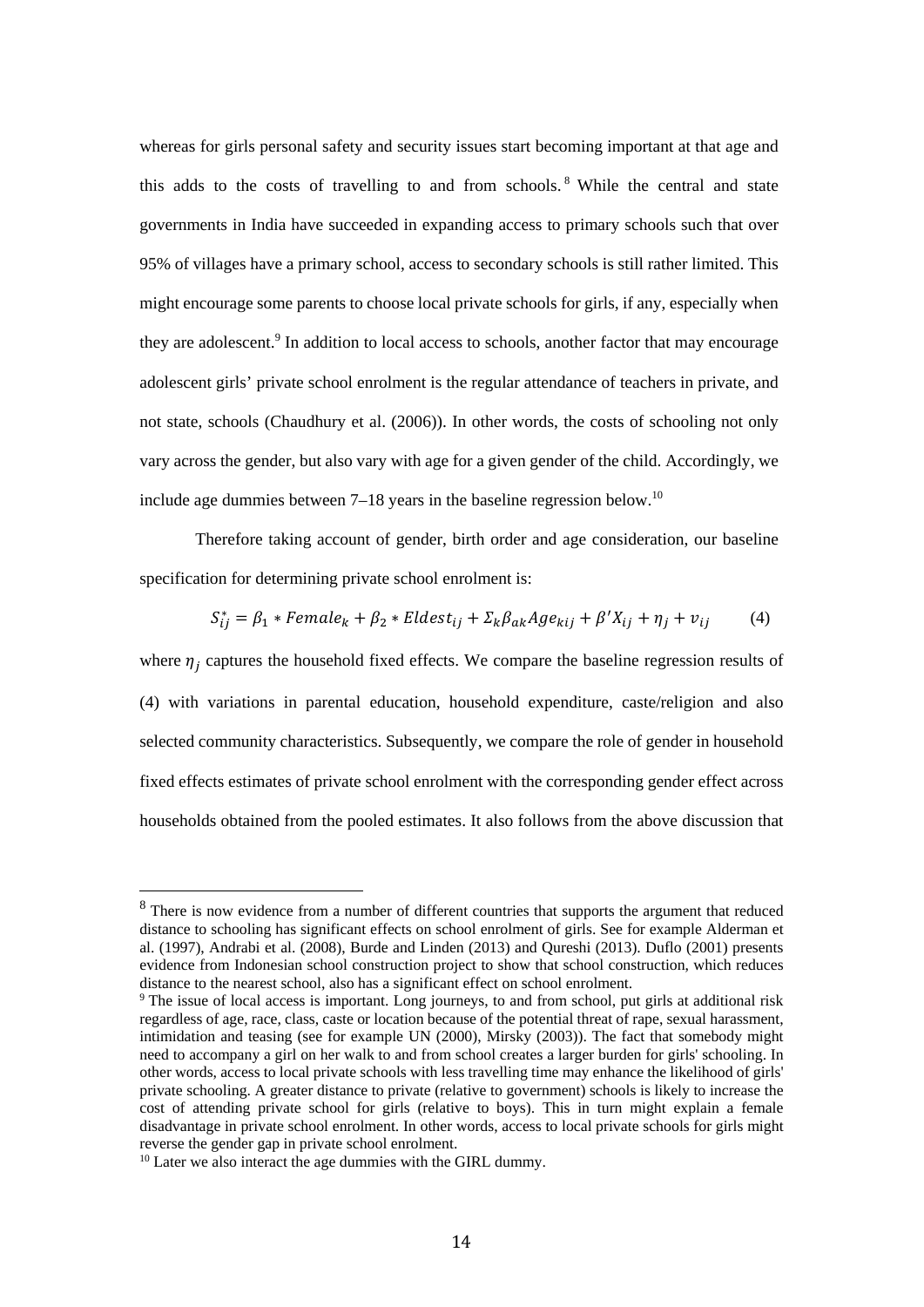within households private school enrolment may not only vary across gender (independent of other characteristics), but may also vary differentially across some individual characteristics (e.g., age, eldest child) by gender. Accordingly, we estimate a gender interacted household fixed effects model to consider the differential role of gender on the likelihood of private school enrolment for each individual characteristic considered.

### **4. Results**

This section discusses the results using the conditional fixed effect logit estimation correcting for selection. We present results for the full sample and also those separately for the rural and urban sample. Standard errors are bootstrapped with 50 replications. 11

#### **4.1. First stage results of any enrolment**

Before proceeding to the results on private school enrolment, it is worth briefly looking at the results on school enrolment as summarised in Table 5. First, the results highlight the relevance of the identifying variable in that the estimated coefficient of having a teacher as an acquaintance in the family's social circle is positive and statistically significant. We also find that girls are significantly less likely to be enrolled in any school. The likelihood of any school enrolment is significantly lower for children belonging to Muslim and Scheduled Caste and Scheduled Tribe households and for children more than 12 years of age. On the other hand, children belonging to wealthier households, to more educated and more liberal parents (characterised by households where women have greater exposure to TV, radio and newspaper and where parents value girls and boys equally) are significantly more likely to be enrolled in school.

#### **4.2. Household Fixed Effects estimates of private school enrolment**

<sup>&</sup>lt;sup>11</sup>It is complicated to derive the robust standard errors for logit fixed effects estimates. In the absence of a well-defined theoretical distribution of the standard errors we bootstrap them.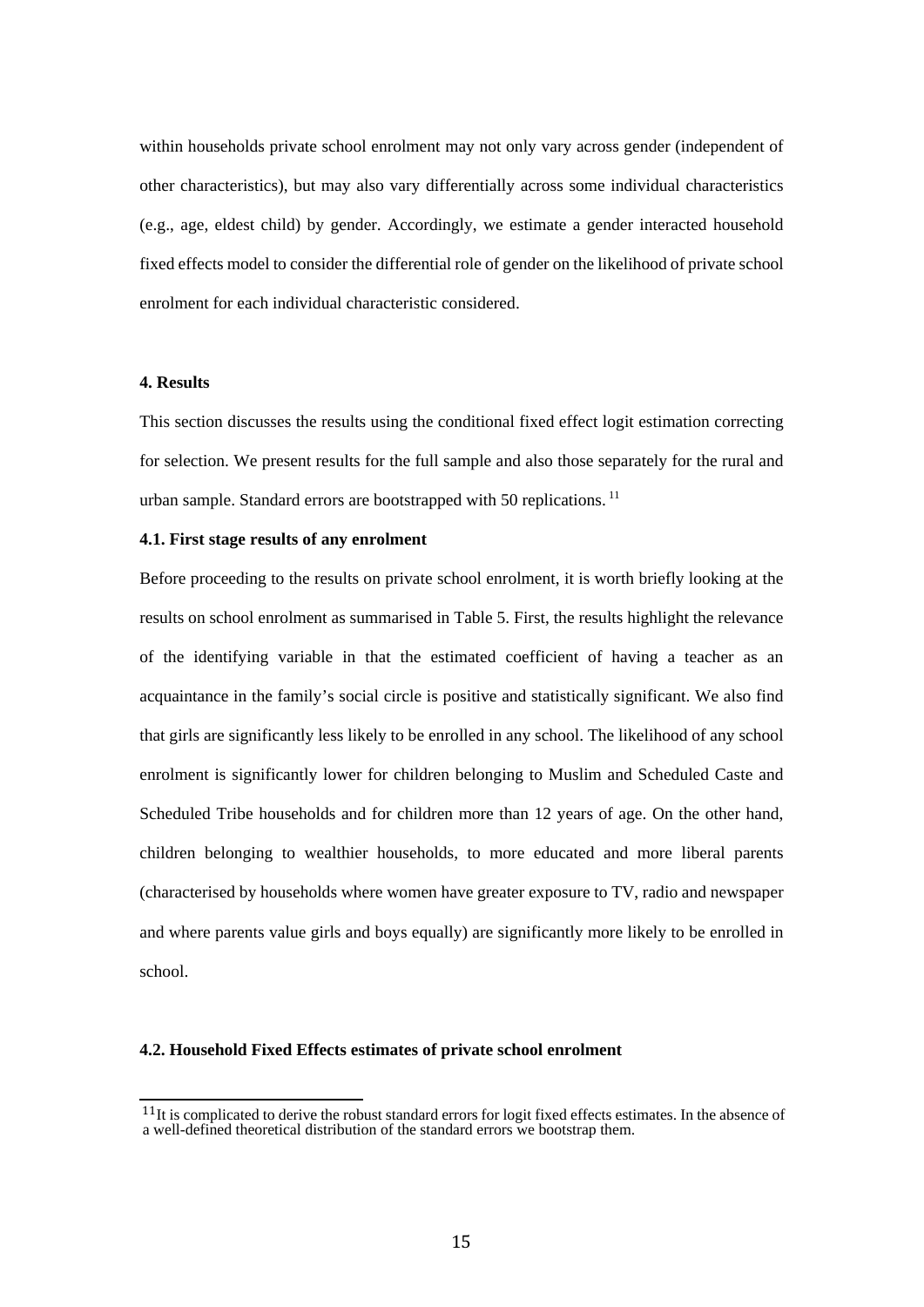The results on gender bias in private school enrolment are summarized in Table 6. Recall gender bias is captured by the GIRL dummy. In this table column 1 in each row presents the coefficient estimates associated with the GIRL dummy and column 2 the corresponding marginal effect from the selectivity corrected fixed effect logistic regression. Each row then presents the results from a different regression, and all regressions control for age of the child and birth order of the child (eldest child dummy).

Row 1 presents the results for the full sample, rows 2 and 3 separately for the urban and rural sample respectively. There is a large and statistically significant female disadvantage both in the overall sample and also separately in the urban and rural samples – the marginal effects associated with the GIRL dummy shows that for the full sample, the GIRL child is almost 19 percentage point less likely to attend private school. This gender gap is considerably higher for the rural sample (at 25 percentage points) than for the urban sample (at 11 percentage points).

In rows 4 and 5 we present the results on private school enrolment by age group – for children aged 14 or less (likely to be primary school children) in row 4 and for children aged 15 and higher (likely to be secondary and post-secondary school children) in row 5. Note that consistent with the averages presented in Figure 2, although the extent of bias against the GIRL child is relatively lower for children aged 15 and higher (estimated marginal effect is insignificant too), after controlling for an extensive set of individual characteristics, the gender gap persists (row 5).

#### *Role of household/parental characteristics*

Parental preferences may not always be aligned; for example, mothers may have more empathy for daughters and fathers for sons. Lillard and Willis (1994), in the context of Malaysia find that the mother's education has a larger effect on the daughters' education (than on sons') and the father's education seems to have greater impact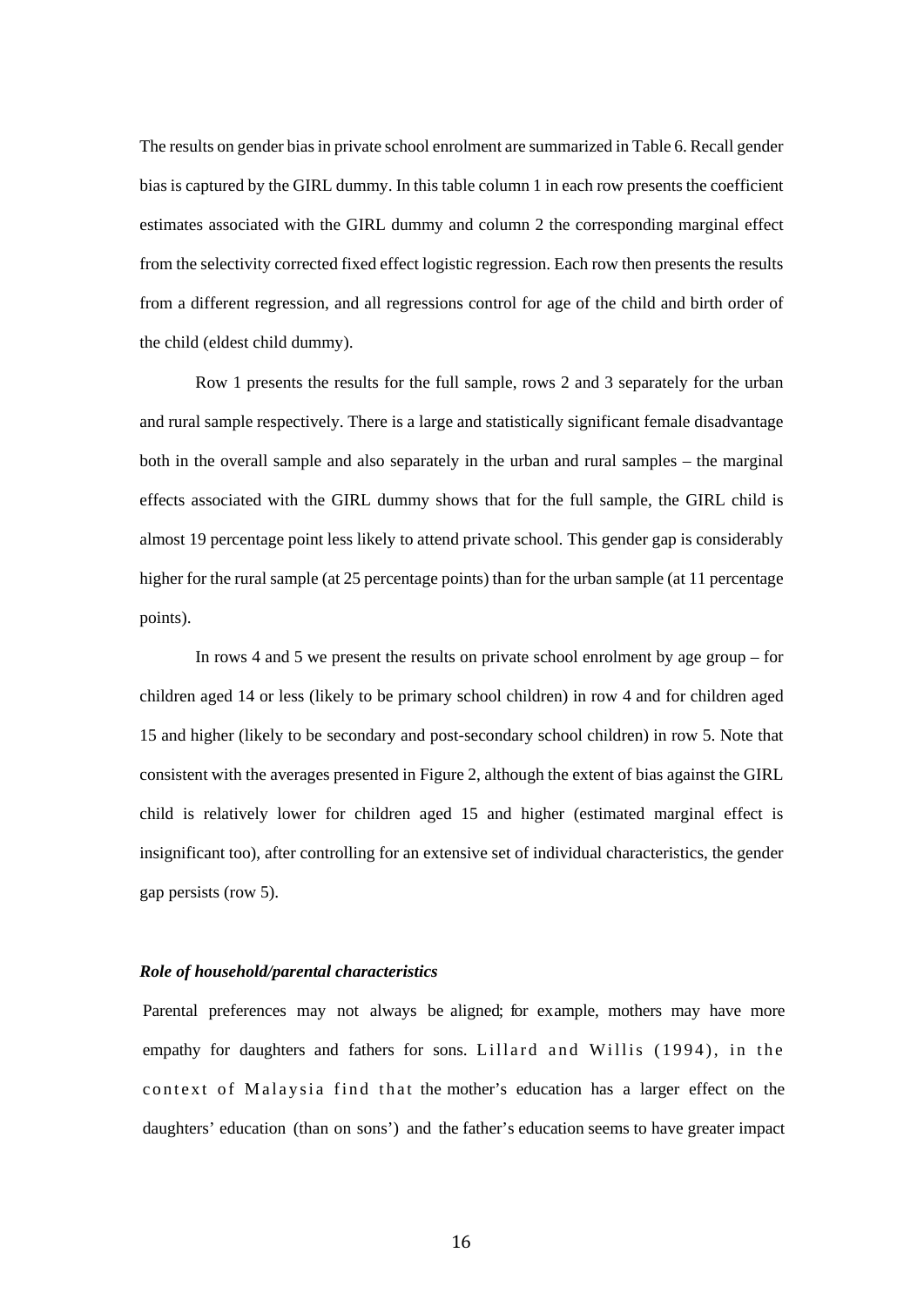on sons. Arguing that each parent's education may be taken as indicator of his/her individual preference, Kambhampati and Pal (2001) also suggest that higher women's literacy encourages female education in rural Bengal. Accordingly, we test if the gender gap in private school enrolment varies with educational attainment of the father and the mother. Similarly religion and caste could also have a significant effect on gender bias in private school enrolment.

Panel B of Table 6 summarises gender gap results for different sub-samples defined by specific household characteristics: mother has completed at least secondary school (row 6), father has completed at least secondary school (row 7), scheduled caste or scheduled tribe households (row 8), Hindu household (row 9) and Muslim household (row 10). The marginal effects associated with the GIRL dummy (column 2) show that that the gender gap ceases to be significant when the mother has completed at least secondary school (see row 6). This is consistent with the existing evidence in the literature that argues that mother's education is crucial for the human capital accumulation of the next generation (see for example Schultz (2001)). For all other subsamples, the marginal effect associated with the GIRL dummy continues to be negative and statistically significant. It is worth noting however that compared to the full sample, the extent of bias in private school enrolment is lower for the sample of children where the father has completed at least secondary schooling (as seen by comparing the marginal effect presented in column 2 of row 1 with that presented in row 7). Educated parents therefore are significantly less likely to discriminate against the GIRL child, and not the effect of mother's education is stronger.

Becker and Lewis (1965) argue that investment in the quality of children increases at higher levels of income, which also received some empirical support (see for example Pal (1999) and Filmer (2005)). We test this proposition by examining if within household gender gap in private school enrolment changes with household expenditure quintiles. The results presented in Panel C show that there is a monotonically increasing positive effect of permanent income of the household (captured by per capita household expenditure) on bias against the girl child.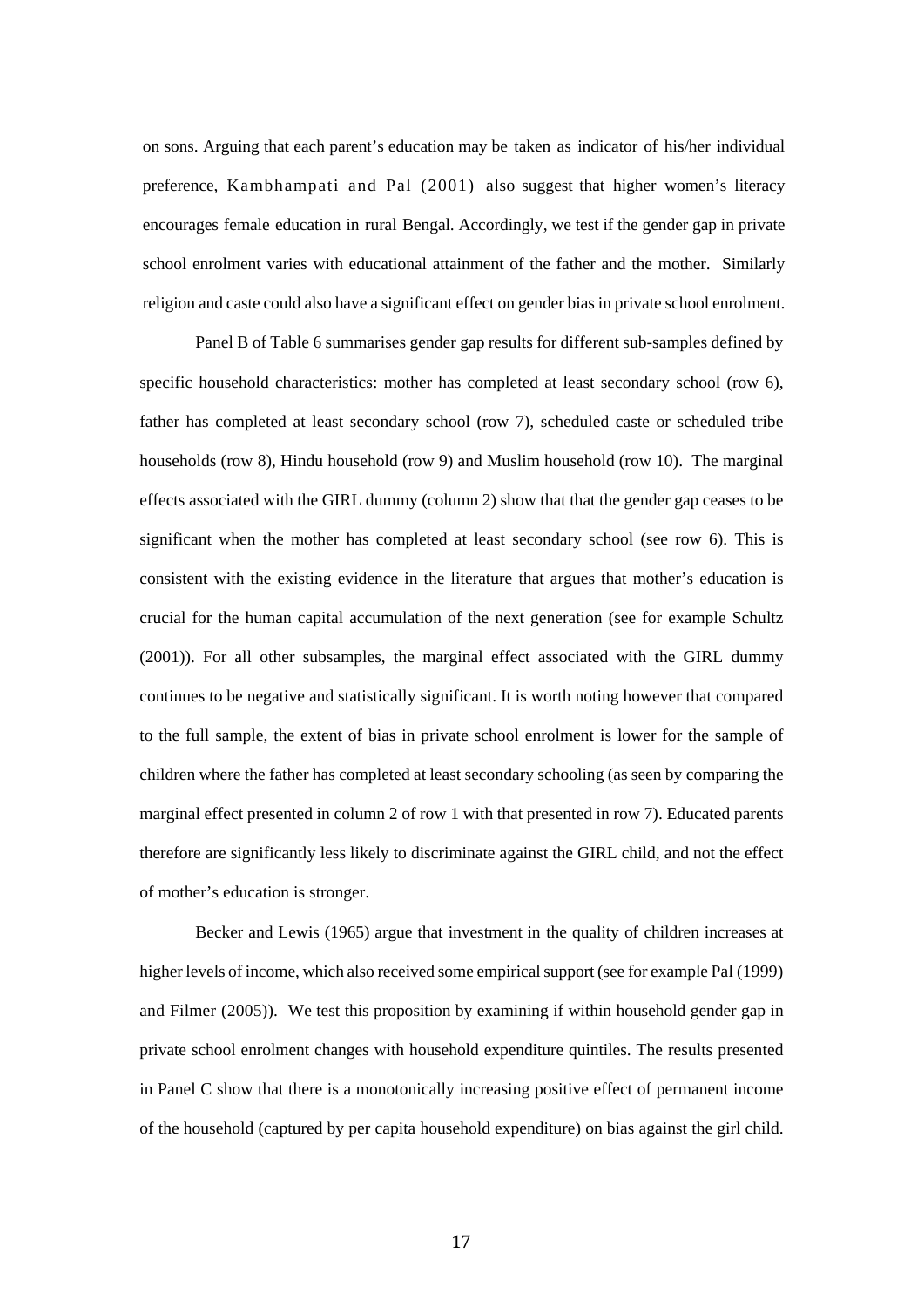While girls in the poorest households are more than 27 percentage points less likely to attend private schools compared to boys (see row 11), the gap is more than 50 per cent lower (at 12 percentage points) for girls in households in the highest expenditure quantile (see row 14). Thus household resource constraints do matter.

#### *Role of community characteristics*

Panel D presents the effects of selected community characteristics in this respect. First, we examine whether and how the observed gender bias is affected by returns to schooling. There is a general consensus in the literature that parental decision about whether and how much to invest in their children's human capital depends on the child's potential future earnings. Duraisamy (2002) find evidence of presence and persistence of gender differences in returns to schooling in India. Kingdon (1998) and Kingdon and Theopold (2006) argue that lower female school participation in India is significantly linked to lower returns to female schooling. If returns to schooling are higher for boys, ceteris paribus, parents may choose fee-paying private schools only for boys with a view to boost expected earnings. In other words, one can expect a reversal of gender discrimination against girls in private school enrolment only when relative expected returns to girls schooling is higher. Empirically, we generate female to male hourly wage rate for those who have ever attended a school in the primary sampling unit (which we consider as the immediate community of the child). We prefer this to individual level wage earnings as the latter is likely to suffer from potential endogeneity while determining private school enrolment. In particular, we generate a binary variable  $FM\_wage\_1$  that takes the value of 1 if the ratio of female to male market hourly wage rate in the community exceeds 1, i.e., when labour market returns for women are higher than that for men. The variable takes a value 0 otherwise. We also consider a variant of this returns measure by restricting ourselves to males and females with some spoken English skills. Finally, we examine the effect of the distance to the nearest private school relative to the nearest government school, which is likely to affect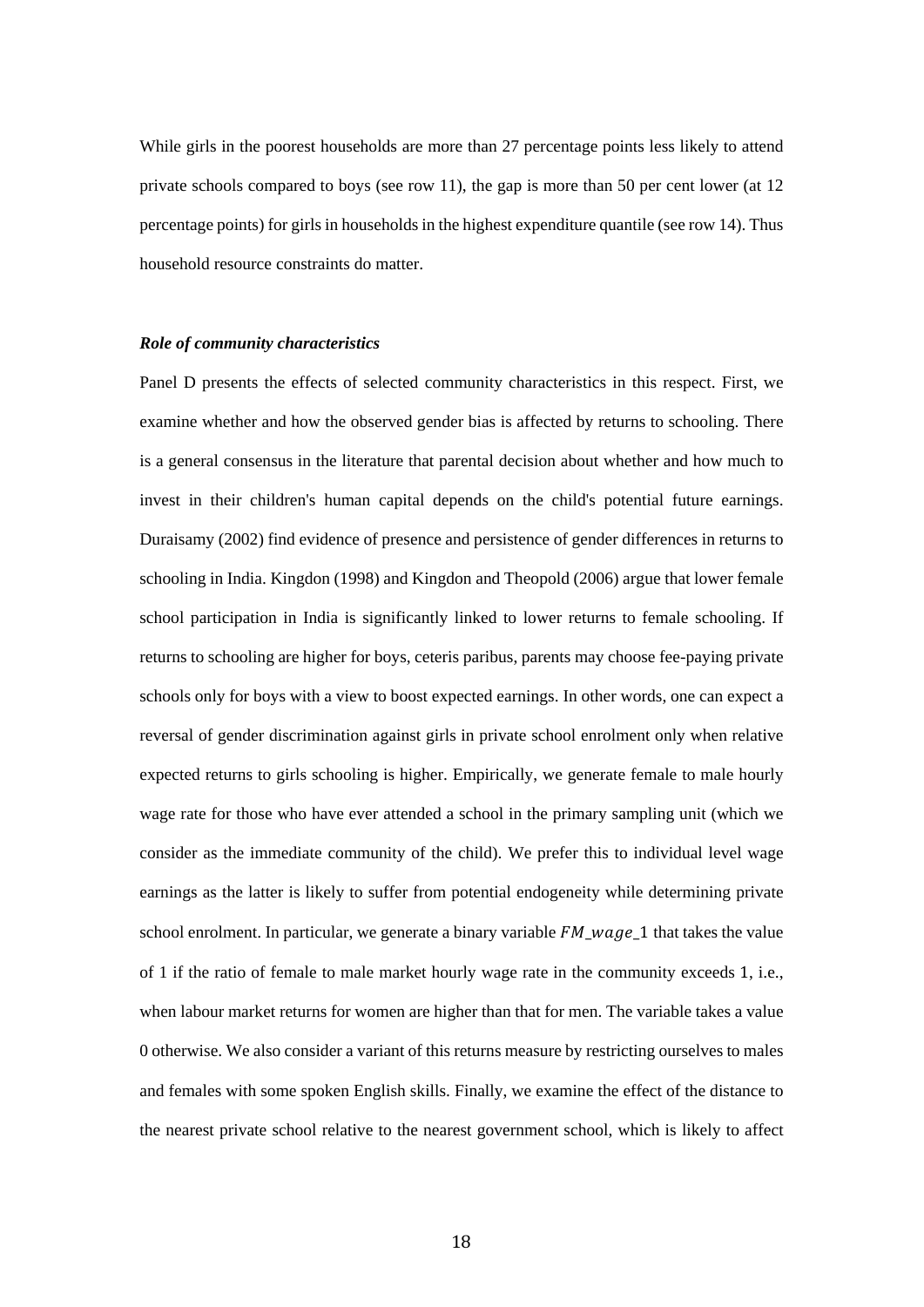the cost of attending private schools. As already discussed (see footnote 8), distance to school has a negative and statistically significant effect on school enrolment of the female child.

The results presented in Rows 15–17 show that the bias against the GIRL child persists even when returns to schooling (in the form of higher market wages) is greater for women and also when the cost of attending a private school is lower. While it is true that higher returns and lower costs of attending private schools reduces the extent of gender bias (compare the marginal effects in rows 15 and 17 to those in row 1), the effect continues to be statistically significant.

#### *Inter-state variation in gender gap*

 

Inter-state variation in human development in India is striking which not only reflects the variations in history, politics and geography of these states, but also those in class, caste, religion and institutions (see Dreze and Sen (2013)). Gender inequity continues to remain a serious problem in all the states, though the heterogeneity is striking – for example the gender gap in private schooling is only about 7% in Kerala while it is more than four times (30%) in Rajasthan and Bihar. Thus it is important to explore if the gender gap in private school enrolment varies across the regions in India. Table 4 presents evidence (using administrative and census data) on the regional variation in the share of private school and also on literacy rates. Clearly there is considerable variation across regions. The share of primary school students attending private schools varies from 12% in the North to 0.3% in the East. At the secondary school level, this share varies from 35% in the North to 10% in the East (see Panel A). Panel B shows a similarly large heterogeneity in literacy rates by region and by gender for the different age groups. In general the Eastern states perform quite poorly, while the Western and Southern states do considerably better than the average.

Panel E of Table 6 examines the effects across different regions of the country. <sup>12</sup> While there is clear evidence of gender bias all over India (the marginal effect associated with the

<sup>&</sup>lt;sup>12</sup> East: Assam, Bihar, Jharkhand, Orissa, West Bengal; West: Gujarat and Maharashtra; North: Chhatisgarh, Madhya Pradesh, Rajasthan, Uttar Pradesh and Uttaranchal; North-West: Himachal Pradesh, Haryana, Jammu and Kashmir and, Punjab; South: Andhra Pradesh, Karnataka, Kerala and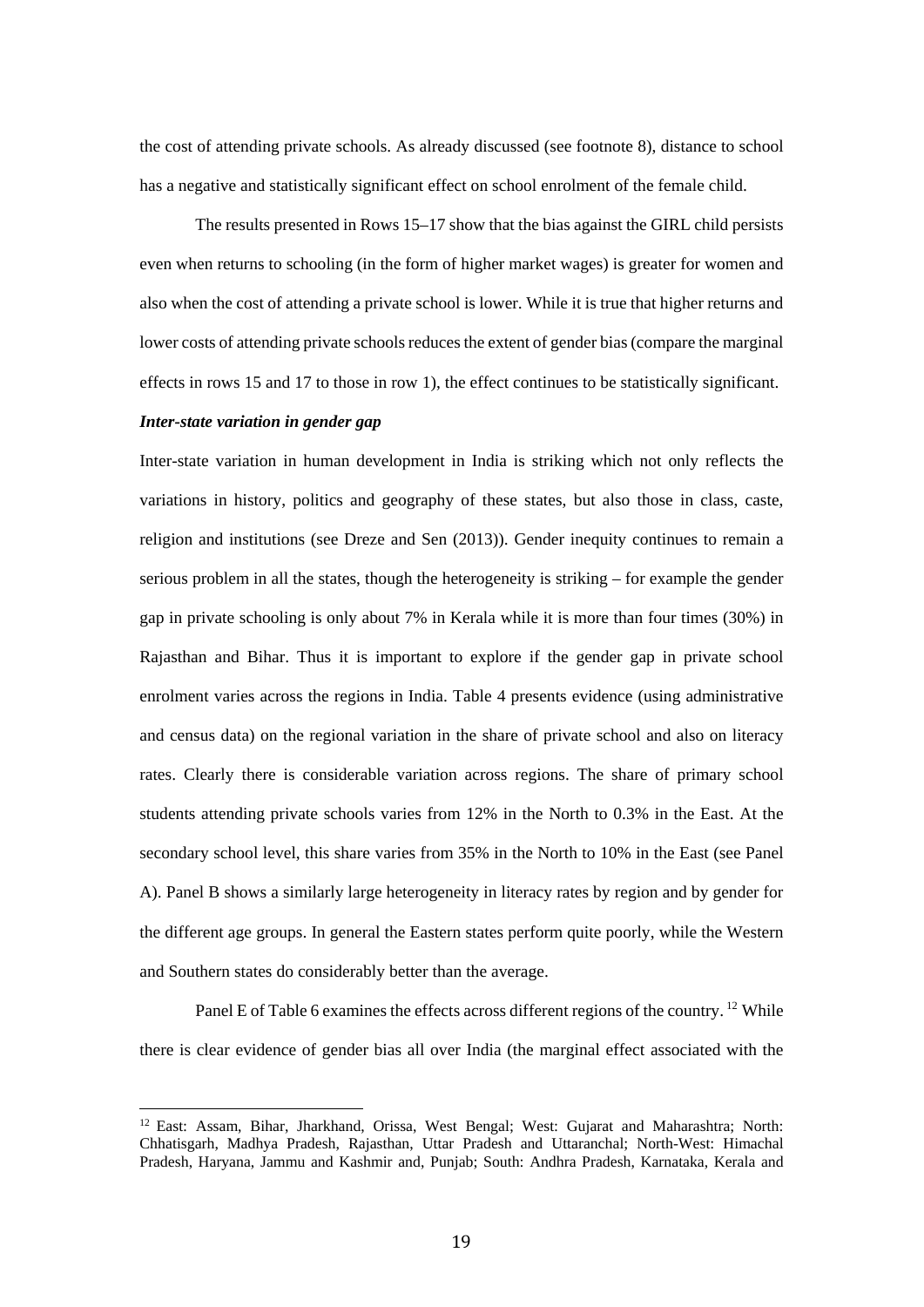GIRL dummy is negative and statistically significant), there is a large variation across the different regions: girls are almost 25 percentage point less likely to attend private school in the Northern or the North Western regions of the country (rows 19 and 20 in Table 5), the corresponding effect is almost 50% lower in the Southern and South Western regions of the country.

#### **4.3. Comparison with Pooled Probit Estimates**

 

An important objective of the paper is to identify and compare the extent of gender gap across households (inter-household gender gap) with that within households (intra-household gender gap). We thus compare the household fixed effects logit estimates (Table 6) with the corresponding pooled probit estimates (Table 7) that reflect the inter-household variation in private school enrolment.

Table 7 shows the selectivity corrected estimates for the full sample and also by the different geographic regions. After controlling for all other factors, the GIRL dummy is negative and statistically significant and the selection corrected marginal effects show that girls are almost 7 percentage points less likely to attend private school compared to boys. Further, the extent of female disadvantage in private school enrolment varies across the regions: the maximum is -0.11 for households residing in the Northern region while the minimum is about -0.04 in the eastern regions. Interestingly, the female disadvantage is not statistically significant in the western region. A comparison of these pooled probit estimates with the corresponding FE-logit estimates summarized in Table 6 suggest that FE-logit estimates are significantly higher not only for the pooled sample, but also for various subsamples considered. We thus conclude that compared to inter-household female disadvantage the intra-household female disadvantage is significantly larger. This finding of intra-household female disadvantage is a

Tamil Nadu. We get very similar estimates for the North-West region even when we drop households from Jammu and Kashmir.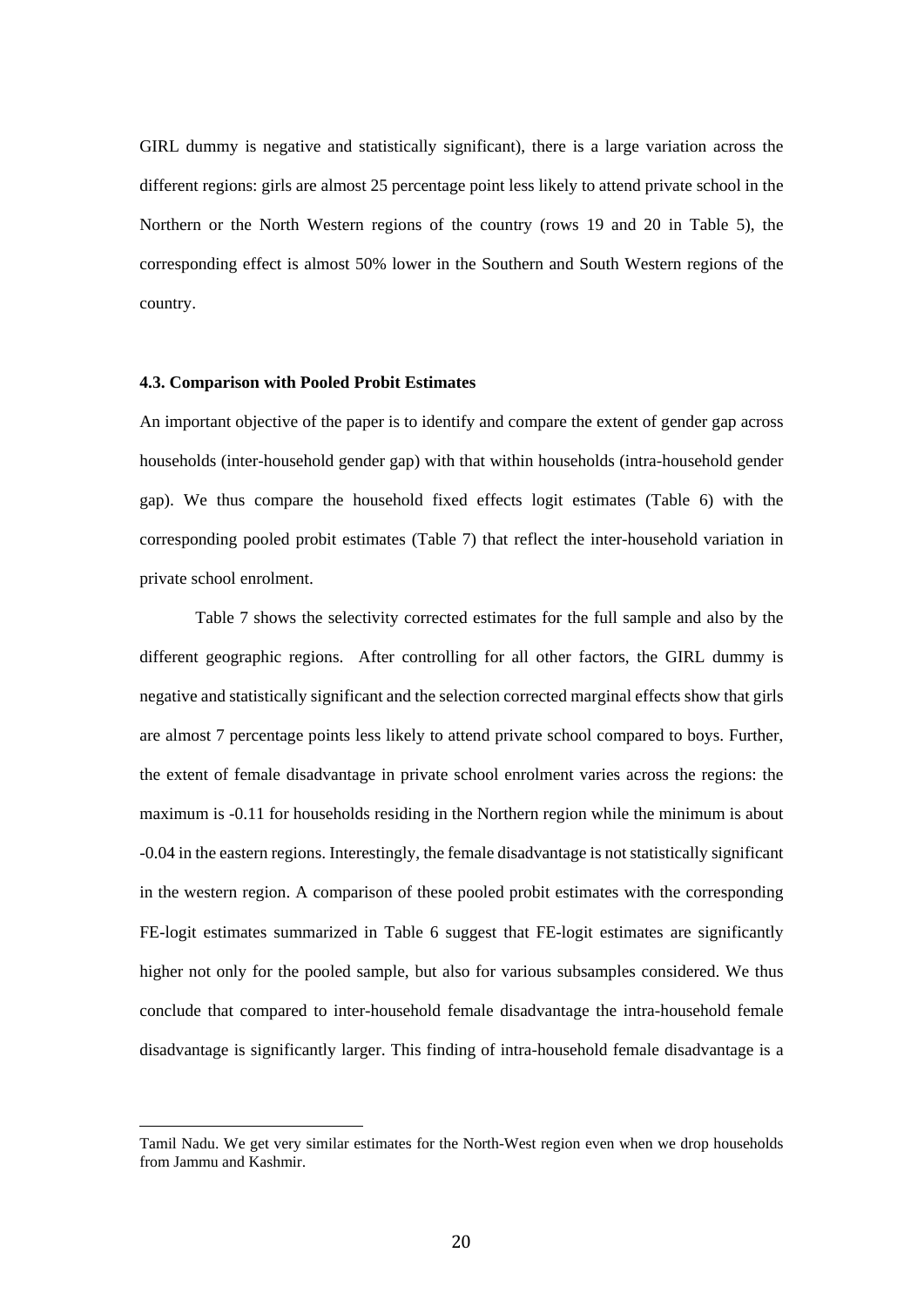significant contribution to the existing literature that predominantly focuses on inter-household comparisons, using pooled estimates.

#### **4.4. Fully interacted Fixed Effects Logit Estimates**

Following our argument in Section 3, we finally extend the baseline regression and interact the GIRL dummy with each of the individual child level characteristics with a view to exploring if each of the individual characteristics entail a differential effect for girls while explaining private school enrolment, as presented in Table 8. Column (1) shows the coefficient estimates for all, while column (4) shows the corresponding marginal effects of fixed effects logit model. Considering the full sample estimates, we find that the GIRL dummy is negative and statistically significant, thus identifying the female disadvantage in private school enrolment as before.

These interacted results, however, highlight some additional inferences that were not apparent in Table 6. Consider for example the effect of being the eldest child. We find that the coefficient estimate of GIRL  $\times$  Eldest child is negative implying that the eldest girl child is significantly less likely to be enrolled in a private school. The coefficient estimate associated with the non-interacted term Eldest child is positive and statistically significant, indicating that the eldest male child is however significantly more likely to be enrolled in a private school.

 Rural-urban differences are pronounced in India in many respects. In order to test if this holds in private school enrolment, we also obtain separate estimates for rural and urban households (see columns 2 and 3 of Table 8); the corresponding marginal effects are shown in columns 5 and 6. Note that the GIRL dummy is negative and statistically significant for the rural sector while it is not so for the urban sector in this gender interacted model. This contrasts with Table 6 where we find that the GIRL dummy is negative and statistically significant for both rural and urban areas though in terms of magnitude the effect is stronger for rural residents. Second, the birth order effect for eldest male that we see for the full sample is, however, absent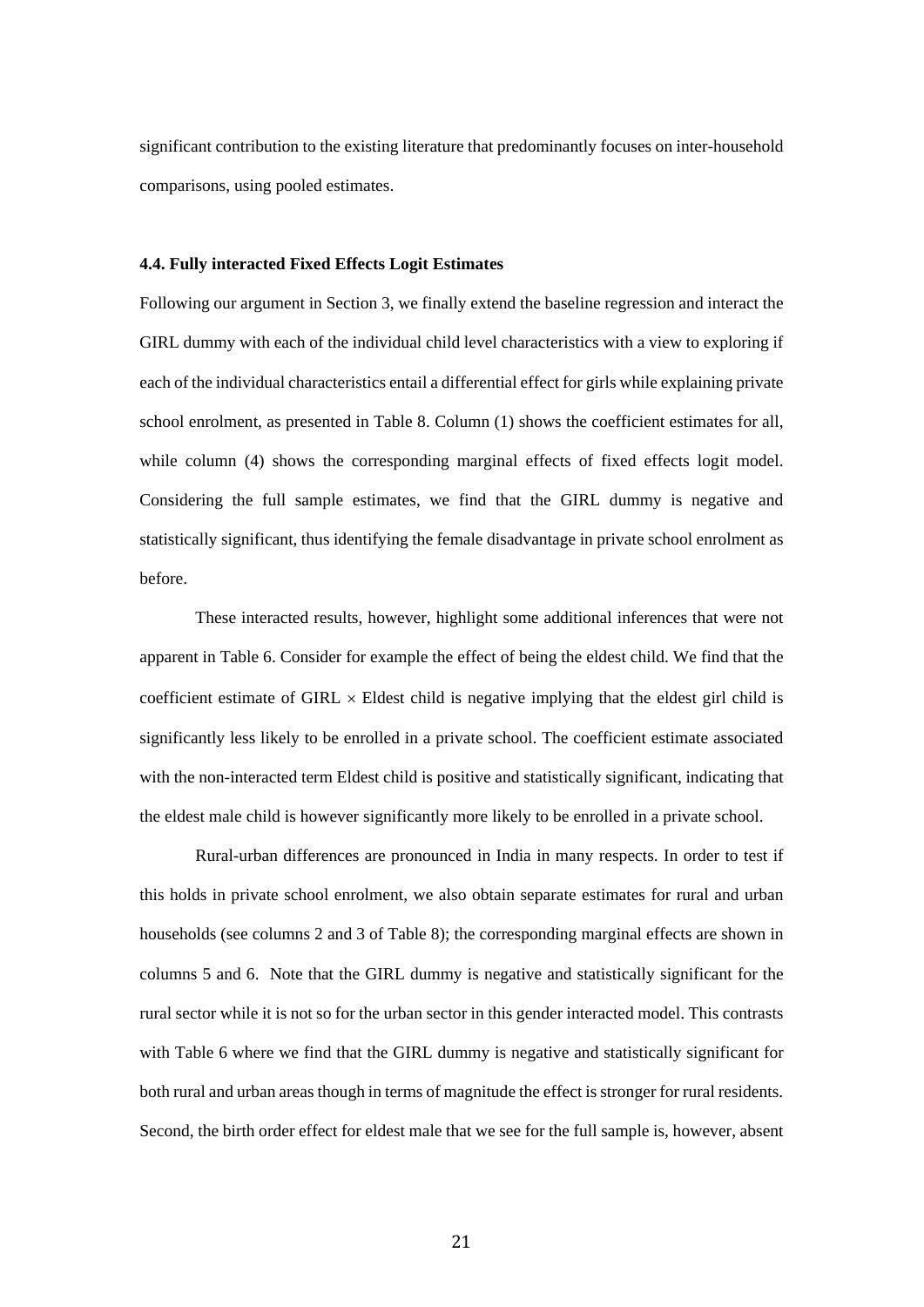when we split the sample into rural and urban areas. In contrast, we find age differentiated gender effect for private school enrolment among both rural and urban boys. As before, the non-interacted age coefficients 13–18 years are significant for both rural and urban areas, thus suggesting that the likelihood of private school enrolment starts declining for boys between ages 13-18 (in fact this falling private school enrolment among boys starts from age 12 in rural areas). In general returns to schooling are higher in urban areas, which may explain why the falling private school enrolment is initiated a year later in urban areas. In contrast, the interaction of GIRL and age dummies are not consistently significant, especially among older girls (aged 13–18) neither in rural nor in urban areas; in other words, this may be taken as evidence that the female disadvantage is much weaker among older girls in our sample. Two possible factors that may explain this result are higher returns to girls' schooling at the secondary level (Duraisamy, 2002) and greater security concerns for adolescent girls not only while travelling to/from state schools, but also within the school premises where teacher's absence may worsen the situation (Chaudhury et al., 2006).

#### **5. Concluding comments**

The last two decades have seen an impressive growth of private schools in India though researchers are split about their effectiveness for ensuring universal education. This has led to the public debate whether private school growth can secure 'education for all'. On the one hand, private school growth may ameliorate the extent of the gender gap in schooling because parents who choose private schools are likely to be more motivated and altruistic; these parents may therefore not discriminate between boys and girls. On the other hand, private schools are feepaying schools and parents choosing private schools are likely to choose them only when the returns from schooling is higher. We use the 2005-06 IHDS data to explore the role of individual characteristics like gender, age, birth order that reflects household preferences for some children on gender gap in private school enrolment.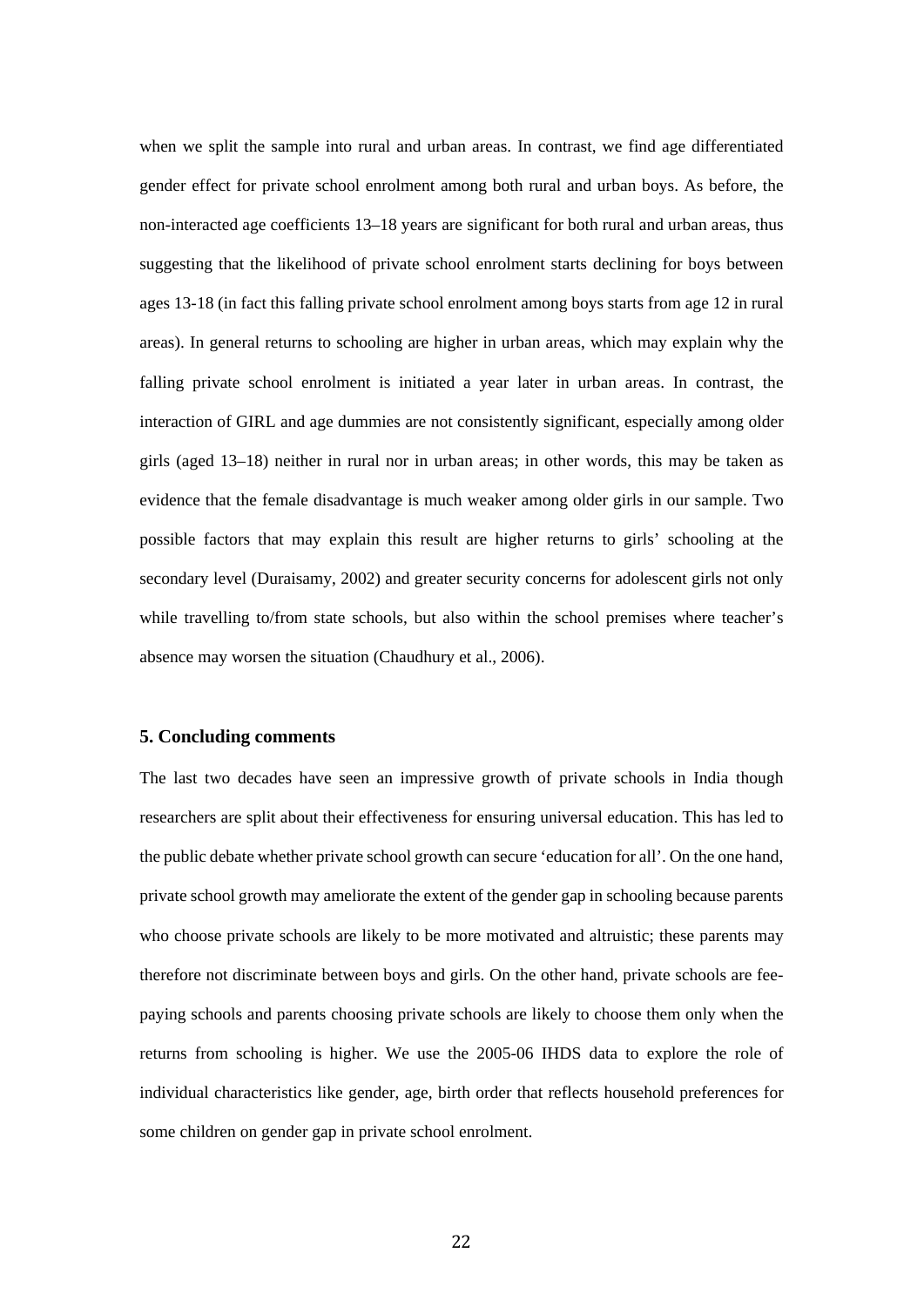In contrast to the use of single cross-section pooled regression models used in much of the literature, we prefer household fixed effects estimates that captures the within household variation in private school enrolment among boys and girls born to same parents. The advantage of household fixed effects model is that these estimates help us to minimize the bias arising from the potential endogeneity of child's gender as well as the omitted household-level characteristics. First, we show that the within household female disadvantage is significantly larger than that exists between households though it tends to be overlooked in the literature in general. Second, we find significance of gender, age, birth order and their interactions to explain intra-household variation in female disadvantage in private school enrolment and argue that these reflect the nature of parental preferences for some children against others in human capital investment. In particular, parents prefer to invest in sons relative to daughters and in this respect prefer the eldest sons from others: this seems to be a conscious choice as eldest sons are more likely to start working earlier and would thus be able to supplement family income earlier. The male advantage however disappears beyond the age of 15 and this seems to be driven by the fact that older boys drop out of school in search of jobs when parents appear to prefer investment in girls' private schooling. The latter can be attributed to higher returns to girls' secondary schooling and/or also increasing parental concerns for safety and security of adolescent and unmarried girls. Taken together, it appears that misogyny alone cannot explain the gender gap in private school enrolment in our sample as parents appear to balance various economic and non-economic considerations, as boys and girls move from childhood to adulthood, in an attempt to maximize family's welfare over time.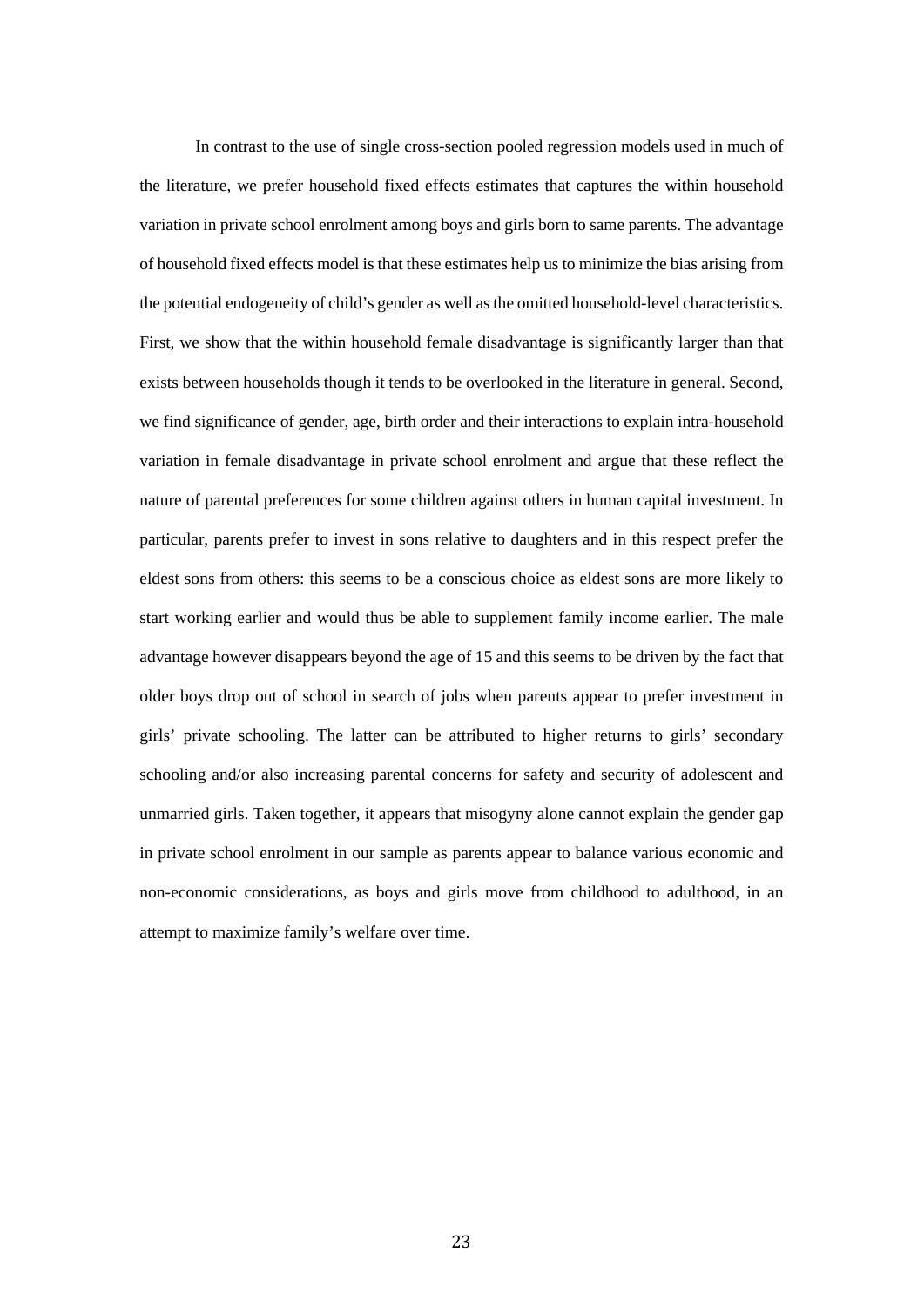#### **References**

Alderman, H., J. R. Behrman, S. Khan, D. R. Ross and R. Sabot (1997): "The Income Gap in Cognitive Skills in Rural Pakistan," *Economic Development and Cultural Change*, **46**(1), 97 - 122.

Andrabi, T., J. Das, A. I. Khwaja, T. Vishwanath and T. Zajonc (2008): Learning and Educational Achievements in Punjab Schools: Insights to Inform the Policy Debate, Discussion paper, World Bank.

Becker, G. and H. G. Lewis (1965): "On the Interaction between the Quantity and Quality of Children", *Journal of Political Economy*, S279 - S288.

Bedi, A. S. and A. Garg (2000): "The effectiveness of private versus public schools: The case of Indonesia", *Journal of Development Economics*, **61**(2), 463 - 494.

Beegle, K. and D. Newhouse (2006): "The Effect of School Type on Academic Achievement: Evidence from Indonesia", *Journal of Human Resources*, **XLI**(3), 529 - 557.

Behrman, J. R. (1988): "Intrahousehold Allocation of Nutrients in Rural India: Are Boys Favoured? Do Parents Exhibit Inequality Aversion?", *Oxford Economic Papers*, **40**(1), 32 - 54.

Burde, D. and L. Linden (2013): "The Effects of Village-Based Schools: Evidence from a Randomized Controlled Trial in Afghanistan", *American Economic Journal: Applied Economics*, **5**(3), 27 - 40.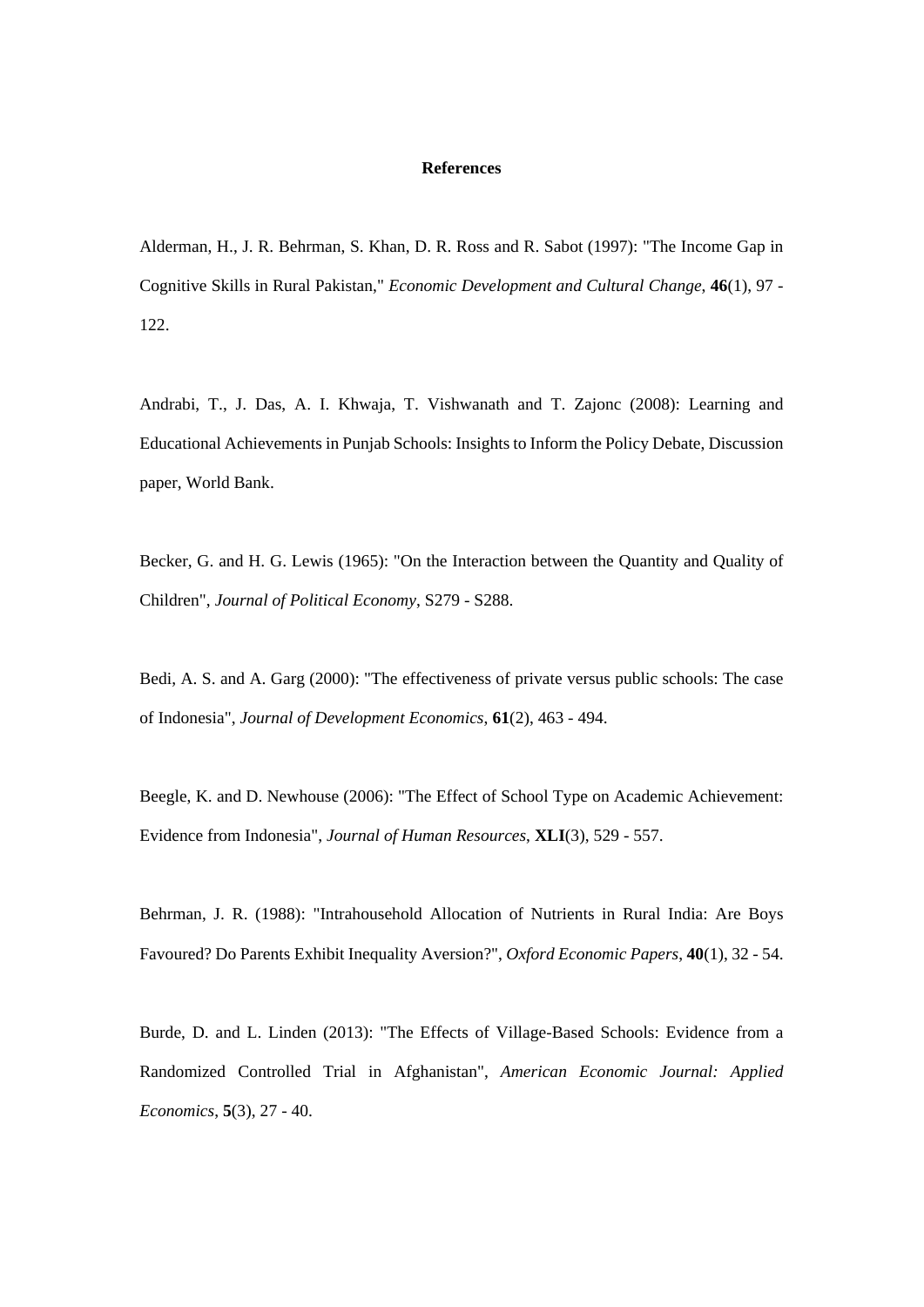Chaudhury, N., J. Hammer, M. Kremer, K. Muralidharan and F. Halsey (2006): "Missing in Action" Journal of Economic Perspectives", *Journal of Economic Perspectives*, **20**(1), 91 - 116.

Chudgar, A. and E. Quin (2012): "Relationship between private schooling and achievement: Results from rural and urban India", *Economics of Education Review*, **31**, 376 - 390.

Das Gupta, M. (1987): "Selective Discrimination against Female Children in Rural Punjab, India", *Population and Development Review*, **13**(1), 77 - 100.

Day Ashley, L., C. Mcloughlin, M. Aslam, J. Engel, J. Wales, S. Rawal, R. Batley, G. Kingdon, S. Nicolai and P. Rose (2014): The role and impact of private schools in developing countries. Education rigorous literature review. Research for Development. London, UK, Department for International Development (DFID).

Dreze, J. and G. G. Kingdon (2001): "School participation in rural India", *Review of Development Economics*, **5**(1), 1 - 24.

Dreze, J. and A. Sen (2013): An Uncertain Glory: India and Its Contradictions, Oxford University Press, New Delhi.

Duflo, E. (2001): "Schooling and Labor Market Consequences of School Construction in Indonesia: Evidence from an Unusual Policy Experiment", *American Economic Review*, **91**(4), 795 - 813.

Duflo, E. (2012): "Women, empowerment, and economic development", *Journal of Economic Literature*, **50**(4), 1051 – 1079.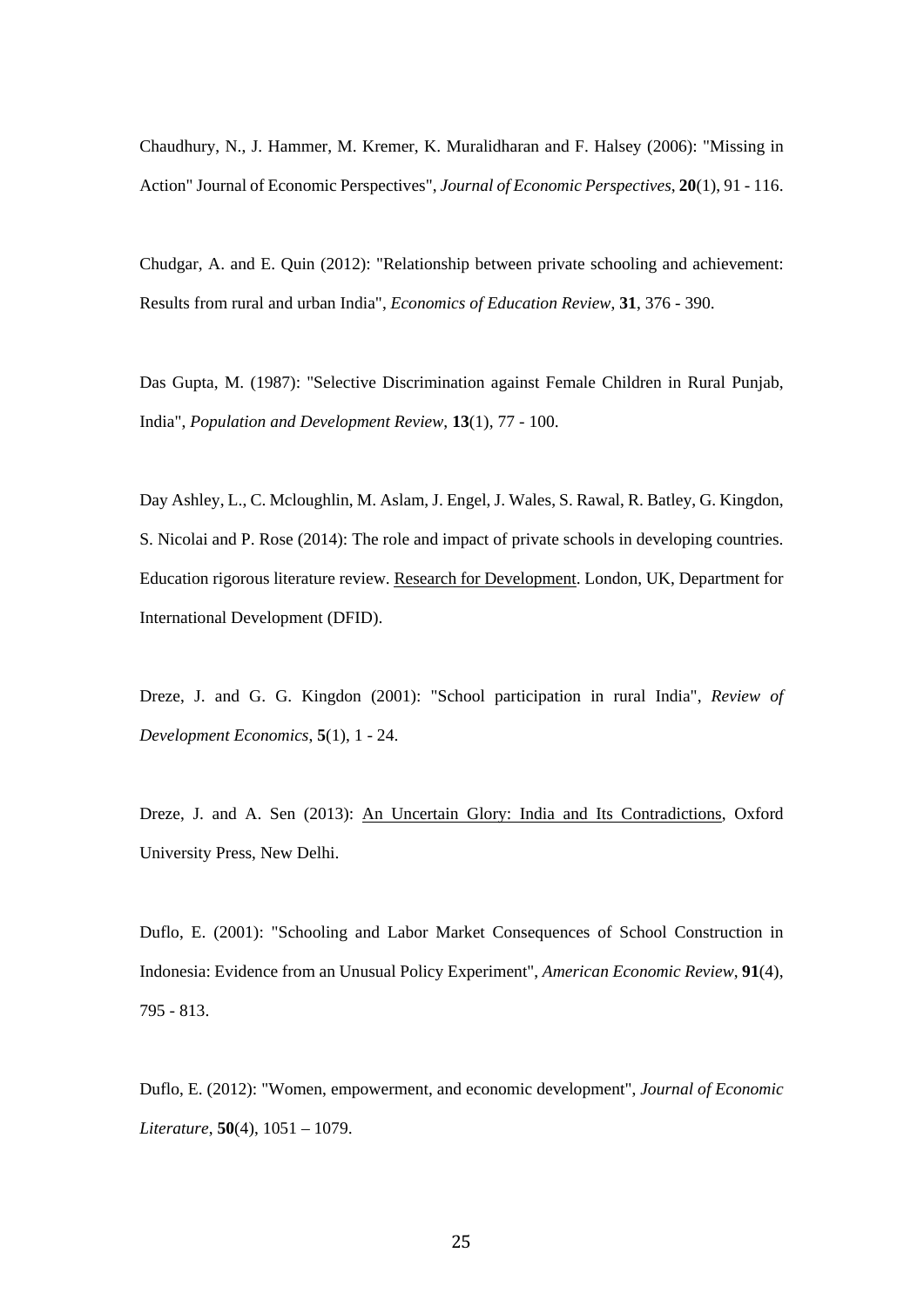Duraisamy, P. (2002): "Changes in the Returns to Education in India 1983-94: By Gender, Agecohort and location", *Economics of Education Review*, **21**(6), 609 - 622.

Filmer, D. (2005): "Gender and Wealth Disparities in Schooling: Evidence from 44 countries", *International Journal of Educational Research* **43**, 351 - 369.

Garg, A. and J. Morduch (1998): "Sibling rivalry and the gender gap: Evidence from child health outcomes in Ghana", *Journal of Population Economics*, **11**, 471 - 493.

Glewwe, P. (2002): "Schools and Skills in Developing Countries: Education Policies and Socio-economic Outcomes", *Journal of Economic Literature*, **40**(2), 436 - 482.

Goyal, S. and P. Pandey (2009): How do government and private schools differ? Findings from two large Indian states, Discussion paper, Report No. 30, South Asia Human Development Sector. Washington. DC: The World Bank.

Helmers, C. and M. Patnam (2014): "Does the rotten child spoil his companion? Spatial peer effects among children in rural India", *Quantitative Economics*, **5**(3), 67 - 121.

Jimenez, E. and M. E. Lockheed (1991): "Private versus public education: An international perspective", *International Journal of Educational Research*, **15**(5), 353 - 497.

Jimenez, E. and M. E. Lockheed (1995): Public and private secondary education in developing countries: A comparative study, Discussion paper no. 309, The World Bank.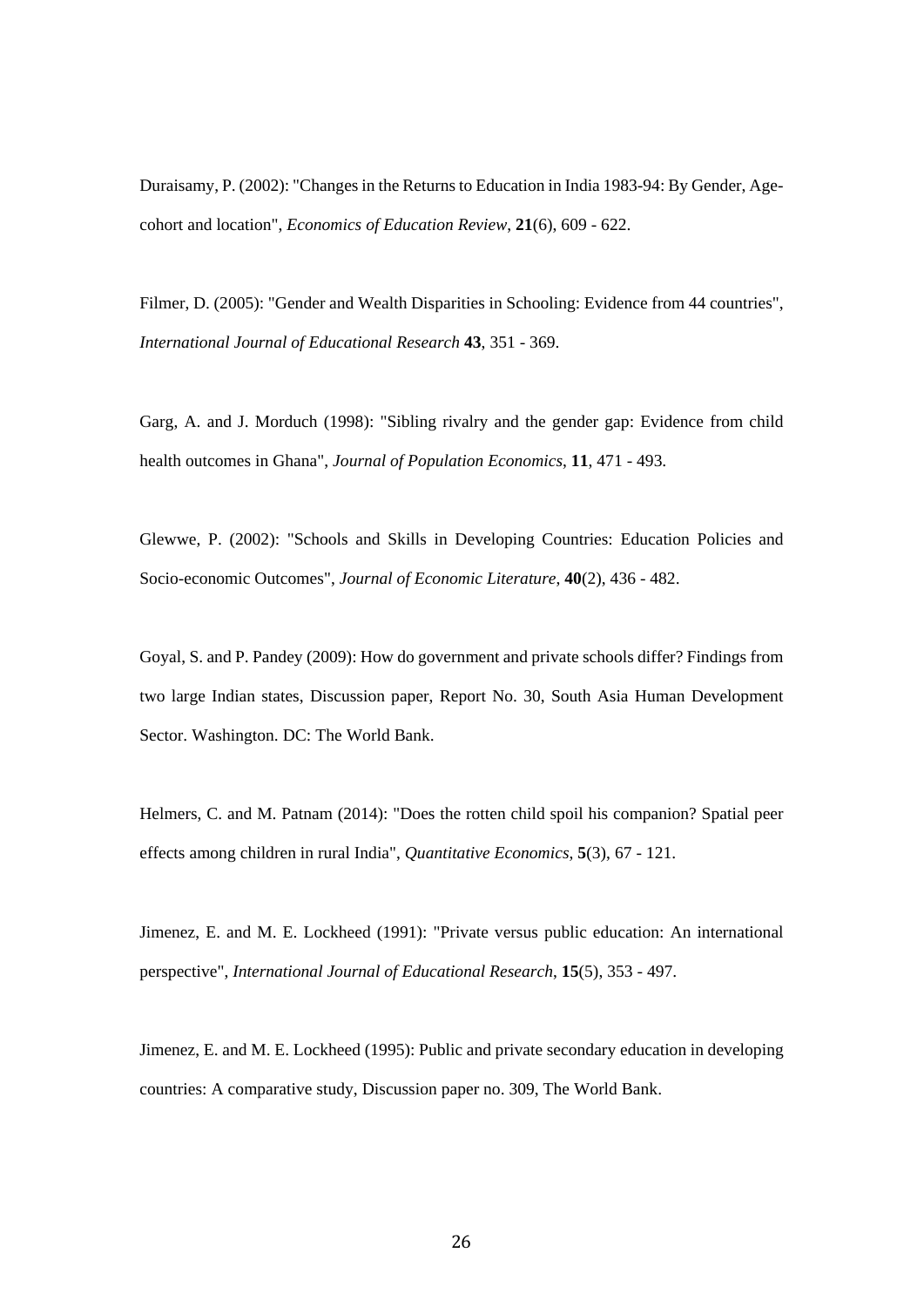Jimenez, E., M. E. Lockheed and N. Wattanawaha (1988): "The relative efficiency of private and public schools: The case of Thailand", *The World Bank Economic Review*, **2**(2), 139 - 164.

Kambhampati, U. S. and S. Pal (2001): "Role of Parental Literacy in Explaining Gender Difference: Evidence from Child Schooling in India", *European Journal of Development Research* **13**(2).

Kingdon, G. G. (1996): "The Quality and Efficiency of Public and Private Schools: A Case Study of Urban India", *Oxford Bulletin of Economics and Statistics*, **58**(1), 57 - 82.

Kingdon, G. G. (1998): "Does the Labour Market Explain Lower Female Schooling in India?", *Journal of Development Studies*, **35**(1), 39 - 65.

Kingdon, G. G. (2002): "The Gender Gap in Educational Attainment in India: How Much Can be Explained?", *Journal of Development Studies*, **39**(2), 25 - 53.

Kingdon, G. G. (2007): "The progress of school education in India", *Oxford Review of Economic Policy*, **23**(2), 168 - 195.

Kingdon, G. G. and S. Pal (2014): Can Private School Growth Foster 'Education for All': Tracing the Aggregate Effects at the District-Level, SSRN.

Kingdon, G. G. and N. Theopold (2006): Do Returns to Education Matter to Schooling Participation?, Global Poverty Research Group working paper 52.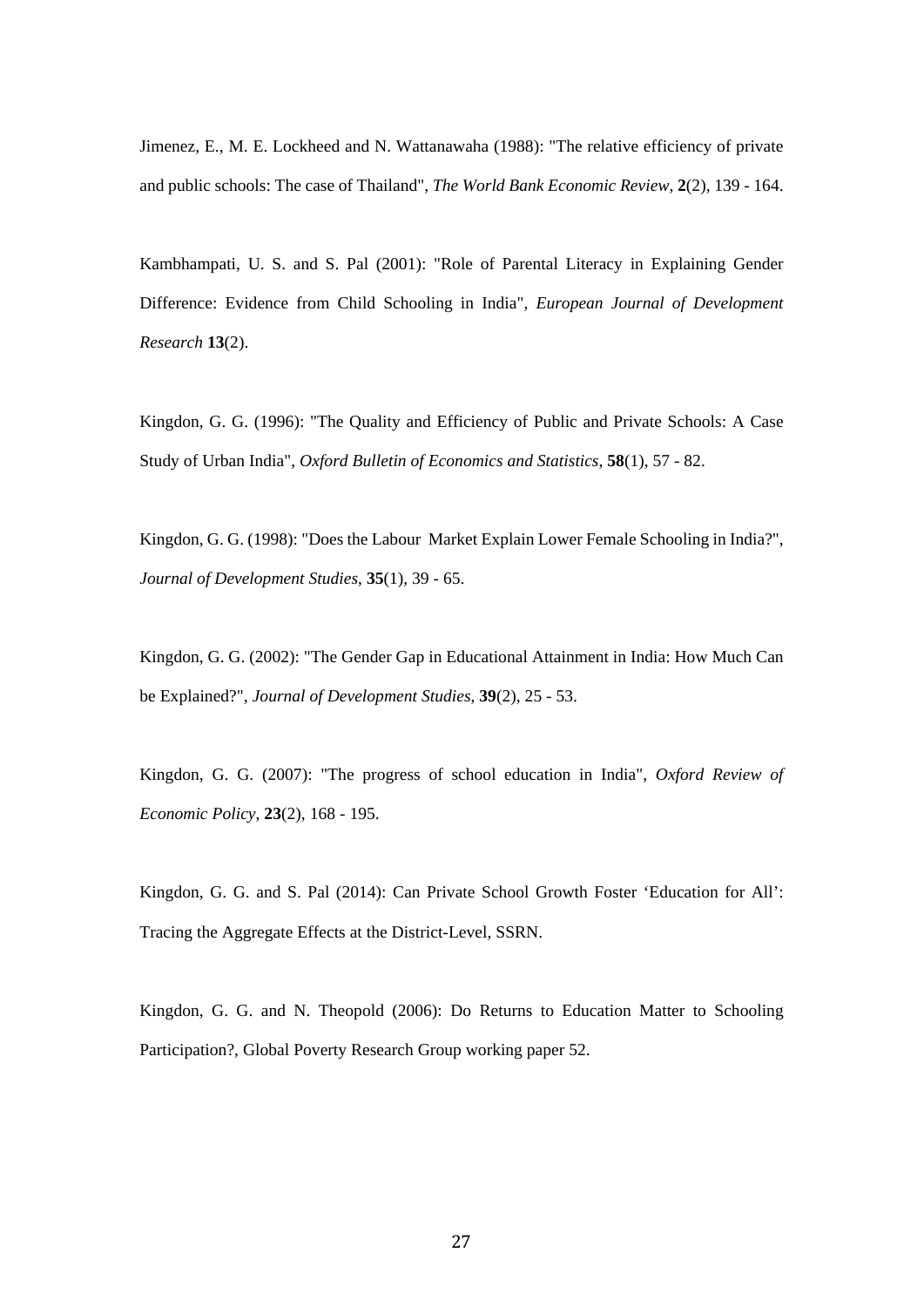Kishor, S. (1993): "May God Give Sons to All: Gender and Child Mortality in India", *American Sociological Review*, **58**(April), 247 - 265.

Lillard, L. and R. J. Willis (1994): "Intergenerational Educational Mobility", *Journal of Human Resources* 

, 1126 - 1166.

Maitra, P., S. Pal and A. Sharma (2012): Private School Growth and Rising Gender Gap: Evidence from Post-Reform India, Mimeo, University of Surrey.

Mirsky, J. (2003): Beyond Victims and Villains: Addressing Sexual Violence in the Education Sector, Discussion paper, The Panos Institute, London.

Muralidharan, K. and M. Kremer (2006): Public and private schools in rural India, Mimeo Harvard University.

Pal, S. (1999): "An Analysis of Childhood Malnutrition in Rural India: Role of Gender, Income and Other Household Characteristics", *World Development*, **27**(7), 1151 - 1171.

Qureshi, J. A. (2013): Additional Returns to Investing in Girls' Education: Impact on Younger Sibling Human Capital, Discussion paper, University of Illinois and Chicago.

Rosenzweig, M. R. and K. Wolpin (2000): "Natural Natural Experiments in Economics", *Journal of Economic Literature*, **38**, 827 - 874.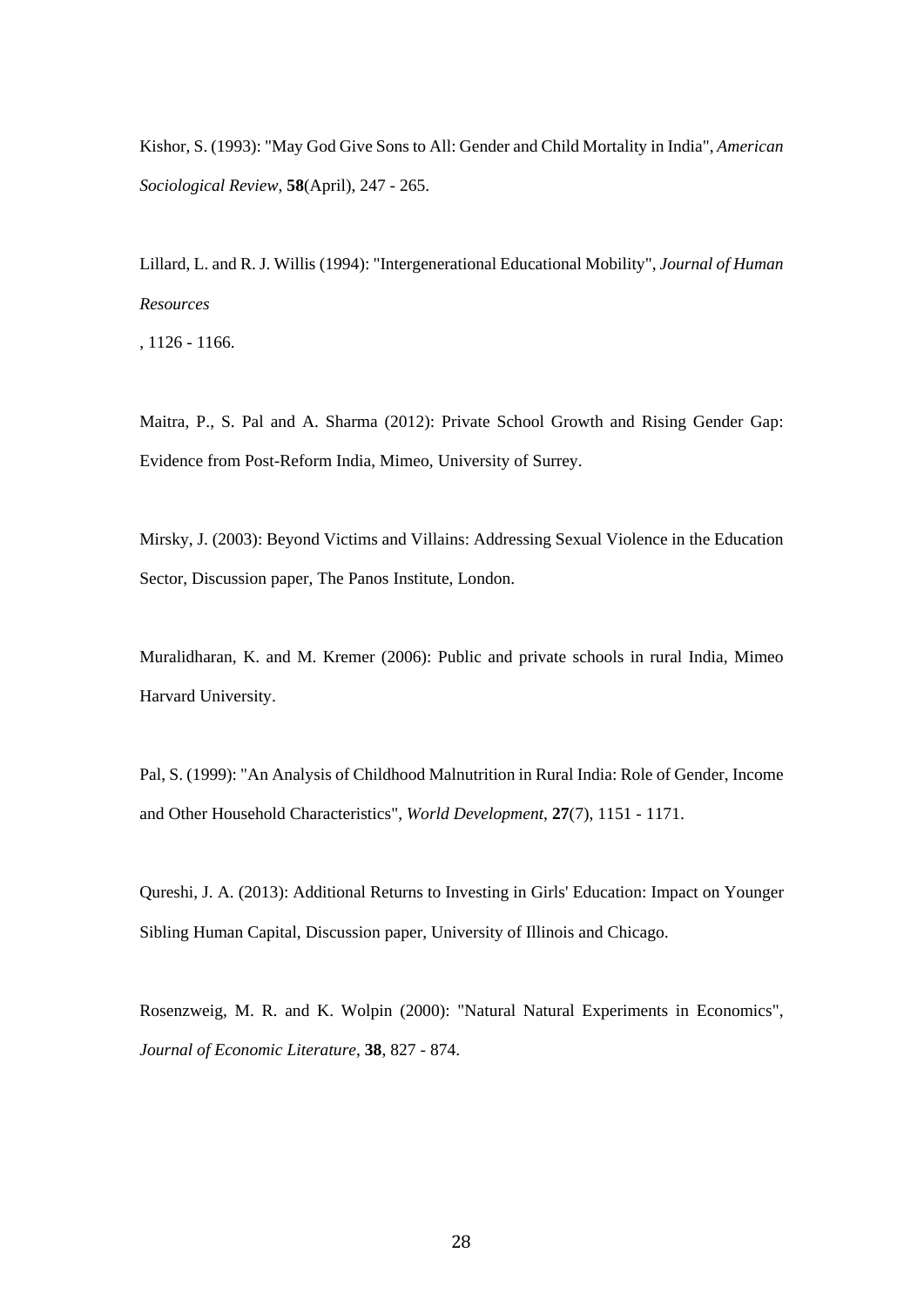Schultz, T. P. (2001): Why Governments Should Invest More to Educate Girls, Economic Growth Center, Yale University.

Sen, A. and S. Sengupta (1983): "Malnutrition of Rural Children and Sex Bias", *Economic and Political Weekly*, 855 - 864.

Tooley, J. and P. Dixon (2003): Private schools for the poor: A case study from India, Discussion paper, CfBT Research and Development.

Tooley, J. and D. Longfield (2014): The Role and Impact of Private Schools in Developing Countries: A Response to DFID's "Rigorous Literature Review", East West Centre, Newcastle University.

Tooley, J., P. Dixon, Y. Shamsan and I. Schagenb (2010): "The relative quality and costeffectiveness of private and public schools for low-income families: A case study in a developing country", *School Effectiveness and School Improvement*, **21**(2), 117 - 144.

UN (2000): United Nations Millennium Declaration,, Discussion paper, United Nations, New York.

Wadhwa, W. (2009): Are private schools really performing better than government schools?, Discussion paper, Annual Status of Education Report (Rural) New Delhi: Pratham.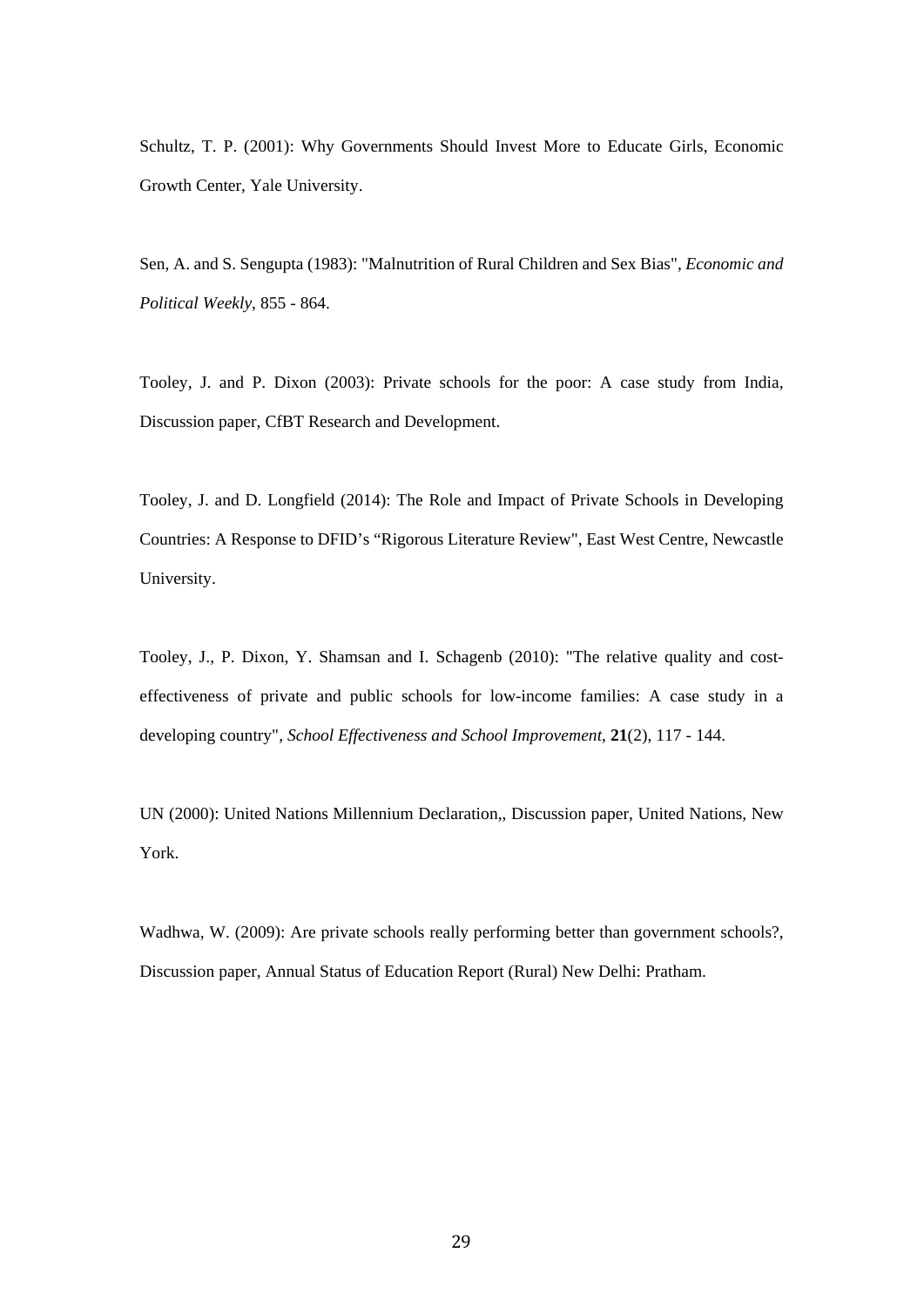

Figure 1: Proportion Enrolled in School, by Age and Gender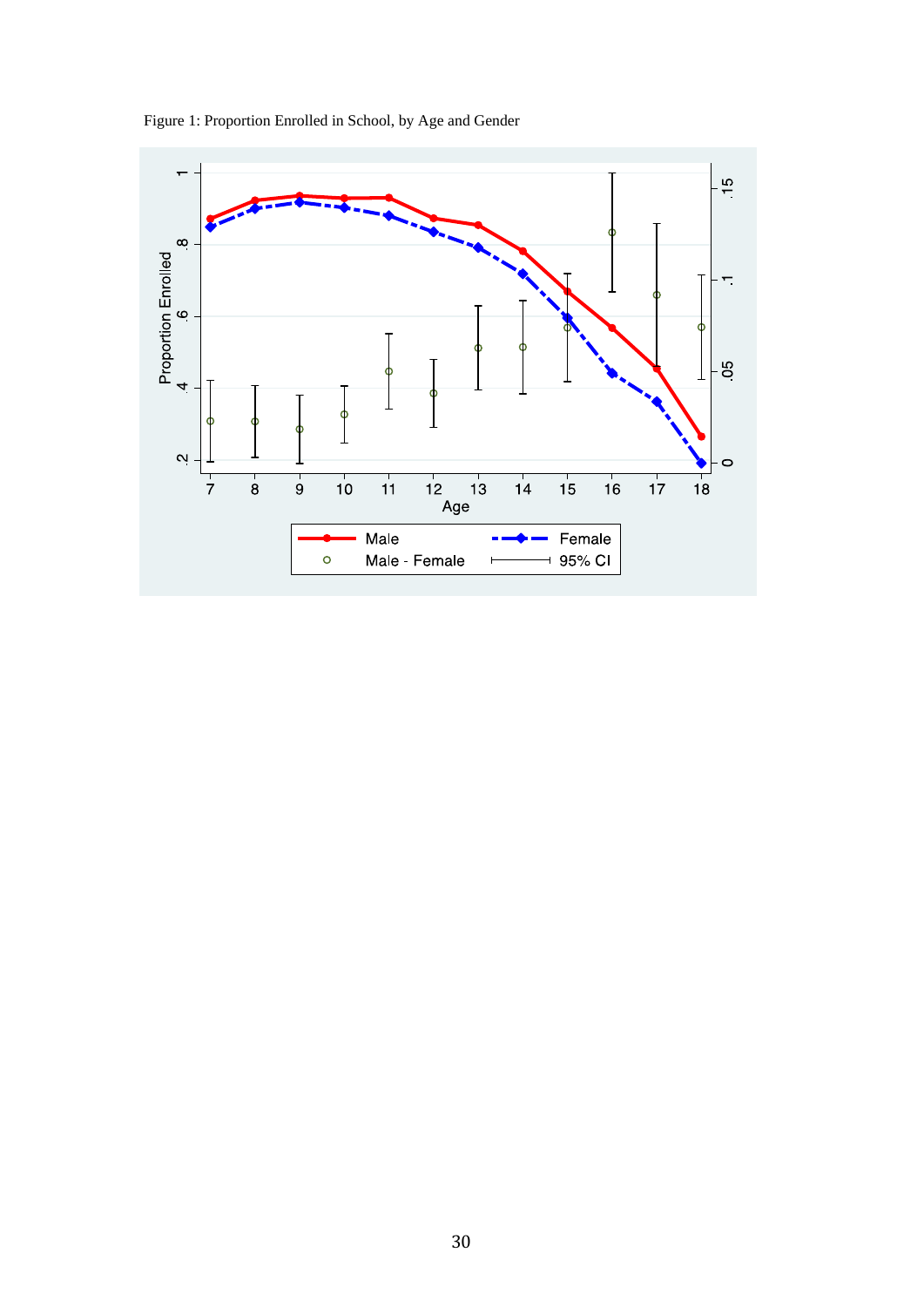



Notes:

Enrolment in Private School is conditional on school enrolment.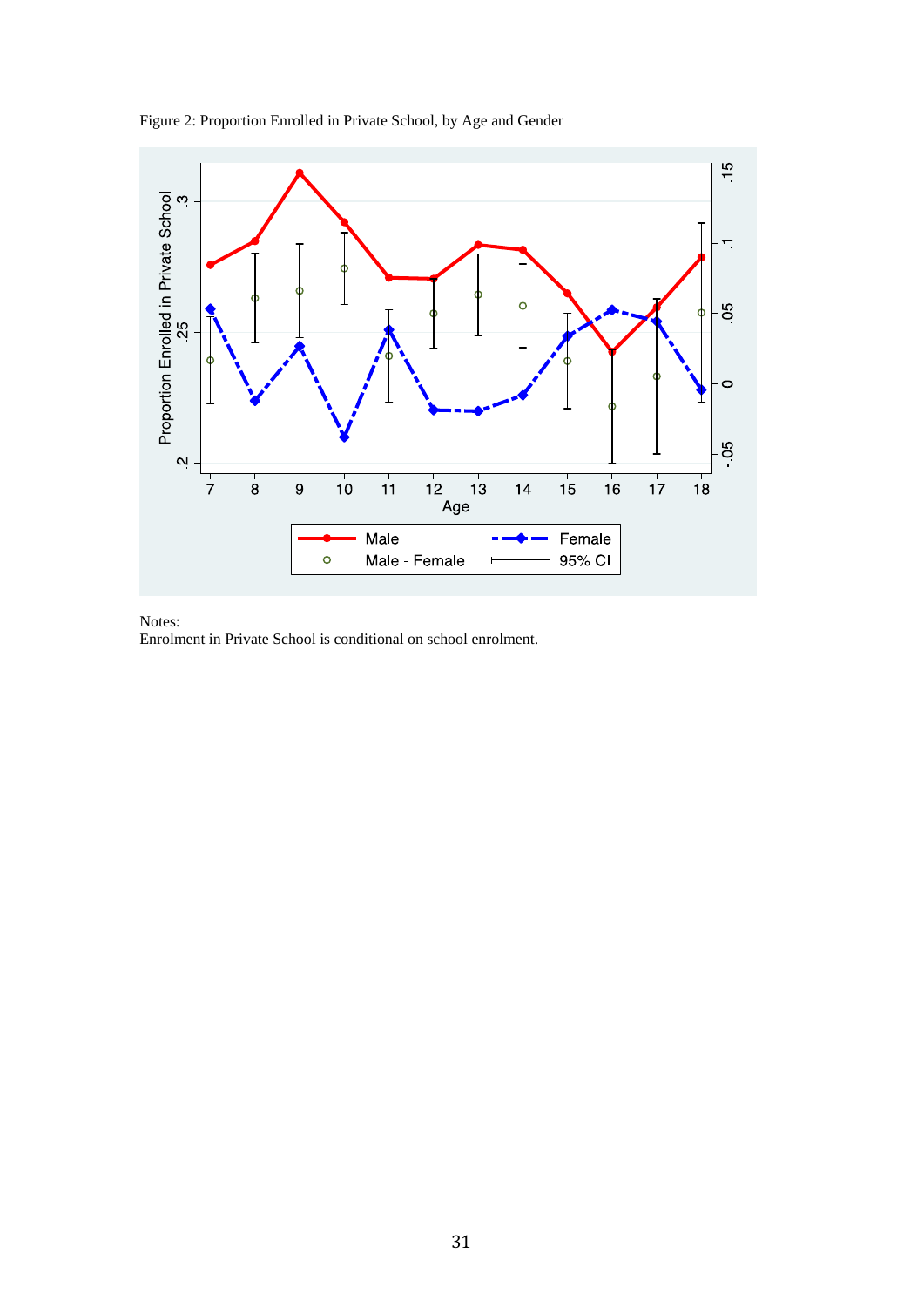

 $\mathbf{I}$ 

South and West

South

Figure 3: Gender Bias and associated 95% Confidence Interval

 $\overline{\mathsf{L}}$ 

East

- 25

 $\mathfrak{S}$ 

All India

Notes: The bars represent the marginal effects of GIRL from the fixed effects logit regression results. The associated 95%

North-West

North

## confidence intervals are presented by the dashed lines.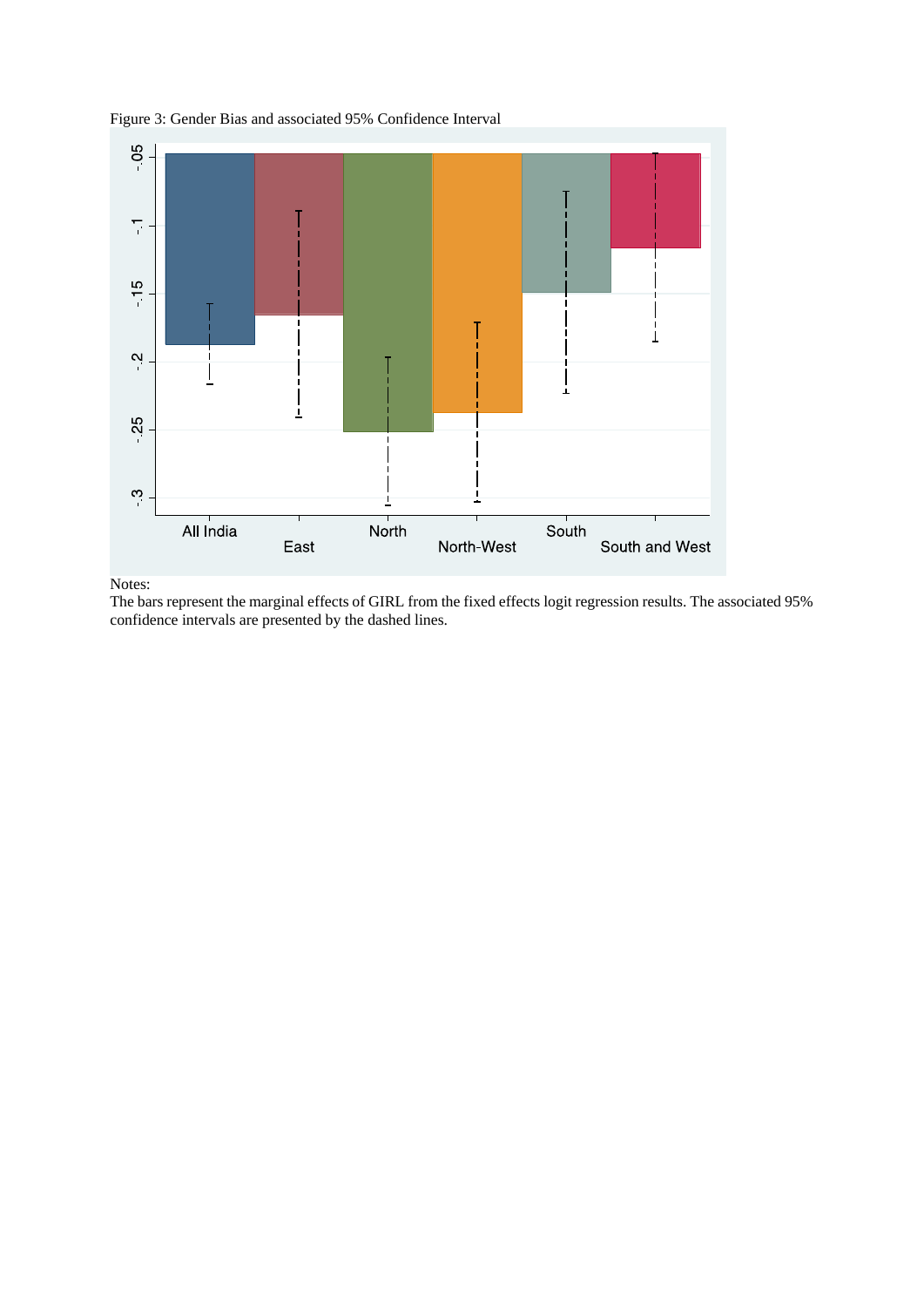|                                        |             | Private schools |             | Government schools |
|----------------------------------------|-------------|-----------------|-------------|--------------------|
|                                        | 1992        | 1992<br>2002    |             | 2002               |
|                                        | Mean (SD)   | Mean (SD)       | Mean $(SD)$ | Mean (SD)          |
| Percentage of female teachers in total |             |                 |             |                    |
| Primary                                | 0.55(0.26)  | 0.55(0.24)      | 0.35(0.23)  | 0.38(0.15)         |
| Upper primary                          | 0.50(0.27)  | 0.50(0.24)      | 0.30(0.21)  | 0.32(0.17)         |
| Secondary                              | 0.45(0.26)  | 0.44(0.22)      | 0.28(0.20)  | 0.24(0.19)         |
| Percentage of low caste teachers       |             |                 |             |                    |
| Primary                                | 0.09(0.13)  | 0.11(0.13)      | 0.22(0.19)  | 0.24(0.19)         |
| Upper primary                          | 0.08(0.13)  | 0.10(0.12)      | 0.17(0.14)  | 0.23(0.17)         |
| Secondary                              | 0.07(0.11)  | 0.08(0.08)      | 0.15(0.13)  | 0.17(0.12)         |
| Percentage of schools with:            |             |                 |             |                    |
| Pucca building                         | 0.78(0.17)  | 0.77(0.39)      | 0.66(0.24)  | 0.79(0.34)         |
| Lavatory                               | 0.66(0.23)  | 0.71(0.22)      | 0.33(0.26)  | 0.41(0.27)         |
| Drinking water                         | 0.84(0.17)  | 0.91(0.13)      | 0.58(0.24)  | 0.78(0.17)         |
| Pupils per teacher                     |             |                 |             |                    |
| Primary                                | 30.7(12.5)  | 34.3 (31.6)     | 39.1(16.2)  | 67.1(70.5)         |
| <b>Upper Primary</b>                   | 30.8(11.2)  | 20.6(50.0)      | 31.5(11.5)  | 35.3(58.3)         |
| Secondary                              | 29.1 (10.9) | 13.7(23.0)      | 28.1(8.4)   | 29.7(19.1)         |
| Notes:                                 |             |                 |             |                    |

## **Table 1. A comparison of government and private unaided schools, 1992 – 2002**

Source: Kingdon and Pal (2014). Government schools do not include private aided schools.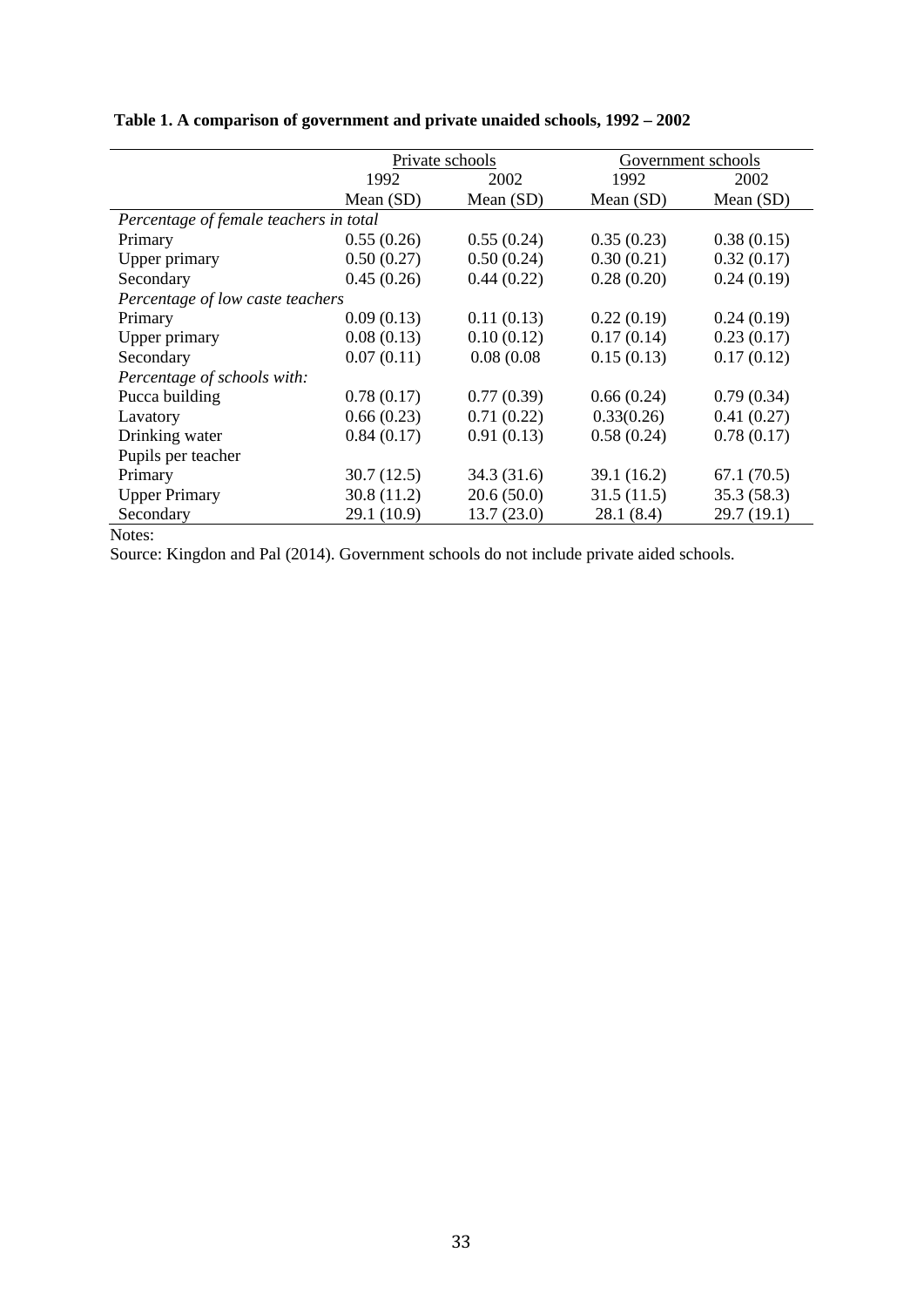|                         |           | Enrolment |         |       | Private School Enrolment <sup>*</sup> |         |       |
|-------------------------|-----------|-----------|---------|-------|---------------------------------------|---------|-------|
|                         |           | All       | Females | Males | All                                   | Females | Males |
| Sample Average          |           | 0.73      | 0.70    | 0.75  | 0.28                                  | 0.25    | 0.31  |
| Rural                   |           | 0.71      | 0.68    | 0.74  | 0.19                                  | 0.15    | 0.21  |
| Urban                   |           | 0.76      | 0.75    | 0.77  | 0.50                                  | 0.47    | 0.53  |
| Hindu                   |           | 0.76      | 0.73    | 0.78  | 0.27                                  | 0.24    | 0.29  |
| Muslim                  |           | 0.56      | 0.53    | 0.58  | 0.36                                  | 0.35    | 0.37  |
| SC/ST                   |           | 0.68      | 0.66    | 0.70  | 0.17                                  | 0.14    | 0.19  |
| Father's Education (Q1) |           | 0.54      | 0.50    | 0.56  | 0.16                                  | 0.13    | 0.18  |
| Father's Education (Q2) |           | 0.67      | 0.65    | 0.69  | 0.29                                  | 0.26    | 0.32  |
| Father's Education (Q3) |           | 0.77      | 0.75    | 0.79  | 0.28                                  | 0.24    | 0.34  |
| Father's Education (Q4) |           | 0.87      | 0.85    | 0.89  | 0.40                                  | 0.37    | 0.42  |
| Mother's                | Education | 0.60      | 0.57    | 0.63  | 0.20                                  | 0.16    | 0.23  |
| (Q1)                    |           |           |         |       |                                       |         |       |
| Mother's                | Education | 0.74      | 0.73    | 0.74  | 0.43                                  | 0.39    | 0.46  |
| (Q2)                    |           |           |         |       |                                       |         |       |
| Mother's                | Education | 0.78      | 0.75    | 0.80  | 0.32                                  | 0.31    | 0.34  |
| (Q3)                    |           |           |         |       |                                       |         |       |
| Mother's                | Education | 0.90      | 0.89    | 0.90  | 0.38                                  | 0.35    | 0.41  |
| (Q4)                    |           |           |         |       |                                       |         |       |
| Q1                      | (Poorest) | 0.61      | 0.59    | 0.63  | 0.15                                  | 0.13    | 0.18  |
| Households)             |           |           |         |       |                                       |         |       |
| Q2                      |           | 0.68      | 0.65    | 0.70  | 0.21                                  | 0.19    | 0.23  |
| Q <sub>3</sub>          |           | 0.75      | 0.73    | 0.77  | 0.28                                  | 0.26    | 0.29  |
| Q4                      | (Richest  | 0.85      | 0.83    | 0.86  | 0.43                                  | 0.40    | 0.46  |
| Households)             |           |           |         |       |                                       |         |       |
| Age $7-9$               |           | 0.88      | 0.87    | 0.89  | 0.29                                  | 0.26    | 0.32  |
| Age $10 - 14$           |           | 0.83      | 0.80    | 0.85  | 0.28                                  | 0.24    | 0.31  |
| Age $15 - 18$           |           | 0.44      | 0.40    | 0.47  | 0.28                                  | 0.28    | 0.28  |

### **Table 2. Enrolment and Private school enrolment rates**

Notes:

: Private School Enrolment, conditional on Enrolment; source: IHDS data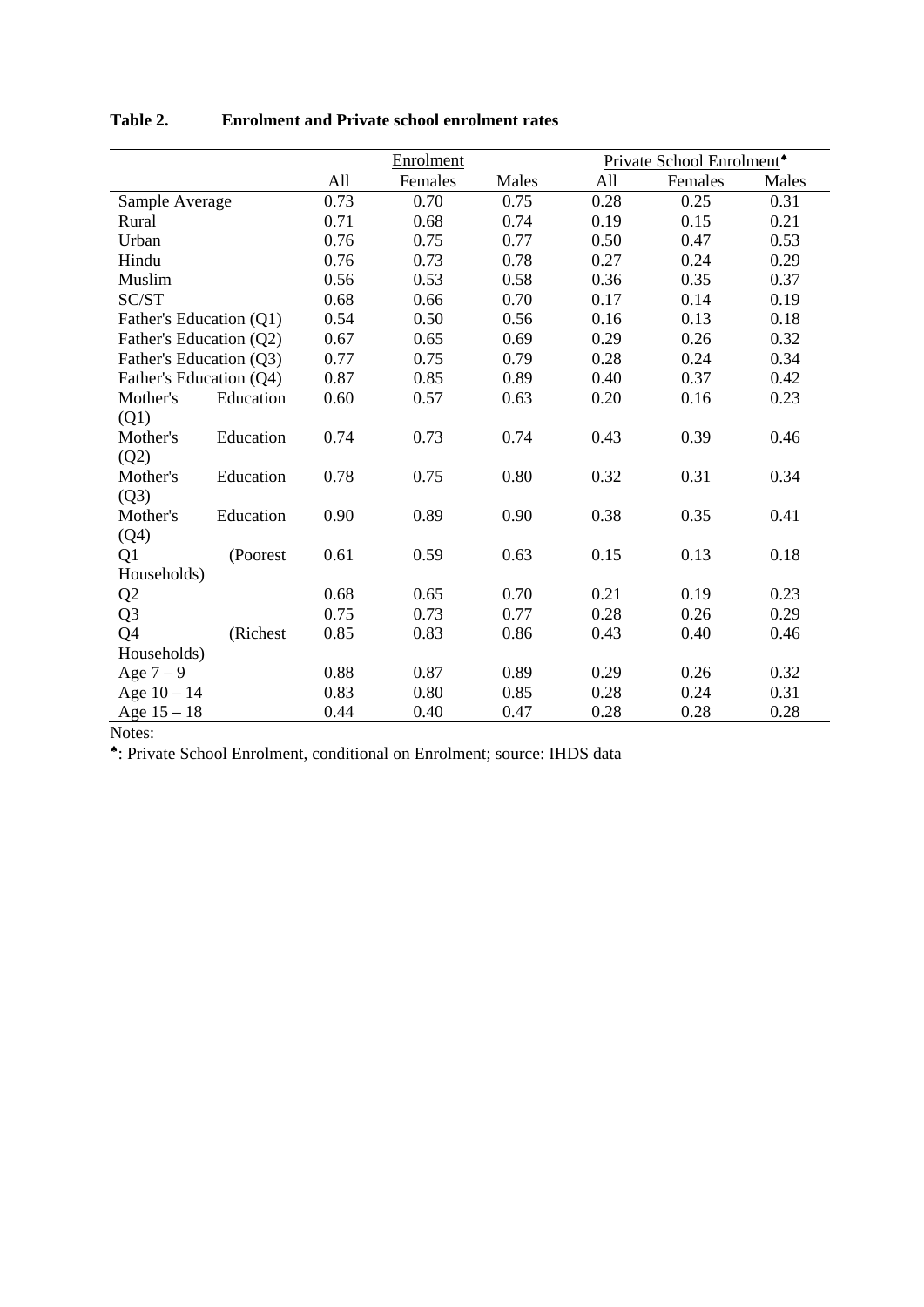|                                           | Mean    | Std. Dev. |  |  |  |  |  |  |
|-------------------------------------------|---------|-----------|--|--|--|--|--|--|
| Panel A: Individual Characteristics       |         |           |  |  |  |  |  |  |
| Female                                    | 0.48    | 0.50      |  |  |  |  |  |  |
| Household Size                            | 7.04    | 3.00      |  |  |  |  |  |  |
| Number of Children                        | 2.90    | 1.81      |  |  |  |  |  |  |
| Number of Adults                          | 2.94    | 1.56      |  |  |  |  |  |  |
| household<br>Consumption<br>Capita<br>Per | 721.64  | 609.32    |  |  |  |  |  |  |
| Expenditure                               |         |           |  |  |  |  |  |  |
| Per Capita household Income               | 7671.31 | 9656.27   |  |  |  |  |  |  |
| Age                                       | 12.37   | 3.24      |  |  |  |  |  |  |
| <b>Years of Schooling Father</b>          | 5.30    | 4.67      |  |  |  |  |  |  |
| <b>Years of Schooling Mother</b>          | 2.79    | 4.02      |  |  |  |  |  |  |
| Urban                                     | 0.30    | 0.46      |  |  |  |  |  |  |
| Hindu                                     | 0.79    | 0.41      |  |  |  |  |  |  |
| Muslim                                    | 0.15    | 0.36      |  |  |  |  |  |  |
| SC/ST                                     | 0.29    | 0.46      |  |  |  |  |  |  |
| Head: Reads newspaper regularly           | 0.60    | 0.76      |  |  |  |  |  |  |
| Head Age                                  | 46.08   | 10.99     |  |  |  |  |  |  |
| Enrolled                                  | 0.73    | 0.45      |  |  |  |  |  |  |
| <b>Enrolled in Private School</b>         | 0.28    | 0.45      |  |  |  |  |  |  |

## **Table 3. Selected Sample Characteristics**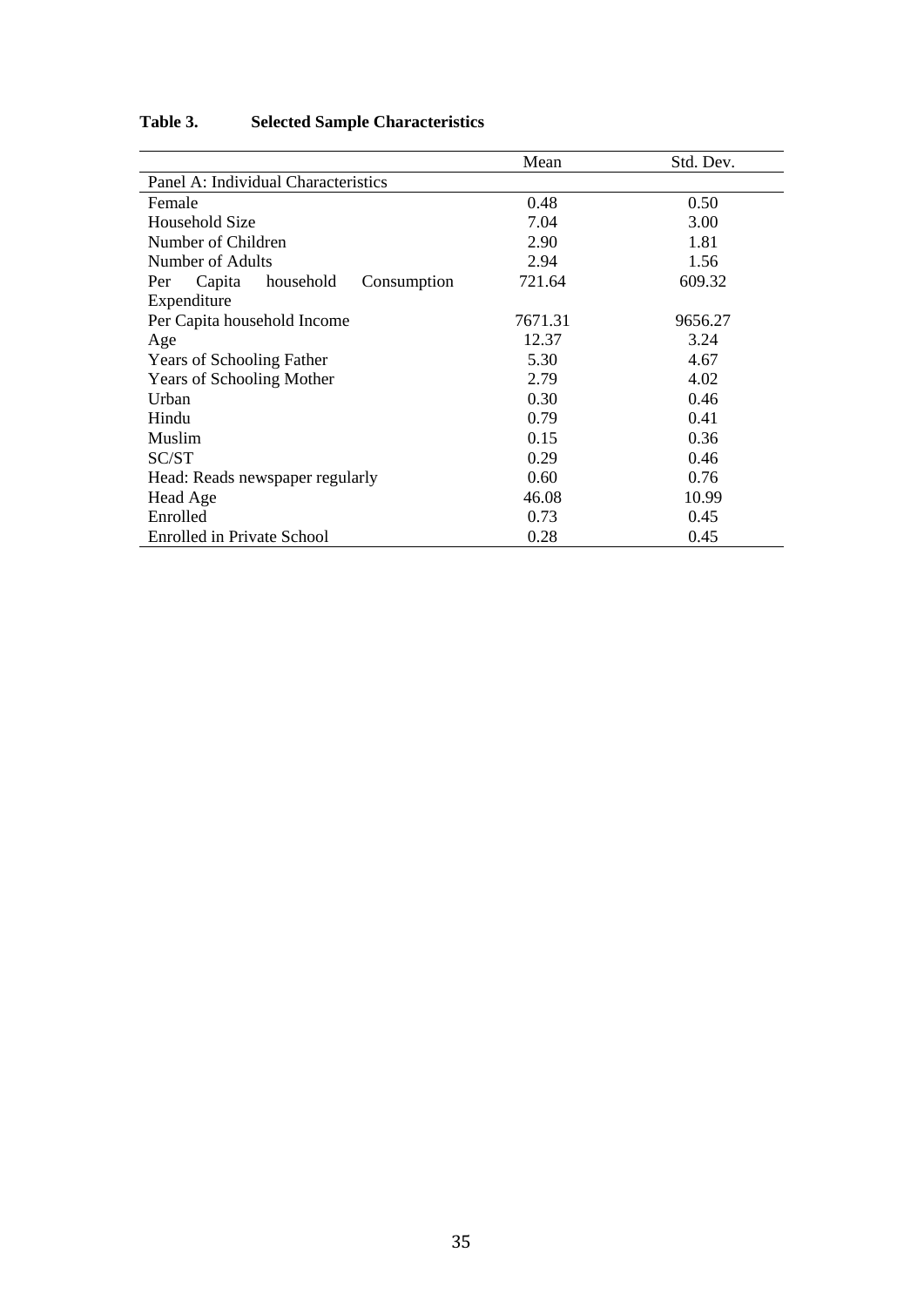| Level         | East                                                             | West        | North-west | <b>North</b> | <b>South</b> | All        |  |  |  |
|---------------|------------------------------------------------------------------|-------------|------------|--------------|--------------|------------|--|--|--|
|               | Mean (SD) share of recognized private schools (in total schools) |             |            |              |              |            |  |  |  |
| Primary       | 0.003(0.007)                                                     | 0.084(0.11) | 0.05(0.07) | 0.12(0.09)   | 0.047(0.07)  | 0.07(0.09) |  |  |  |
| Upper primary | 0.023(0.04)                                                      | 0.058(0.08) | 0.16(0.17) | 0.28(0.15)   | 0.096(0.11)  | 0.15(0.16) |  |  |  |
| Secondary     | 0.10(0.12)                                                       | 0.22(0.12)  | 0.18(0.15) | 0.35(0.23)   | 0.22(0.15)   | 0.22(0.20) |  |  |  |
|               | Mean (SD) literacy rates                                         |             |            |              |              |            |  |  |  |
| Female 10-14  | 0.53(0.17)                                                       | 0.82(0.12)  | 0.81(0.11) | 0.55(0.20)   | 0.80(0.17)   | 0.66(0.21) |  |  |  |
| Male 10-14    | 0.71(0.13)                                                       | 0.910.05)   | 0.89(0.06) | 0.78(0.13)   | 0.89(0.09)   | 0.81(0.13) |  |  |  |
| Female 15-19  | 0.47(0.17)                                                       | 0.74(0.14)  | 0.73(0.14) | 0.46(0.19)   | 0.72(0.20)   | 0.59(0.21) |  |  |  |
| Male 15-19    | 0.70(0.12)                                                       | 0.88(0.07)  | 0.85(0.08) | 0.76(0.12)   | 0.84(0.12)   | 0.79(0.13) |  |  |  |
| Female 10-19  | 0.54(0.17)                                                       | 0.78(0.13)  | 0.77(0.13) | 0.51(0.19)   | 0.76(0.18)   | 0.63(0.21) |  |  |  |
| Male 10-19    | 0.72(0.12)                                                       | 0.89(0.06)  | 0.87(0.07) | 0.77(0.13)   | 0.86(0.11)   | 0.80(0.13) |  |  |  |

### **Table 4. Regional variation in literacy and private school share: Means and standard deviations for the (1992 and 2002) pooled data**

Source:  $6<sup>th</sup>$  and  $7<sup>th</sup>$  AISES data and 1991 and 2001 Census data. Source: Kingdon and Pal (2014) Note: Indian regions: south-Andhra Pradesh, Tamil Nadu, Kerala, Karnataka; West- Gujarat,

Maharashtra; East- Assam, Bihar, Orissa, West Bengal;

North-west: Punjab, Haryana; North-Madhya Pradesh, Rajasthan, Uttar Pradesh.

Numbers in parenthesis denote standard deviations.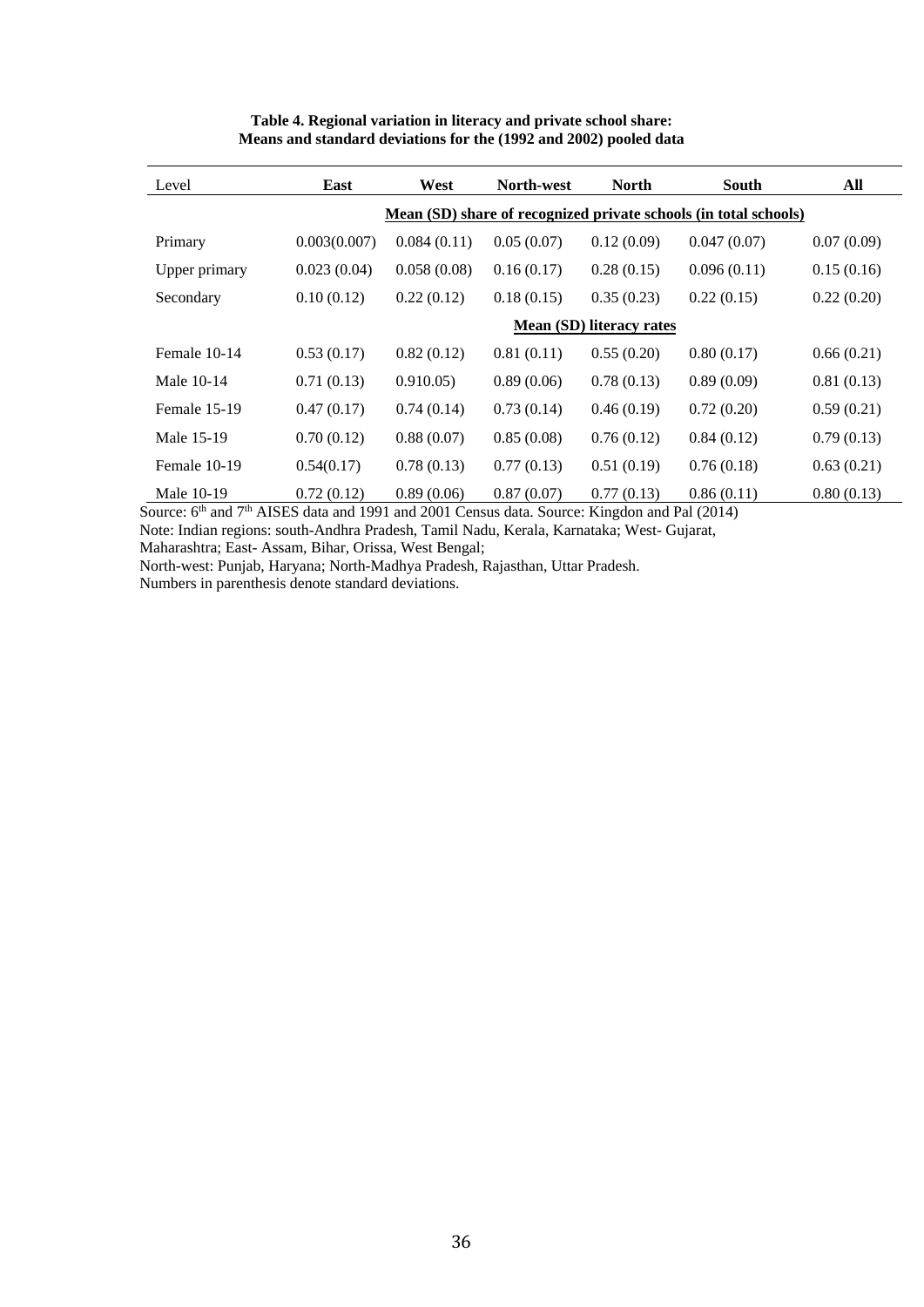|                                            | $(1)$ All               |
|--------------------------------------------|-------------------------|
| <b>VARIABLES</b>                           | Enrolled                |
|                                            |                         |
| GIRL                                       | $-0.301***$             |
|                                            | (0.0299)<br>$0.160**$   |
| Have acquaintance with a school<br>teacher |                         |
|                                            | (0.0652)                |
| Age 8                                      | $0.713***$              |
|                                            | (0.191)<br>$0.518***$   |
| Age 9                                      | (0.180)                 |
| Age 10                                     | $0.418***$              |
|                                            | (0.135)                 |
| Age 12                                     | $-0.473***$             |
|                                            | (0.102)                 |
| Age 13                                     | $-0.766***$             |
|                                            | (0.101)                 |
| Age 14                                     | $-1.080***$             |
|                                            | (0.0984)                |
| Age 15                                     | $-1.451***$             |
|                                            | (0.0977)<br>$-1.813***$ |
| Age 16                                     | (0.0978)                |
| Age 17                                     | $-2.036***$             |
|                                            | (0.101)                 |
| Age 18                                     | $-2.621***$             |
|                                            | (0.101)                 |
| Urban                                      | $-0.0486$               |
|                                            | (0.0380)                |
| Hindu                                      | $-0.0905$               |
|                                            | (0.0798)                |
| Muslim                                     | $-0.457***$             |
|                                            | (0.0876)                |
| Christian                                  | $-0.0721$<br>(0.141)    |
| SC/ST                                      | $-0.0576*$              |
|                                            | (0.0338)                |
| Girl's schooling valued same as            | $0.167***$              |
| boys                                       |                         |
|                                            | (0.0430)                |
| Media exposure women                       | $0.139***$              |
|                                            | (0.0203)                |
| Father's schooling years                   | $0.0257***$             |
|                                            | (0.00392)               |
| Mother's schooling years                   | 0.0609***               |
|                                            | (0.00550)<br>$0.0946**$ |
| Monthly expenditure quartile 2             | (0.0381)                |
| Monthly expenditure quartile 3             | $0.261***$              |
|                                            | (0.0422)                |
| Monthly expenditure quartile 4             | $0.459***$              |
|                                            | (0.0514)                |
| Constant                                   | 2.143***                |
|                                            | (0.135)                 |
| <b>PSU</b> control                         | Yes                     |
| Observations                               | 28,785                  |

**Table 5. First stage probit estimates of school enrolment, various samples** 

Robust standard errors in parentheses; \*\*\*  $p<0.01$ , \*\*  $p<0.05$ , \*  $p<0.1$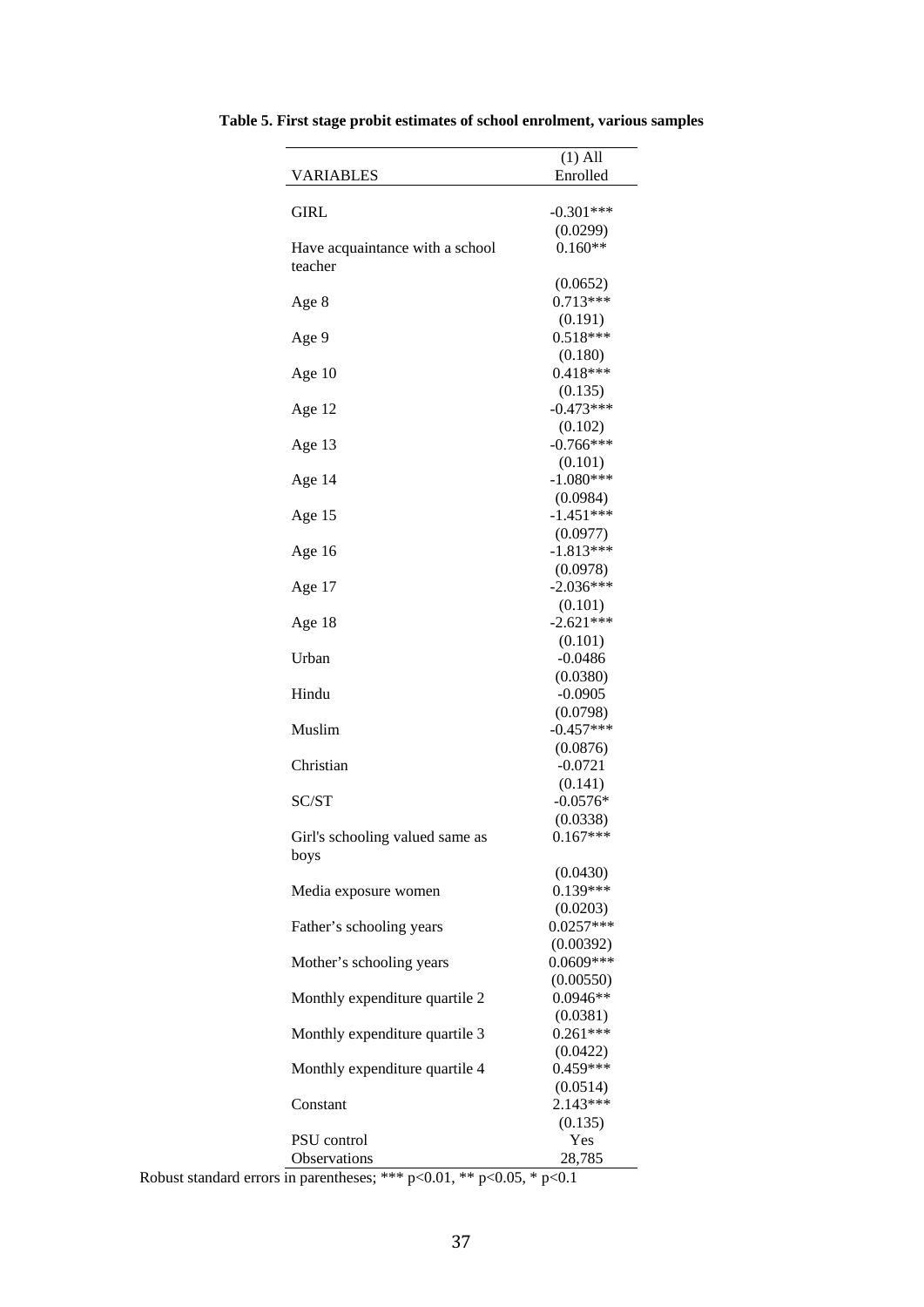|     |                                               | Coefficient | Marginal     | Sample Size | Number of  |
|-----|-----------------------------------------------|-------------|--------------|-------------|------------|
|     |                                               | Estimate    | Effect       |             | Households |
| 1.  | <b>Full Sample</b>                            | $-0.873***$ | $-0.187***$  | 3,194       | 1,116      |
|     |                                               | (0.090)     | (0.018)      |             |            |
|     | Panel A: Child Characteristics                |             |              |             |            |
| 2.  | Age $7 - 14$                                  | $-1.042***$ | $-0.239***$  | 1,671       | 663        |
|     |                                               | (0.117)     | (0.020)      |             |            |
| 3.  | Age $15 - 18$                                 | $-0.657$    | $-0.105$     | 261         | 122        |
|     |                                               | (0.433)     | (0.087)      |             |            |
|     | Sector of Residence                           |             |              |             |            |
| 4.  | Urban                                         | $-0.541***$ | $-0.111***$  | 1,443       | 495        |
|     |                                               | (0.133)     | (0.027)      |             |            |
| 5.  | Rural                                         | $-1.141***$ | $-0.248***$  | 1,751       | 621        |
|     |                                               | (0.127)     | (0.032)      |             |            |
|     | Panel B: Parental/Household Characteristics   |             |              |             |            |
| 6.  | Mother Secondary                              | $-0.307$    | $-0.060$     | 425         | 162        |
|     | Schooling and Higher                          |             |              |             |            |
|     |                                               | (0.216)     | (0.037)      |             |            |
| 7.  | <b>Father Secondary</b>                       | $-0.588***$ | $-0.108***$  | 1103        | 379        |
|     | Schooling and Higher                          |             |              |             |            |
|     |                                               | (0.152)     | (0.027)      |             |            |
| 8.  | Scheduled Caste or                            | $-1.057***$ | $-0.231***$  | 704         | 250        |
|     | <b>Scheduled Tribe</b>                        |             |              |             |            |
|     | Household                                     |             |              |             |            |
|     |                                               | (0.226)     | (0.037)      |             |            |
| 9.  | Hindu Household                               | $-0.964***$ | $-0.198***$  | 2242        | 816        |
|     |                                               | (0.101)     | 0.0183       |             |            |
| 10  | Muslim Household                              | $-0.680**$  | $-0.168**$   | 487         | 155        |
|     |                                               | (0.290)     | (0.065)      |             |            |
|     | Panel C: Household Permanent Income           |             |              |             |            |
| 11. | <b>Expenditure Quartile 1</b>                 | $-1.178***$ | $0.276***$   | 449         | 162        |
|     |                                               | (0.265)     | (0.0756)     |             |            |
| 12. | <b>Expenditure Quartile 2</b>                 | $-0.928***$ | $-0.2096***$ | 644         | 226        |
|     |                                               | (0.230)     | (0.035)      |             |            |
| 13. | <b>Expenditure Quartile 3</b>                 | $-0.862***$ | $-0.183***$  | 900         | 305        |
|     |                                               | (0.131)     | (0.029)      |             |            |
| 14. | <b>Expenditure Quartile 4</b>                 | $-0.688***$ | $-0.125***$  | 924         | 347        |
|     |                                               | (0.137)     | (0.025)      |             |            |
|     | Panel D: Effects by Community Characteristics |             |              |             |            |
| 15. | Relative Female wage                          | $-0.887***$ | $-0.136***$  | 738         | 256        |
|     | in cluster $= 1$ or higher                    |             |              |             |            |
|     |                                               | (0.197)     | (0.029)      |             |            |
| 16. | Relative wage of                              | $-0.871***$ | $-0.191***$  | 2155        | 743        |
|     | females with English                          |             |              |             |            |
|     | skills in cluster $= 1$ or                    |             |              |             |            |
|     | higher                                        |             |              |             |            |
|     |                                               | (0.103)     | (0.020)      |             |            |
| 17. | Relative distance to                          | $-0.786***$ | $-0.150***$  | 1580        | 529        |
|     | private school                                |             |              |             |            |
|     |                                               | (0.136)     | (0.023)      |             |            |
|     |                                               |             |              |             |            |

**Table 6. Gender Bias in Private School Enrolment: Coefficient estimates and marginal effects from selectivity corrected fixed effects logit estimates** 

Panel E: Region of Residence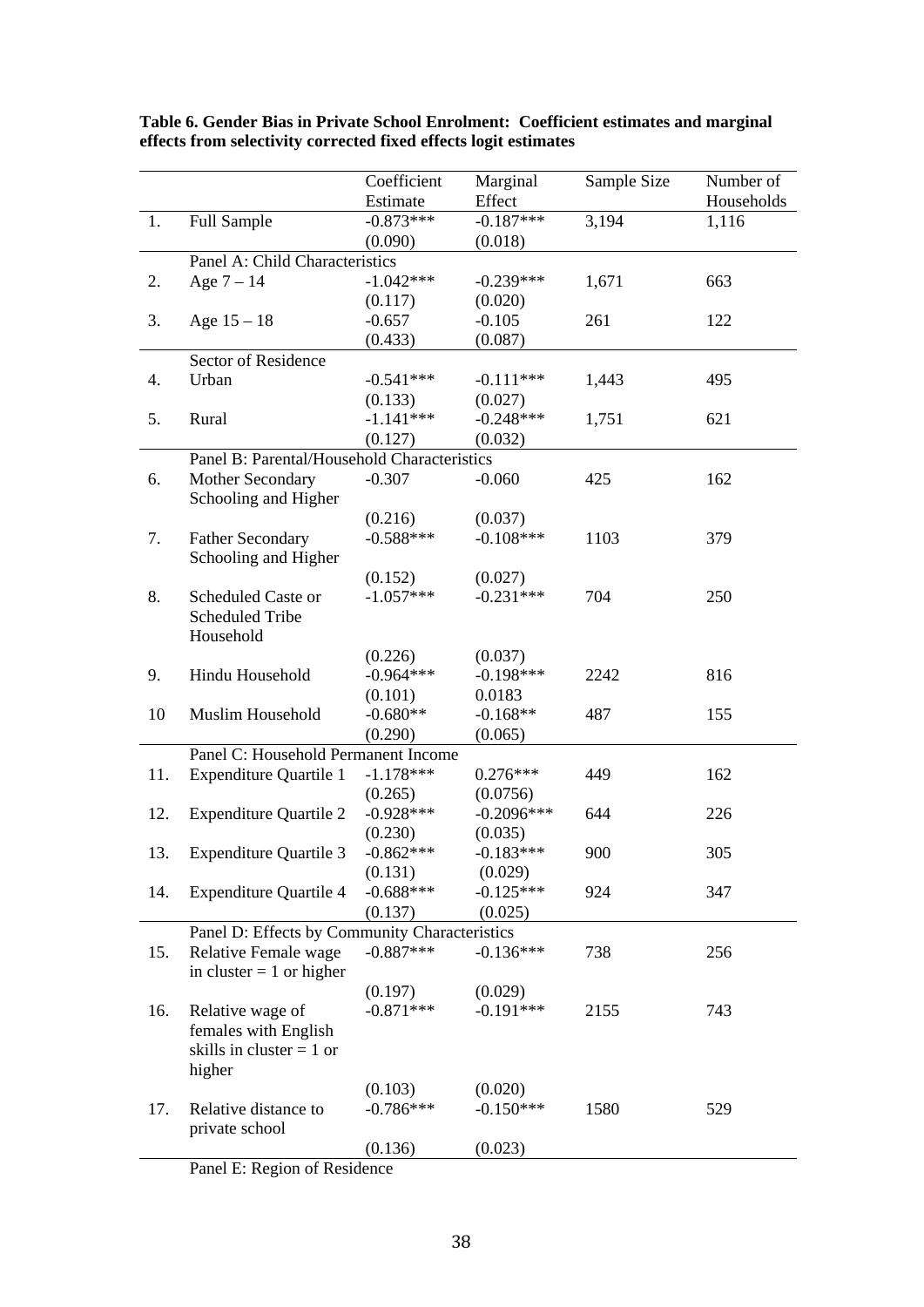| 18. | East           | $-1.050***$ | $-0.165***$ | 449  | 157 |
|-----|----------------|-------------|-------------|------|-----|
|     |                | (0.278)     | (0.046)     |      |     |
| 19. | North          | $-1.196***$ | $-0.251***$ | 1193 | 399 |
|     |                | (0.147)     | (0.033)     |      |     |
| 20. | North-West     | $-1.137***$ | $-0.237***$ | 579  | 197 |
|     |                | (0.219)     | (0.040)     |      |     |
| 21. | South          | $-0.623***$ | $-0.149***$ | 535  | 203 |
|     |                | (0.201)     | (0.045)     |      |     |
| 22. | South and West | $-0.481***$ | $-0.116***$ | 784  | 296 |
|     |                | (0.180)     | (0.042)     |      |     |

Notes: Bootstrapped standard errors in parentheses. \*\*\*  $p<0.01$ , \*\*  $p<0.05$ , \*  $p<0.1$ . Coefficient estimates from fixed effects logit regression are presented. Dependent variable takes the value of 1 if the child attends private school and 0 otherwise. Column 1 in each row presents the coefficient estimates of the GIRL dummy and column 2 the corresponding marginal effects.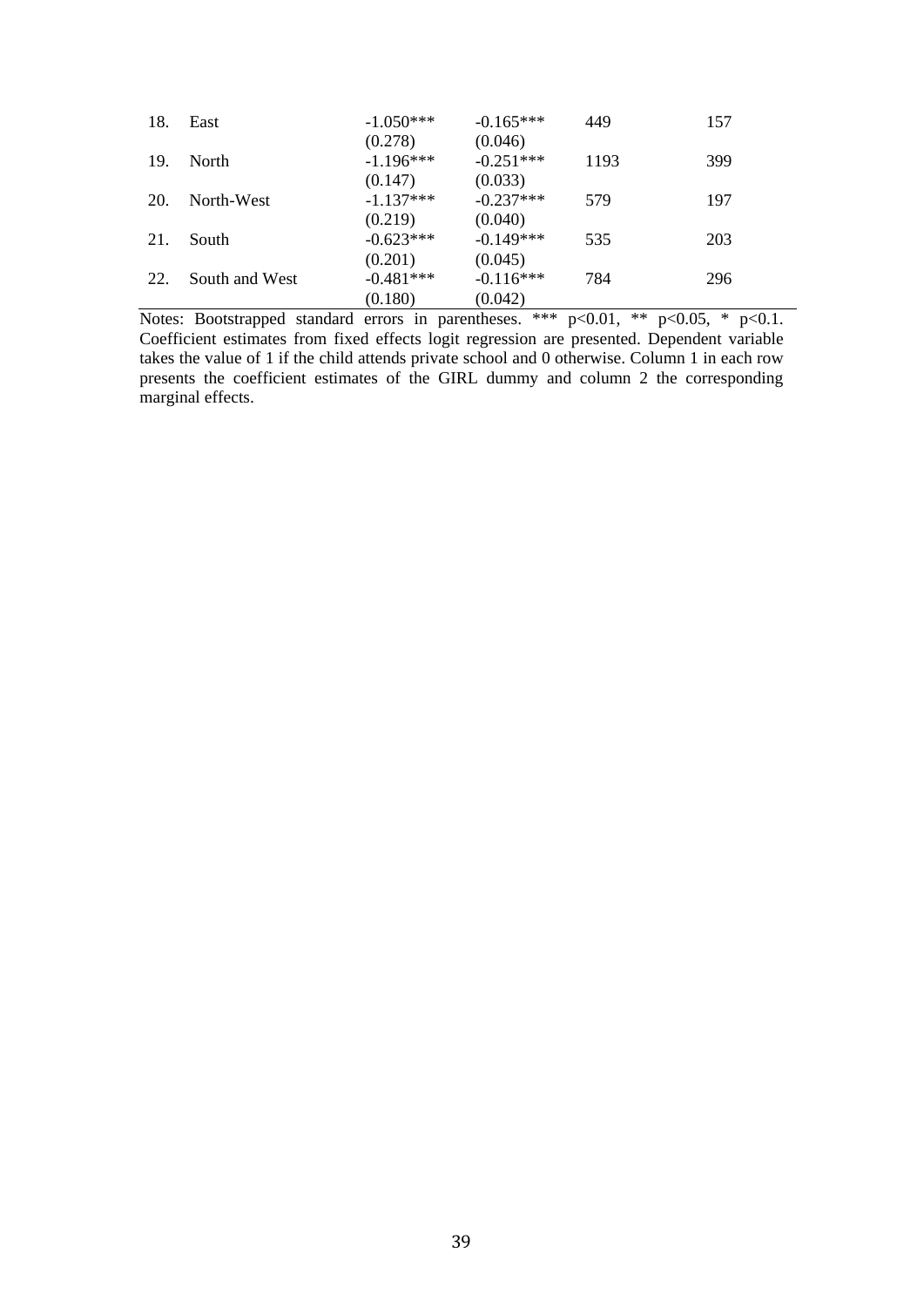|                       | All           | East         | West         | North        | Northwest<br>(5) | South<br>(6)  |
|-----------------------|---------------|--------------|--------------|--------------|------------------|---------------|
|                       | (1)           | (2)          | (3)          | (4)          |                  |               |
| <b>GIRL</b>           | $-0.0663***$  | $-0.0374***$ | $-0.0173$    | $-0.111***$  | $-0.0931***$     | $-0.0632***$  |
|                       | (0.00616)     | (0.0107)     | (0.0144)     | (0.0131)     | (0.0182)         | (0.0140)      |
| Eldest                | $0.0291***$   | 0.00555      | $0.0300**$   | $0.0579***$  | $0.0584***$      | 0.0153        |
|                       | (0.00633)     | (0.0106)     | (0.0149)     | (0.0146)     | (0.0184)         | (0.0129)      |
| Above average ability | $0.0428***$   | 0.0290       | $0.0796**$   | 0.0420       | $0.0769*$        | $-0.00570$    |
|                       | (0.0158)      | (0.0300)     | (0.0389)     | (0.0379)     | (0.0423)         | (0.0289)      |
| Age 8                 | $-0.00162$    | $-0.00467$   | $-0.0550**$  | 0.00500      | 0.0162           | 0.00178       |
|                       | (0.0116)      | (0.0197)     | (0.0233)     | (0.0230)     | (0.0373)         | (0.0251)      |
| Age 9                 | $-0.00422$    | $-0.00665$   | $-0.0353$    | 0.0289       | $-0.0174$        | $-0.00545$    |
|                       | (0.0108)      | (0.0181)     | (0.0221)     | (0.0227)     | (0.0321)         | (0.0246)      |
| Age 10                | $-0.00769$    | 0.0189       | $-0.00871$   | 0.0139       | $-0.0180$        | $-0.0316$     |
|                       | (0.0101)      | (0.0187)     | (0.0255)     | (0.0203)     | (0.0304)         | (0.0219)      |
| Age 12                | $-0.0502$ *** | $-0.0209$    | $-0.0412*$   | $-0.0773***$ | $-0.0354$        | $-0.0587***$  |
|                       | (0.00958)     | (0.0157)     | (0.0230)     | (0.0197)     | (0.0309)         | (0.0206)      |
| Age 13                | $-0.0580***$  | $-0.0430***$ | 0.0119       | $-0.0890***$ | $-0.0598*$       | $-0.0782***$  |
|                       | (0.0105)      | (0.0156)     | (0.0271)     | (0.0226)     | (0.0318)         | (0.0216)      |
| Age 14                | $-0.0742***$  | $-0.0603***$ | 0.0443       | $-0.0973***$ | $-0.129***$      | $-0.0907$ *** |
|                       | (0.0110)      | (0.0146)     | (0.0341)     | (0.0253)     | (0.0310)         | (0.0220)      |
| Age 15                | $-0.0919***$  | $-0.0602***$ | $-0.0295$    | $-0.188***$  | $-0.176***$      | $-0.0400$     |
|                       | (0.0125)      | (0.0162)     | (0.0310)     | (0.0230)     | (0.0346)         | (0.0318)      |
| Age 16                | $-0.138***$   | $-0.0739***$ | $-0.0578*$   | $-0.217***$  | $-0.241***$      | $-0.114***$   |
|                       | (0.0127)      | (0.0157)     | (0.0327)     | (0.0248)     | (0.0314)         | (0.0294)      |
| Age 17                | $-0.162***$   | $-0.0811***$ | $-0.0904***$ | $-0.257***$  | $-0.241***$      | $-0.140***$   |
|                       | (0.0124)      | (0.0166)     | (0.0277)     | (0.0173)     | (0.0372)         | (0.0282)      |
| Age 18                | $-0.191***$   | $-0.0982***$ | $-0.126***$  | $-0.276***$  | $-0.295***$      | $-0.183***$   |
|                       | (0.0125)      | (0.0106)     | (0.0194)     | (0.0142)     | (0.0277)         | (0.0263)      |
| Father's schooling    | $0.0128***$   | $0.00868***$ | 0.00798***   | $0.0151***$  | 0.00517          | $0.0122***$   |
|                       | (0.00120)     | (0.00222)    | (0.00304)    | (0.00233)    | (0.00387)        | (0.00260)     |
| Mother's schooling    | 5.75e-06      | $-0.00160$   | $0.0100$ *** | $-0.00429$   | 0.00969**        | $0.0103***$   |
|                       | (0.00131)     | (0.00238)    | (0.00307)    | (0.00304)    | (0.00391)        | (0.00282)     |
| Hindu                 | $-0.0979***$  | $-0.0431$    | 0.0200       | 0.0246       | $-0.119***$      | 0.114         |

**Table 7. Pooled probit marginal effects estimates with selection correction**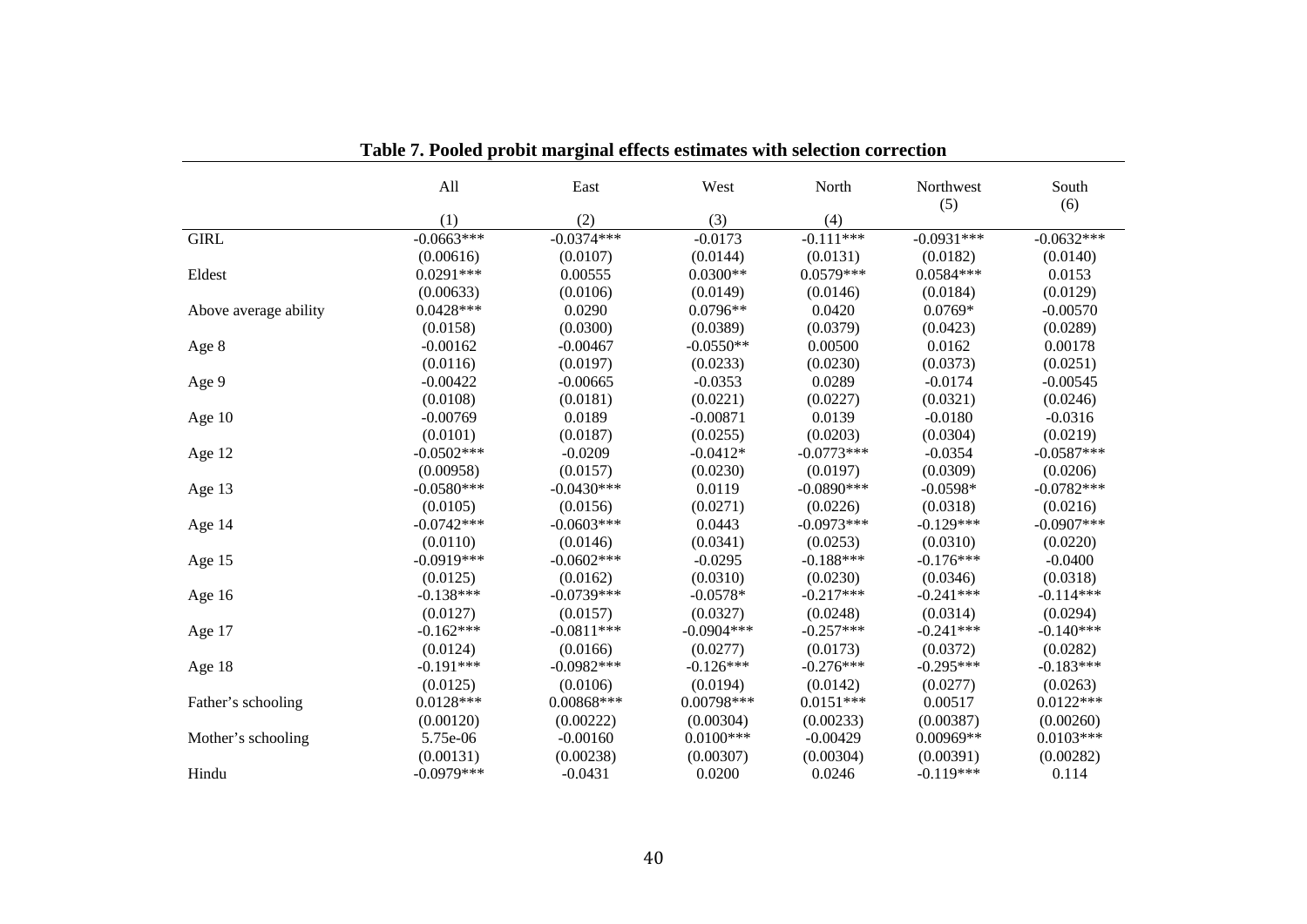|                        | (0.0229)     | (0.0451)    | (0.0410)    | (0.0889)    | (0.0391)    | (0.164)      |
|------------------------|--------------|-------------|-------------|-------------|-------------|--------------|
| Muslim                 | $-0.0921***$ | $-0.0692**$ | 0.0249      | $-0.0259$   | $-0.132***$ | 0.120        |
|                        | (0.0192)     | (0.0295)    | (0.0656)    | (0.0913)    | (0.0418)    | (0.263)      |
| Christian              | $-0.0594**$  | 0.0429      | $-0.128***$ |             | 0.0198      | 0.118        |
|                        | (0.0277)     | (0.0822)    | (0.0305)    |             | (0.135)     | (0.270)      |
| Media exposure women   | $0.0371***$  | $0.0395***$ | $0.0199*$   | $0.0730***$ | $0.0492***$ | $0.0424***$  |
|                        | (0.00540)    | (0.0101)    | (0.0116)    | (0.0119)    | (0.0178)    | (0.0116)     |
| SC/ST                  | $-0.0863***$ | $-0.0281*$  | $-0.0431*$  | $-0.129***$ | $-0.172***$ | $-0.0579***$ |
|                        | (0.00957)    | (0.0160)    | (0.0239)    | (0.0187)    | (0.0280)    | (0.0219)     |
| Expenditure quartile 2 | $0.0418***$  | 0.0213      | $-0.0283$   | $0.0621**$  | $0.118*$    | 0.00804      |
|                        | (0.0148)     | (0.0218)    | (0.0364)    | (0.0245)    | (0.0707)    | (0.0422)     |
| Expenditure quartile 3 | $0.0985***$  | 0.0362      | $-0.0292$   | $0.177***$  | $0.184***$  | $0.0926**$   |
|                        | (0.0154)     | (0.0231)    | (0.0358)    | (0.0286)    | (0.0674)    | (0.0431)     |
| Expenditure quartile 4 | $0.192***$   | $0.0914***$ | 0.0580      | $0.189***$  | $0.345***$  | $0.183***$   |
|                        | (0.0172)     | (0.0315)    | (0.0443)    | (0.0349)    | (0.0626)    | (0.0440)     |
| Urban                  | $0.179***$   | $0.127***$  | $0.160***$  | $0.274***$  | $0.280***$  | $0.206***$   |
|                        | (0.0111)     | (0.0194)    | (0.0285)    | (0.0250)    | (0.0437)    | (0.0224)     |
| $\lambda$              | $0.296***$   | $0.194***$  | $0.304***$  | $0.475***$  | $0.433***$  | $0.380***$   |
|                        | (0.0432)     | (0.0698)    | (0.0971)    | (0.0926)    | (0.134)     | (0.115)      |
| <b>PSU</b> control     | Yes          | Yes         | Yes         | Yes         | Yes         | Yes          |
| <b>Observations</b>    | 21,198       | 3,650       | 2,541       | 6,029       | 3,245       | 4,053        |

Notes: Dependent variable takes the value of 1 if the child attends private school and 0 otherwise. Sample restricted to the household head's children aged 7 – 18. Robust standard errors in parentheses; \*\*\*  $p<0.01$ , \*\*  $p<0.05$ , \*  $p<0.1$ .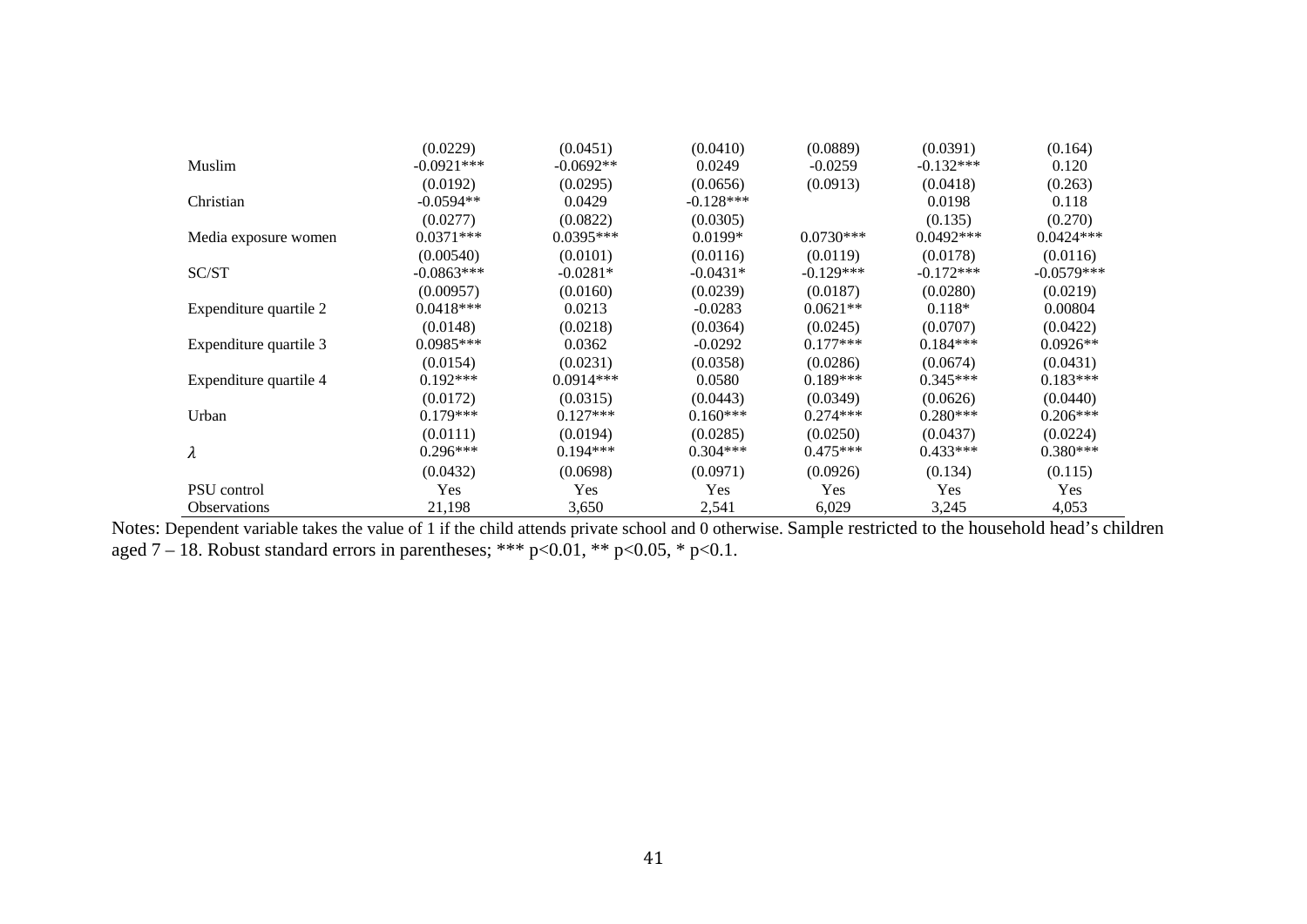|                      |             | Coefficient estimates |             |             | Marginal effects |             |
|----------------------|-------------|-----------------------|-------------|-------------|------------------|-------------|
|                      | All         | Urban                 | Rural       | All         | Urban            | Rural       |
| <b>VARIABLES</b>     | (1)         | (2)                   | (3)         | (4)         | (5)              | (6)         |
| <b>GIRL</b>          | $-0.693***$ | $-0.365$              | $-1.007***$ | $-0.147***$ | $-0.068$         | $-0.216***$ |
|                      | (0.176)     | (0.323)               | (0.278)     | (0.042)     | (0.062)          | (0.052)     |
| Eldest               | $0.344**$   | 0.194                 | $0.367*$    | $0.079**$   | 0.042            | 0.074       |
|                      | (0.137)     | (0.215)               | (0.220)     | (0.038)     | (0.056)          | (0.046)     |
| $GIRL \times Eldest$ | $-0.362*$   | $-0.251$              | $-0.260$    | $-0.076*$   | $-0.049$         | $-0.057$    |
|                      | (0.217)     | (0.290)               | (0.294)     | (0.043)     | (0.073)          | (0.061)     |
| Age 8                | 0.232       | 0.581                 | $-0.0116$   | 0.054       | 0.132            | $-0.001$    |
|                      | (0.220)     | (0.471)               | (0.285)     | (0.061)     | (0.106)          | (0.082)     |
| Age 9                | 0.254       | 0.326                 | 0.169       | 0.059       | 0.071            | 0.040       |
|                      | (0.274)     | (0.367)               | (0.293)     | (0.071)     | (0.084)          | (0.071)     |
| Age 10               | 0.316       | 0.447                 | 0.252       | 0.073       | 0.096            | 0.060       |
|                      | (0.220)     | (0.366)               | (0.320)     | (0.056)     | (0.091)          | (0.074)     |
| Age 12               | $-0.520**$  | $-0.251$              | $-0.795**$  | $-0.107***$ | $-0.050$         | $-0.161***$ |
|                      | (0.207)     | (0.343)               | (0.368)     | (0.039)     | (0.061)          | (0.042)     |
| Age 13               | $-0.554**$  | $-0.701$              | $-0.447$    | $-0.113***$ | $-0.133***$      | $-0.093$    |
|                      | (0.220)     | (0.439)               | (0.342)     | (0.036)     | (0.046)          | (0.058)     |
| Age 14               | $-0.686***$ | $-0.992**$            | $-0.461$    | $-0.137***$ | $-0.174***$      | $-0.097**$  |
|                      | (0.212)     | (0.390)               | (0.365)     | (0.035)     | (0.041)          | (0.051)     |
| Age 15               | $-1.105***$ | $-1.160***$           | $-0.831**$  | $-0.202***$ | $-0.196***$      | $-0.163***$ |
|                      | (0.279)     | (0.355)               | (0.407)     | (0.035)     | (0.044)          | (0.059)     |
| Age 16               | $-2.343***$ | $-1.836***$           | $-2.537***$ | $-0.324***$ | $-0.264***$      | $-0.342***$ |
|                      | (0.345)     | (0.461)               | (0.604)     | (0.024)     | (0.039)          | (0.032)     |
| Age 17               | $-2.489***$ | $-1.853***$           | $-2.705***$ | $-0.321***$ | $-0.259***$      | $-0.337***$ |
|                      | (0.418)     | (0.587)               | (0.653)     | (0.028)     | (0.045)          | (0.034)     |
| Age 18               | $-4.594***$ | $-3.849***$           | $-4.420***$ | $-0.379***$ | $-0.339***$      | $-0.380***$ |
|                      | (0.650)     | (0.971)               | (0.922)     | (0.029)     | (0.047)          | (0.041)     |

**Table 8. Selectivity Corrected household Logit FE estimates of private school enrolment with gender interactions**